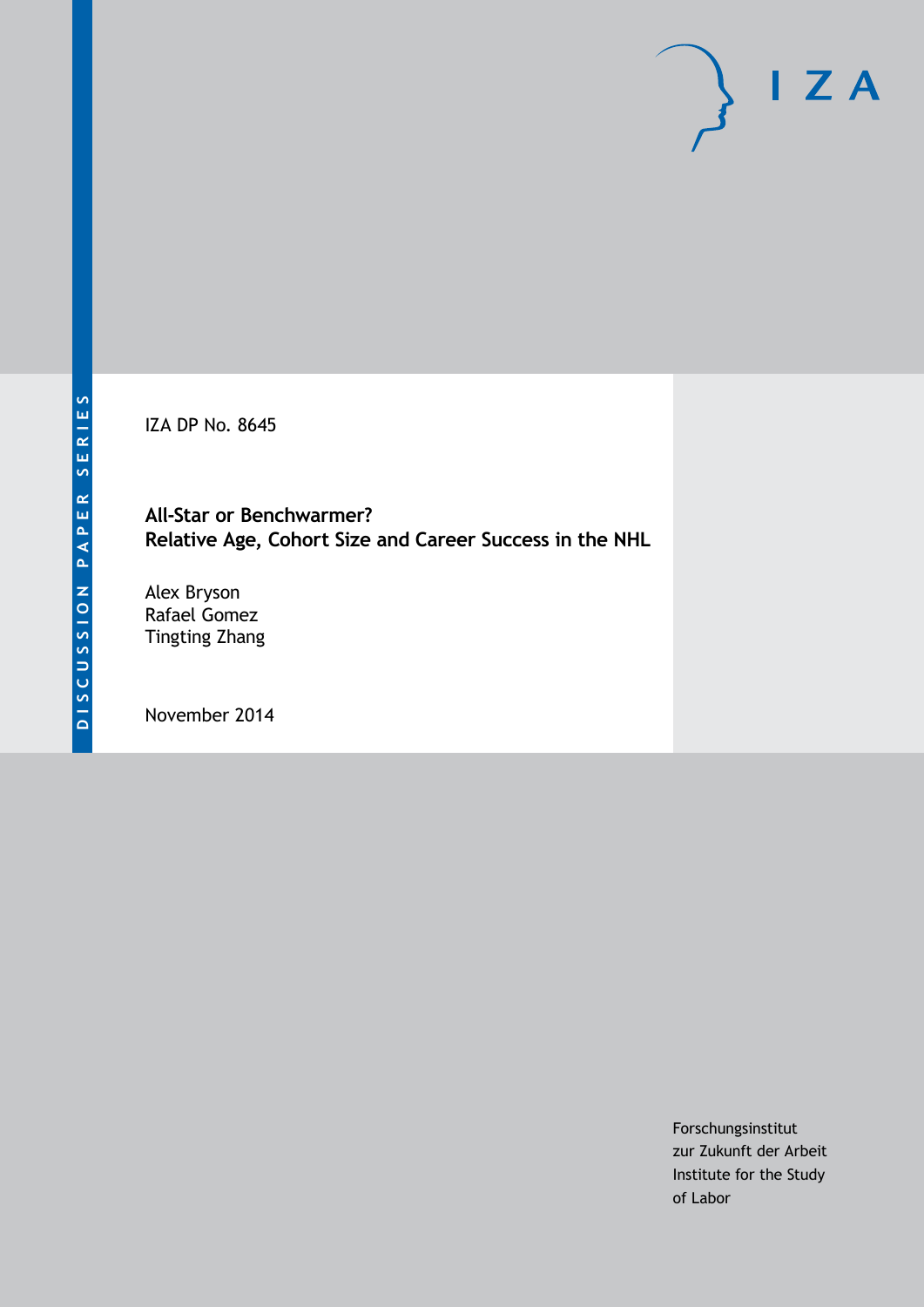# **All-Star or Benchwarmer? Relative Age, Cohort Size and Career Success in the NHL**

# **Alex Bryson**

*National Institute of Economic and Social Research, CEP and IZA*

### **Rafael Gomez**

*University of Toronto*

### **Tingting Zhang**

*University of Toronto*

Discussion Paper No. 8645 November 2014

IZA

P.O. Box 7240 53072 Bonn Germany

Phone: +49-228-3894-0 Fax: +49-228-3894-180 E-mail: [iza@iza.org](mailto:iza@iza.org)

Any opinions expressed here are those of the author(s) and not those of IZA. Research published in this series may include views on policy, but the institute itself takes no institutional policy positions. The IZA research network is committed to the IZA Guiding Principles of Research Integrity.

The Institute for the Study of Labor (IZA) in Bonn is a local and virtual international research center and a place of communication between science, politics and business. IZA is an independent nonprofit organization supported by Deutsche Post Foundation. The center is associated with the University of Bonn and offers a stimulating research environment through its international network, workshops and conferences, data service, project support, research visits and doctoral program. IZA engages in (i) original and internationally competitive research in all fields of labor economics, (ii) development of policy concepts, and (iii) dissemination of research results and concepts to the interested public.

<span id="page-1-0"></span>IZA Discussion Papers often represent preliminary work and are circulated to encourage discussion. Citation of such a paper should account for its provisional character. A revised version may be available directly from the author.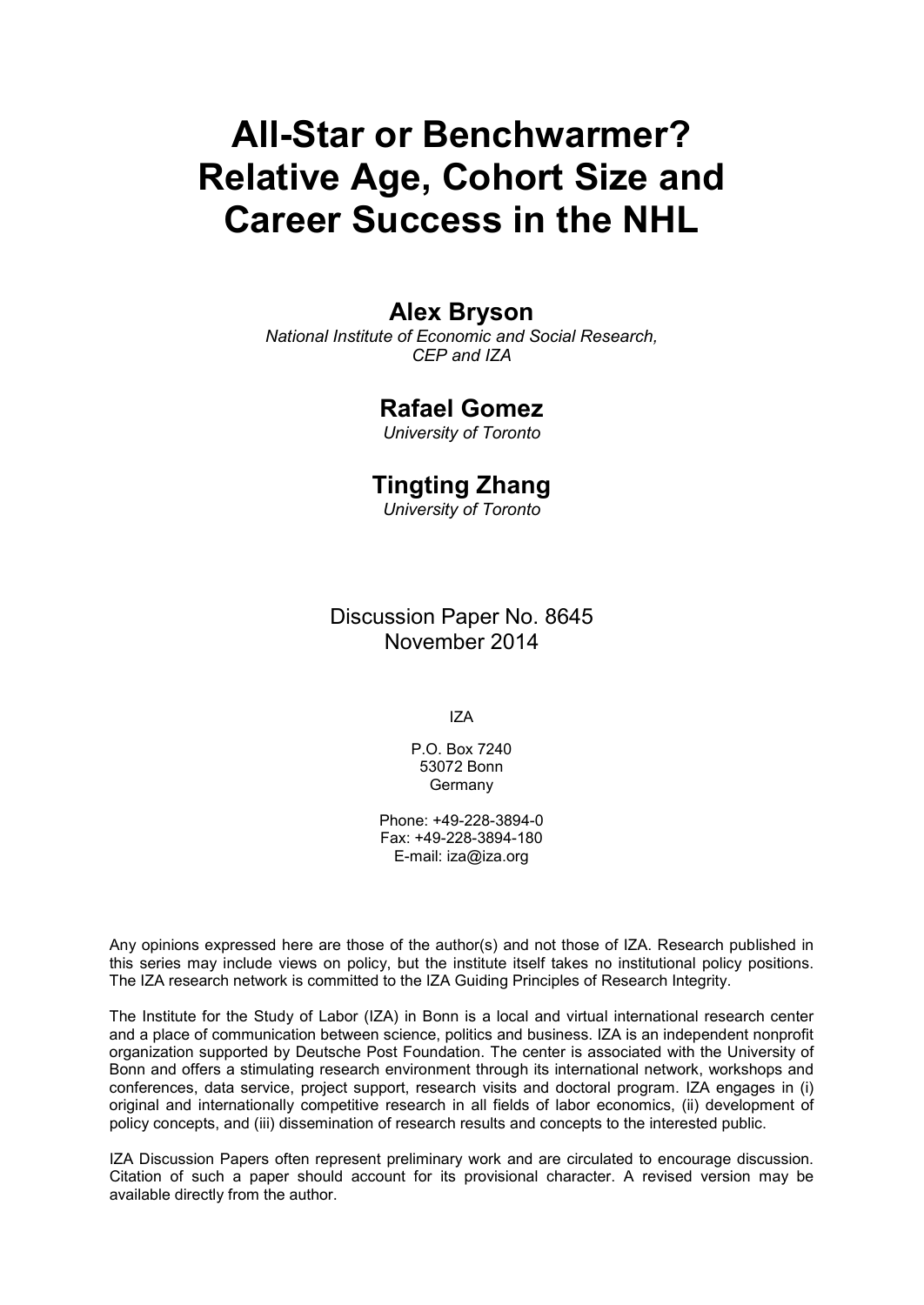IZA Discussion Paper No. 8645 November 2014

# **ABSTRACT**

## **All-Star or Benchwarmer? Relative Age, Cohort Size and Career Success in the NHL[\\*](#page-1-0)**

We analyze the performance outcomes of National Hockey League (NHL) players over 18 seasons (1990-1991 to 2007-2008) as a function of the demographic conditions into which they were born. We have three main findings. First, larger birth cohorts substantially affect careers. A player born into a large birth cohort can expect an earnings loss of roughly 18 percent over the course of an average career as compared to a small birth cohort counterpart. The loss in earnings is driven chiefly by supply-side factors in the form of excess cohort competition and not quality differences since the performance of players (as measured by point totals for non-goalies) is actually significantly greater for players born into large birth cohorts. Performance-adjusted wage losses for those born in large birth cohorts are therefore greater than the raw estimates would suggest. Second, career effects differ by relative age. Those born in early calendar months (January to April) are more likely to make it into the NHL, but display significantly lower performance across all birth cohorts than later calendar births. In short, those in the top echelon of NHL achievement are drawn from fatter cohorts and later relative age categories, consistent with the need to be of greater relative talent in order to overcome significant early barriers (biases) in achievement. We find league expansions increase entry level salaries including the salaries of those born into larger birth cohorts, but they do not affect salaries of older players. Finally we find that the 2004-05 lockout appears to have muted the differentials in pay for large birth cohort players relative to their smaller birth cohort counterparts.

JEL Classification: J1, J24, J31

Keywords: age, cohort size, performance, salaries, career, NHL

Corresponding author:

Alex Bryson National Institute of Economic and Social Research 2 Dean Trench Street London, SW1P 3HE United Kingdom E-mail: [a.bryson@niesr.ac.uk](mailto:a.bryson@niesr.ac.uk)

We thank Andrei Mazanik, Riyan Bhatia, Dung Hoang, and Viet Hoang for helping us collate and collect the data, and to Michele Campolieti and seminar participants at University of Toronto for helpful comments. We wish to acknowledge Dr. Bernd Frick's editorial guidance. The views expressed herein are those of the authors.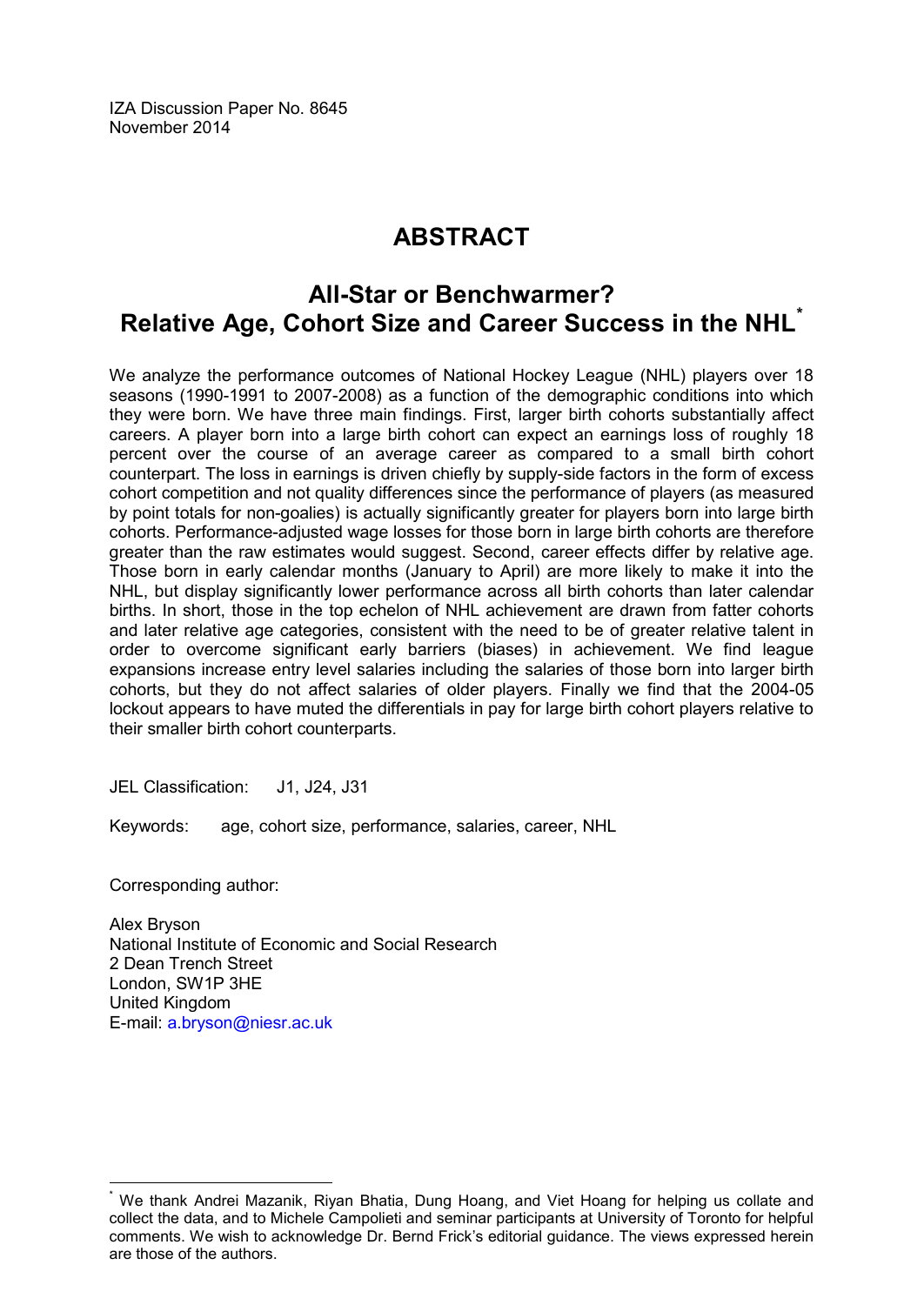#### **1. Introduction**

The magnitude of North America's baby-boom and subsequent baby-bust has been welldocumented (Foot and Stoffman, 2001). Between 1957 and 1987 birth rates plunged in Canada from 28 live births per 1000 of the population to 14 births per 1000 of the population.<sup>1</sup> Research on the labour market effects of those born into historically large birth cohorts suggests this group experiences significant earnings losses over their careers, relative to their luckier counterparts born before or after a baby-boom (Freeman, 1979; Welch, 1979, Berger 1986, 1989; Bloom et al., 1987; Murphy et al., 1988; Wright, 1991; Bachman, Bauer and David, 2009). A question that surprisingly still remains unanswered is whether, and how, earnings differences across birth cohorts play out amongst professional athletes. This is an interesting question since athletic careers are quite easily mapped and because the limited opportunities available for entry into the professional leagues sets up a nice quasi-experiment in which supply of labour can be allowed to vary exogenously, through lagged birth rate fluctuations, while labour demand can be held more or less constant owing to the fixed number of teams in a monopolistically run professional sport setting. This particular feature of pro sport (i.e., strong barriers to entry) turns out to be rather important since a traditional problem in the cohort size literature is that birth rate cycles (the ultimate source of labour market cohort variation) are themselves endogenously determined by economic conditions. Birth rates also change gradually, which by the time a large birth cohort enters the labour market, there may be a derived labour demand side response which serves to offset cohort supply shocks associated with increased births several decades prior (Brunello, 2010; Morin, 2013).

<span id="page-3-0"></span>Research also suggests that professional athletes, in particular, face another demographic determinant of career success; namely their *relative age*. For example in hockey, an early birth month (e.g., being born between January and April) has been found to correlate quite strongly and

 $1$  The baby boom (and subsequent bust) was felt more in Canada than in the US where birth rates climbed to 25.3 per 1000 of the population but fell only to 17 per 1000 of the population.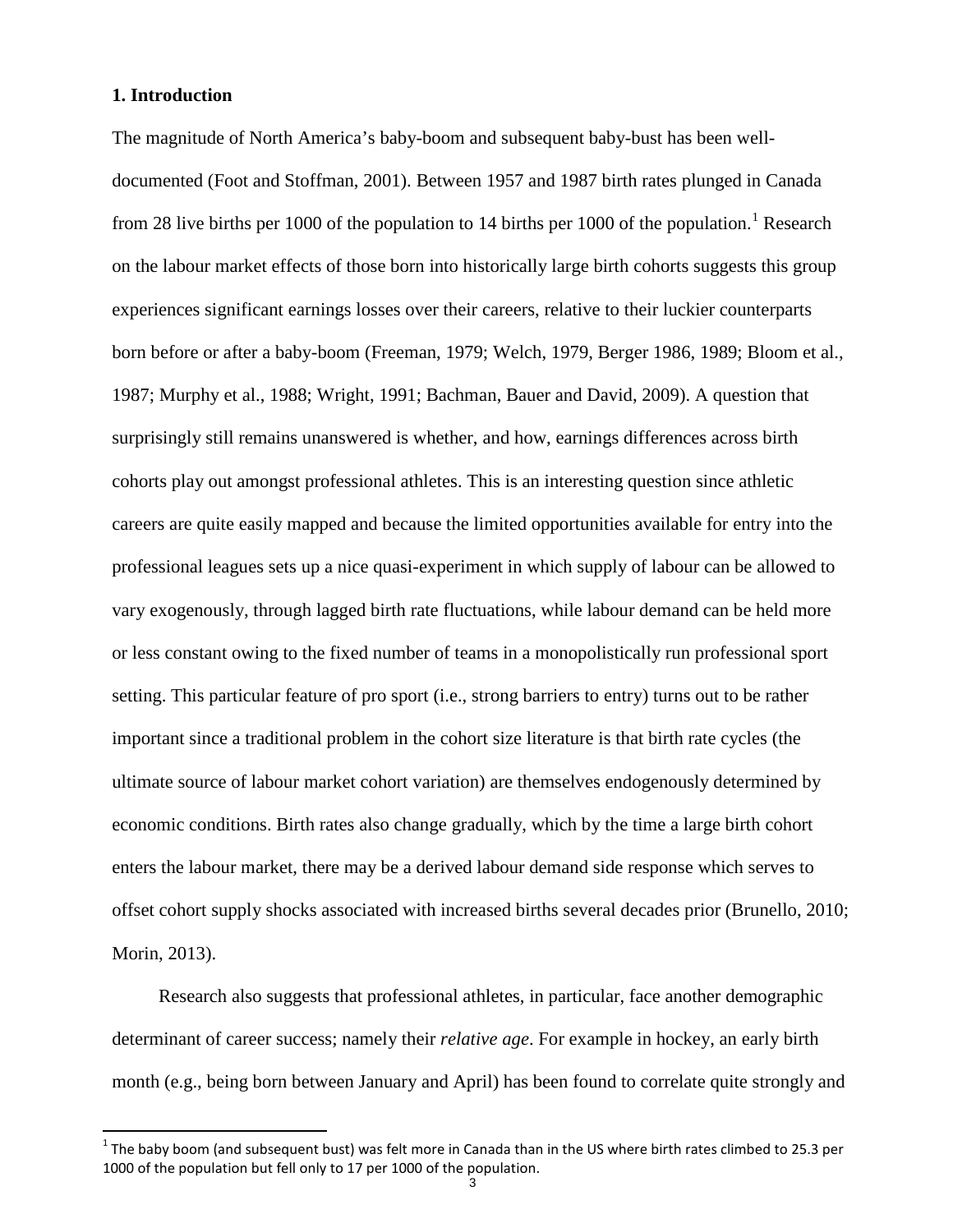positively with the probability of playing in professional sports leagues; this despite the fact that most births occur later in the year.<sup>[2](#page-3-0)</sup> It is natural to ask whether, and how, earnings differences across birth months might interact with fluctuating birth rate cycles in a professional sport setting where this may be rather important. What kinds of players (defensive or offensive) are most susceptible to the impacts of cohort size entry conditions? Does a player with a higher relative age (i.e., born in January) who typically has a greater chance of getting into a professional league have a similar advantage in earnings and performance?

Why might professional athletes be particularly sensitive to cohort size effects? As already mentioned, unlike most labour market settings, the positive demand-side effect of a larger birthcohort (i.e., through potential market size expansion and hence increased derived demand for labour opportunities) is muted in professional leagues which maintain monopoly privileges. This means in practice that league expansion through new team entry – even in the face of substantially larger spectator demand  $-$  is highly restricted.<sup>[3](#page-4-0)</sup> In other words, the league's monopsony power can be maintained while potential labour supply increases, ultimately leading to lower entry salaries for large birth cohorts.

Another mechanism is that players born during periods of relatively high birth rates presumably face tougher competition in a variety of amateur settings prior to ever entering the race to become a pro-athlete. This would make pro-athletes born into fat cohorts of greater average quality than those born in smaller cohorts. Other things constant, this should affect earnings in a positive direction.

Ultimately, the question of whether players born into fatter cohorts outperform their

 $2$  The actual cut-off dates do vary. This early year bias is of course not true in all sports since it depends on varying school entry date decisions. For example in Britain there is a higher percentage of September to December births in professional soccer because entry conditions into youth sports leagues are tied to the beginning of the school year.<br><sup>3</sup> There is the special case of competing league formation as occurred in hockey under the banner of the

<span id="page-4-1"></span><span id="page-4-0"></span>Hockey Association (WHA) which acted as a competitor for player talent for nearly 10 years from 1971 to 1979. If one imagines a 20 year old entry age for the average hockey player this lines up almost perfectly with the height of the baby boom in North America, from 1951 to 1959. One could speculate that a supply-side push would allow a competing league to draw near equivalent talent. Once that baby-boom talent pool dries up and wages for marginal players begin to be bid up by rival leagues, the financial viability of the less established franchises in a league is likely to fade.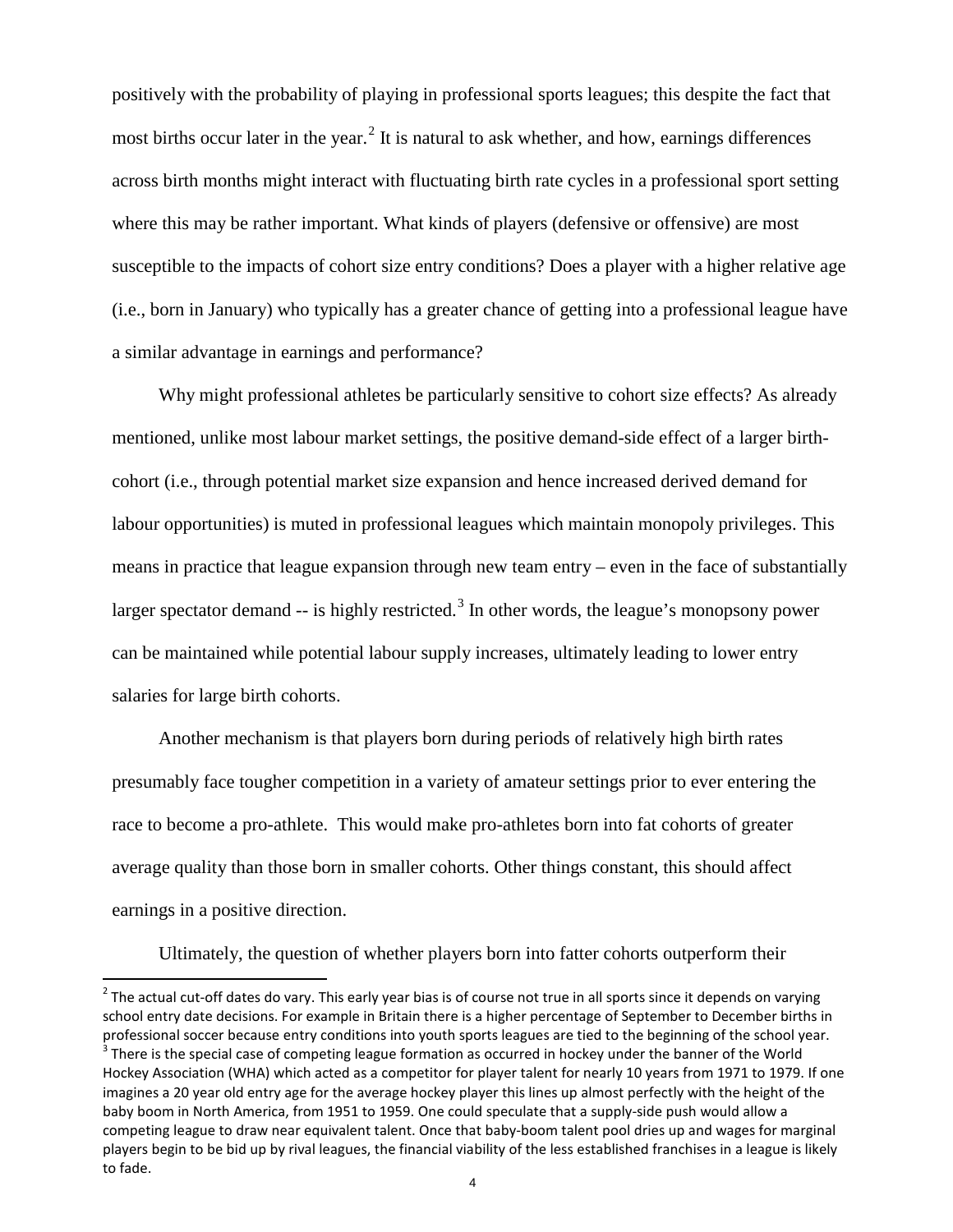skinnier counterparts – in both performance and earnings outcomes -- is an empirical one.

Why might the performance of players depend on the relative age of the athlete? First, assuming selection into amateur athletics is conducted according to calendar year conditions<sup>[4](#page-4-1)</sup>, then those born relatively early (January to April) will face a distinct advantage over those born later (October to December) given the variation in physical and mental development that occurs up to a person's late teens/early twenties (Arnett, 2000). These differences could result in a differential opportunity to play with better teams and coaches, which could lead to better athletic career trajectories for early-born athletes. Relative age effects could also counter earnings losses that come from being born into a relatively large birth cohort since being born early could translate into a differential ability to upgrade from poor initial placements into minor leagues, owing to cohort crowding effects.

On the other hand, younger relative age players that make it into the professional leagues may benefit from the positive "peer effects" of playing alongside more mature teammates throughout their amateur careers. They may also have had to have been physically capable of keeping up with relatively older counterparts almost from the start of their amateur playing careers.

Does being later-born help players weather the large birth cohort effect? This is still an open question in the literature on relative age effects.

In this paper, we analyze the career outcomes of National Hockey League (NHL) players as a function of relative cohort size at year of birth and relative age (i.e., birth month). We combine information on earnings and player performance for NHL players between the 1990-91 and 2007- 08 seasons. The data set also merges birth rate information by year of birth for players born across 10 major countries/regions that are present in the league. The data set yields coverage of multiple birth rate cycles both across time (the baby boom and bust and subsequent echo in North America)

<span id="page-5-0"></span> $<sup>4</sup>$  Those born during a calendar year January to December are included in the same pool of those eligible to play on</sup> the same teams. Despite the potential of playing alongside someone who had almost a full year more of maturation, these systems still prevail in most amateur settings.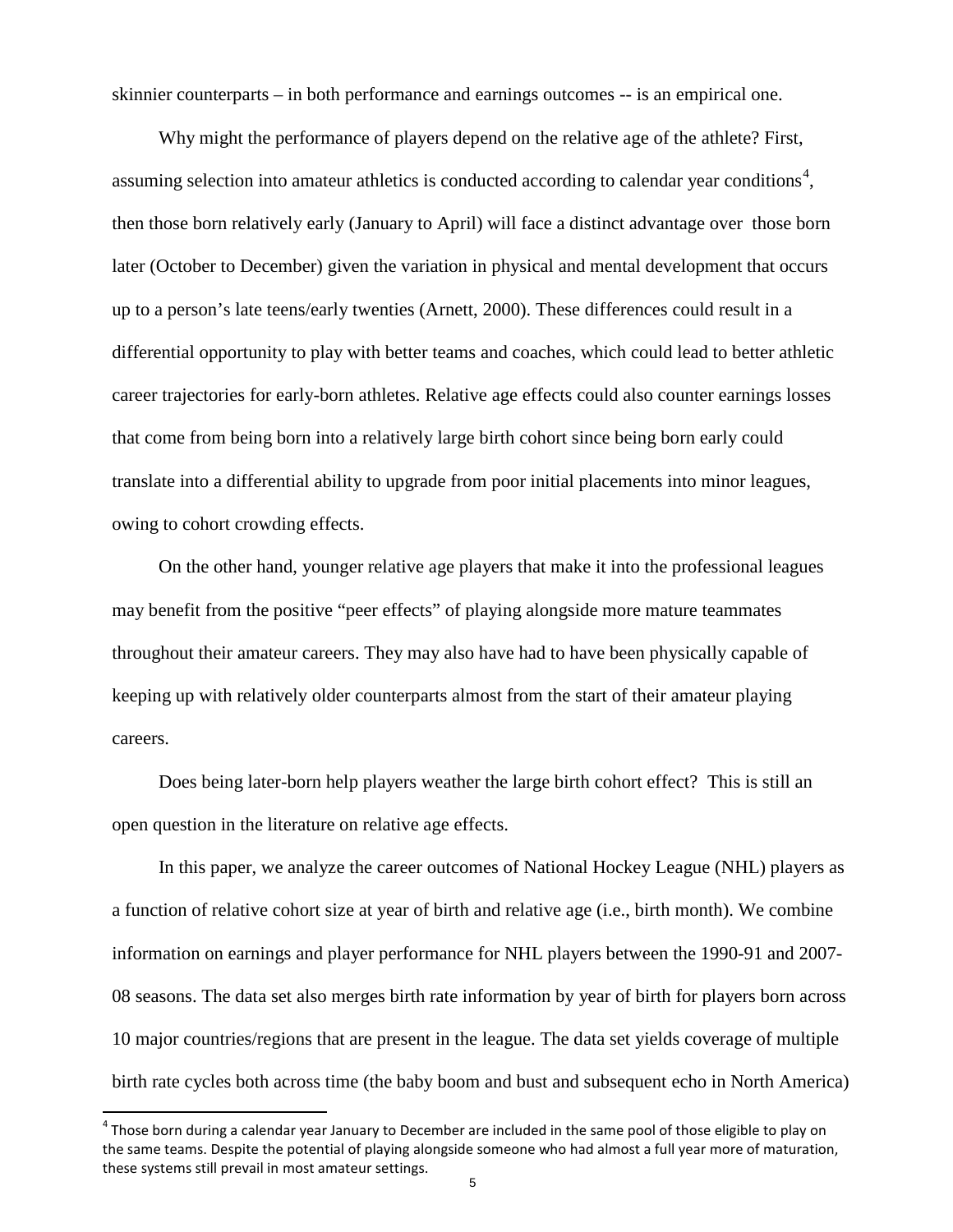and space (birth rate cycles differ across countries). We examine average earnings and performance for differing cohort size groupings - large (above average) versus small (below average) cohort sizes – based on birth rates at time and country of birth. We then identify several experiential phases in a playing career (i.e., rookie, prime age prior and post free-agency and a veteran stage) and estimate impacts of being born in years with higher than average birth rates, across these experience groupings, for a range of performance outcomes over the length of a playing career.

We address four main questions. First, what is the effect on career performance of being born into a relatively large birth cohort for the average professional hockey player? Second, what is the effect of relative age on the earnings and performance of players in the NHL? Third, how does the effect of cohort size vary by relative age? Fourth, how do the answers to these questions change following the six league expansions (1991-92, 92-93, 93-94, 98-99, 99-00, and 00-01) that occurred in our sample period and after the 2004-05 lockout, which cancelled an entire season of play and imposed the first ever team cap on player salaries?

This paper proceeds as follows. We discuss relevant literature and present a simple framework to guide our analysis in section 2. In section 3 we introduce our data before describing the methodology. Section 4 presents our core results on earnings, performance, and career attainment for the average player and discusses how these results differ for players by birth cohort and also by relative age. Section 5 examines differential effects of being born into a large cohort by relative age. Section 6 examines the effect of league expansions (positive labour demand shocks) and the 2004-05 season-ending lockouts on our previous results. Section 7 concludes.

#### **2. Birth Cohort Size, Relative Age Effects and NHL Player Performance**

#### *2.1 Cohort Size and Player Outcomes*

There are several reasons why we might expect the size of a cohort to affect labour market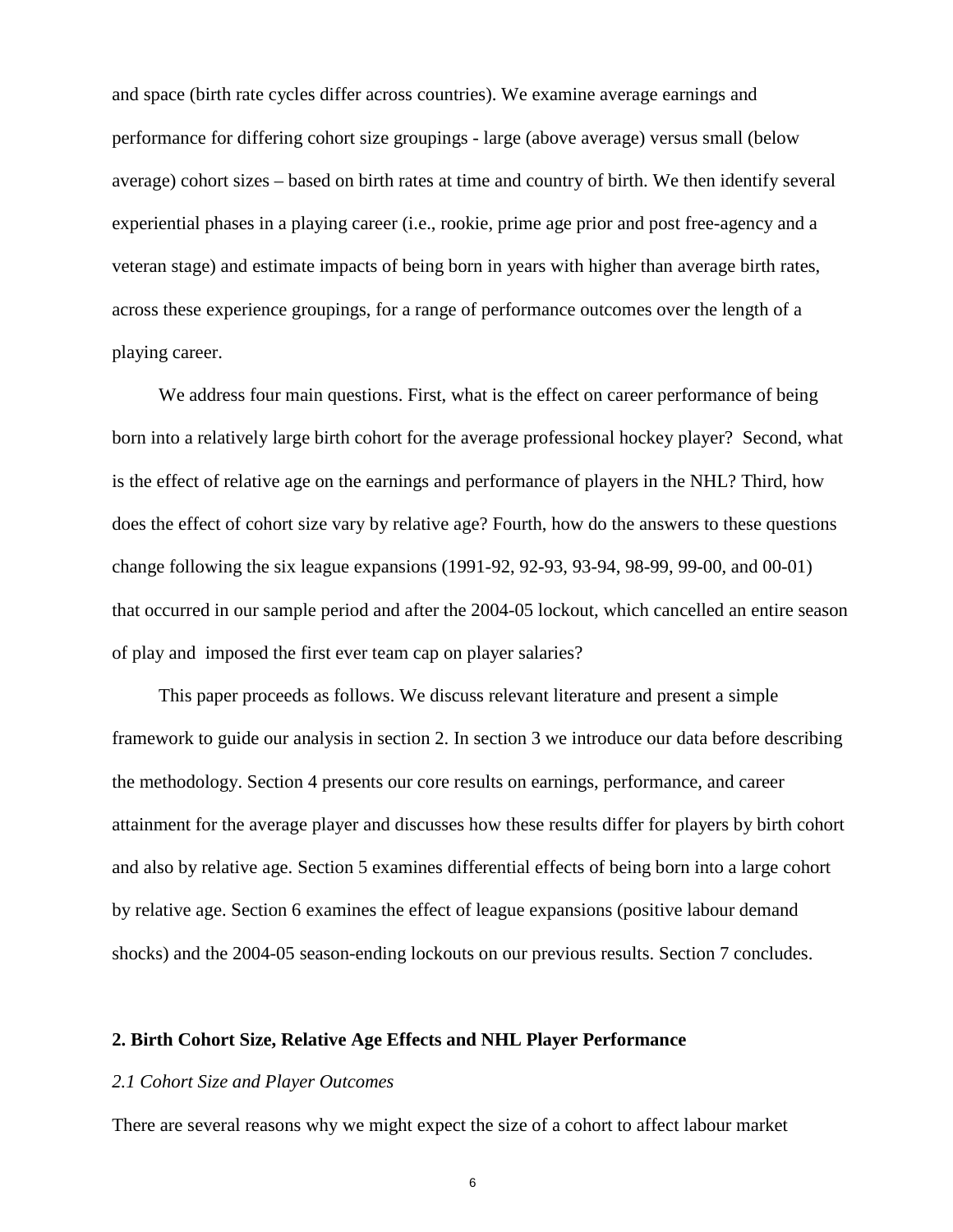outcomes for NHL players.

The first explanation is Easterlin's hypothesis. Easterlin (1987) in *Birth and Fortune* argues that the relative size of a cohort can affect individuals' economic and social outcomes including earnings, unemployment, college enrollment, divorce and marriage, fertility, crime and suicide. Because cohort size determines the amount of competition for job slots (slots that are assumed to be fixed in the short run and/or lagged in relation to cohort entry) this will feed through to a number of outcomes such as family formation. A recent study of marriage rates in the US over the period 1910-2011 found an increase in cohort size generated a decline in marriage rates and that a reduction in cohort size has the opposite effect, thus confirming Easterlin's hypothesis. Exploiting exogenous variation in birth rates caused by the staggered diffusion of the birth-control-pill across states, the effect of cohort size on marriage patterns is found to be causal.  $5$ 

The second idea that cohort size matters is derived from Welch's (1979) classic paper of the effect of cohort size on earnings, which is more direct than Easterlin's and relies on an adaption of Rosen's optimal life-cycle model.<sup>[6](#page-7-0)</sup> In keeping with this model, we believe the way cohort size affects NHL earnings follows from the notion that player careers consist of three distinct phases.

A new entrant into the NHL arrives fresh from the minor leagues and enters his profession as an "apprentice" or "rookie" who learns from his more senior players and coaches. Only rarely if the player is a superstar or enters the NHL having played in foreign professional leagues - will he immediately become a full-fledged senior member of the team taking on tasks such as penalty killing that are normally assigned more senior players. Having entered as a rookie, the player gains skills and reaches his *prime* before his performance and learning plateau at which point (after all learning is complete) he achieves *veteran* status in the league.

Just how many career phases there are does not really matter. What does matter is that at

<span id="page-7-1"></span> $<sup>5</sup>$  Initially, only indirect evidence in support of the Easterlin hypothesis was advanced and other researchers that attempted to test the general idea behind it found mixed results (Pampel and Peters, 1995).</sup>

<span id="page-7-0"></span> $^6$  Freeman (1979) published a very similar paper almost simultaneous to the one published by Welch (1979) but it did not include the model provided above.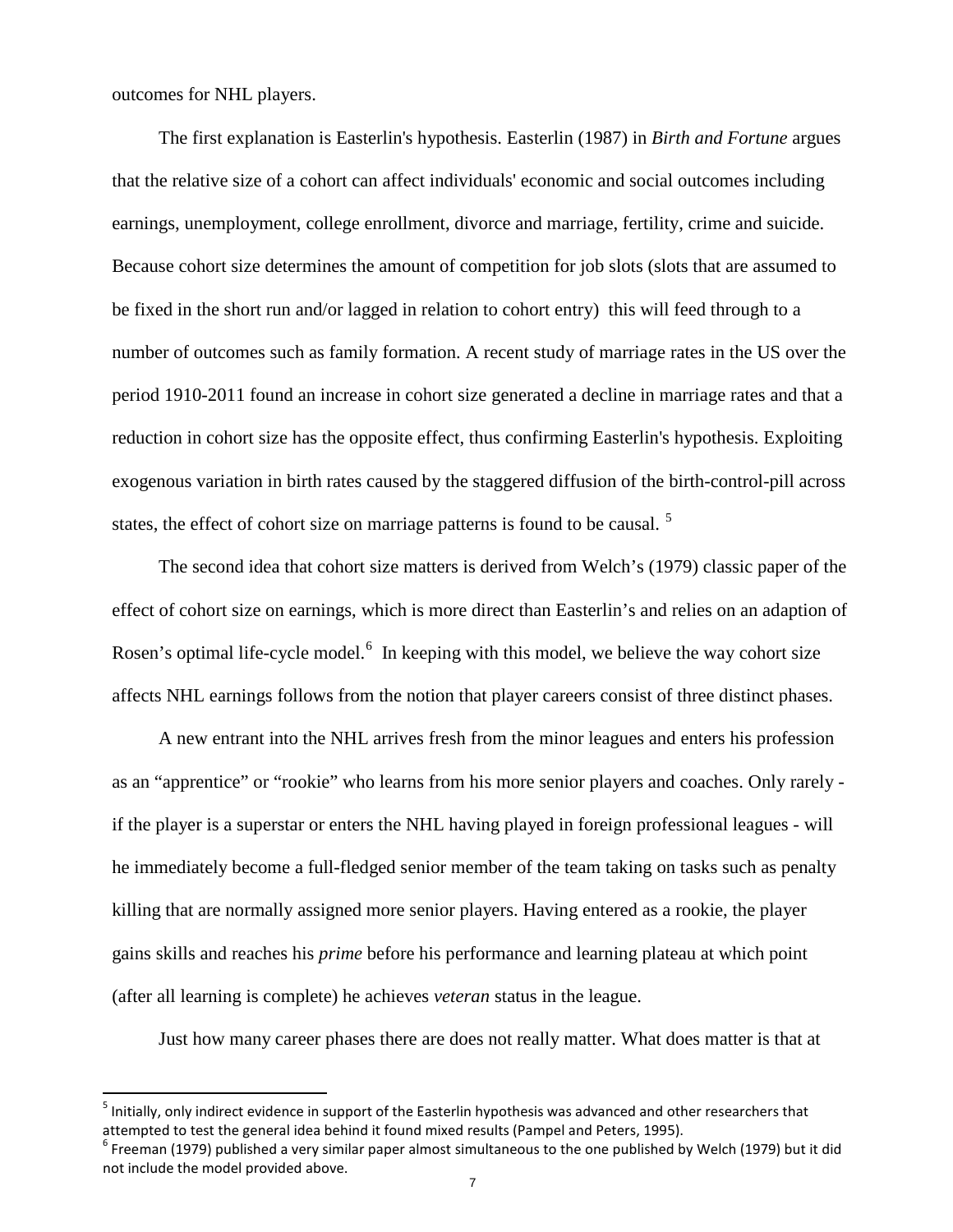each stage players have different skills and, in terms of overall team production, these skills are not perfect substitutes. Each activity is productive and marginal productivities are determined, as for any factor, by numbers of players engaged in these activities. In this view, the NHL is an ordered series of player types/phases/stages (*rookie*, *prime*, and *veteran*) such that at any moment in their career, a member of the NHL is in transit between two of these types and can be viewed as a (convex) combination of them.

As noted by Welch (1979) this view is essentially identical to Rosen's (1972) optimal lifecycle model in which a career consists of a continuum of occupations and a worker solves for an optimal occupational sequence by recognizing that each occupation corresponds to learning options that affect performance in subsequent occupations. Rosen allowed productivity in each occupation to depend on number of workers in that and other occupations, and it is clear that had he considered cohort size, the theory would have predicted that earnings are negatively correlated with cohort size.

To highlight effects of cohort size, we abstract from questions of optimal rates of progression or transit between career phases, and take them as exogenous. We also abstract from depreciation or skill obsolescence which could, nevertheless, be important if the skills possessed on NHL entry are more conducive to learning about the game (think of the minor leagues or first year in the professional league as learning to play in the NHL) and are depleted as the career progresses, with human capital acquisition focusing on more directly productive on-ice activities. As such, progression is toward higher realized earnings for a given player.

If players substitute perfectly for each other, regardless of experience, the structure of earnings would be independent of cohort size such that the only feasible interpretation of careerearnings-cycle profiles would be one of purely physical aging. The life-cycle investment view, however, argues that age profiles are products of learning and depreciation and therefore suggest that players at different stages of their career do different things for their teams. If so, then the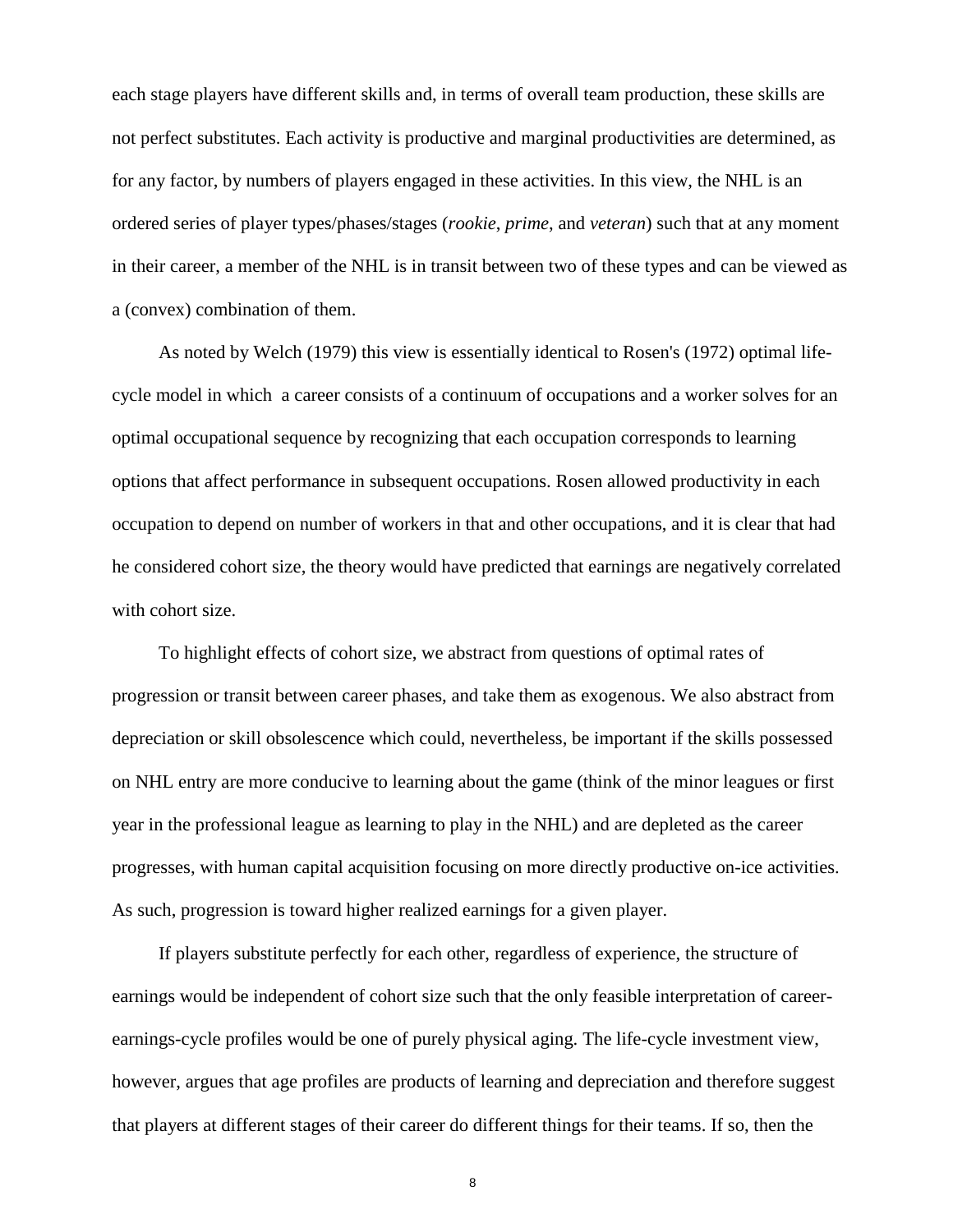value of each "thing" a player does at each stage or phase of a career would reasonably depend on the number of players potentially doing it, and so cohort size matters and should be inversely related to earnings.

A graphical illustration of this model is provided in Figure 1where the difference between the normal earnings profile for an NHL player and that for a player from an illustratively large birth cohort is always negative. In this example, new players are exclusively *rookies* who are learning the "game" (abstracting from the rare cases of superstar talents and more experienced free agents entering the league from other professional leagues) and hence  $p=1$ , where  $p(x)$  is the fraction of time at" x" experience spent learning the game. At point of entry players not only draw all their earnings as rookie learners, but have the greatest depressing effect on fellow rookie earnings because of their lack of substitutability with prime and veteran player tasks. As experience accrues, a player transits to the prime-age phase, drawing an increasingly larger share of earnings which, for large birth cohort individuals, are being depressed by the large number of competitor players in the same large birth cohort. Earnings grow for large-cohort and averagecohort players as *p* falls in the early career phase. After the inflexion point the depressant effect of older age on player productivity dominates and earnings growth slows. Finally at the point indicated as  $p = 0$  in figure 1, when the player has no longer any learning left and instead is fully vested in veteran status, the process is completed. Thereafter, earnings are depressed and the extent of the depression remains constant until retirement.

------------------------------

#### Figure 1

------------------------------

Several points deserve note. Effects of increased cohort size are inversely proportional to the elasticity of substitution. The substitution elasticity indexes veteran-rookie differences in the nature of roles performed on a team. It is typical for prime-age players to play on specials teams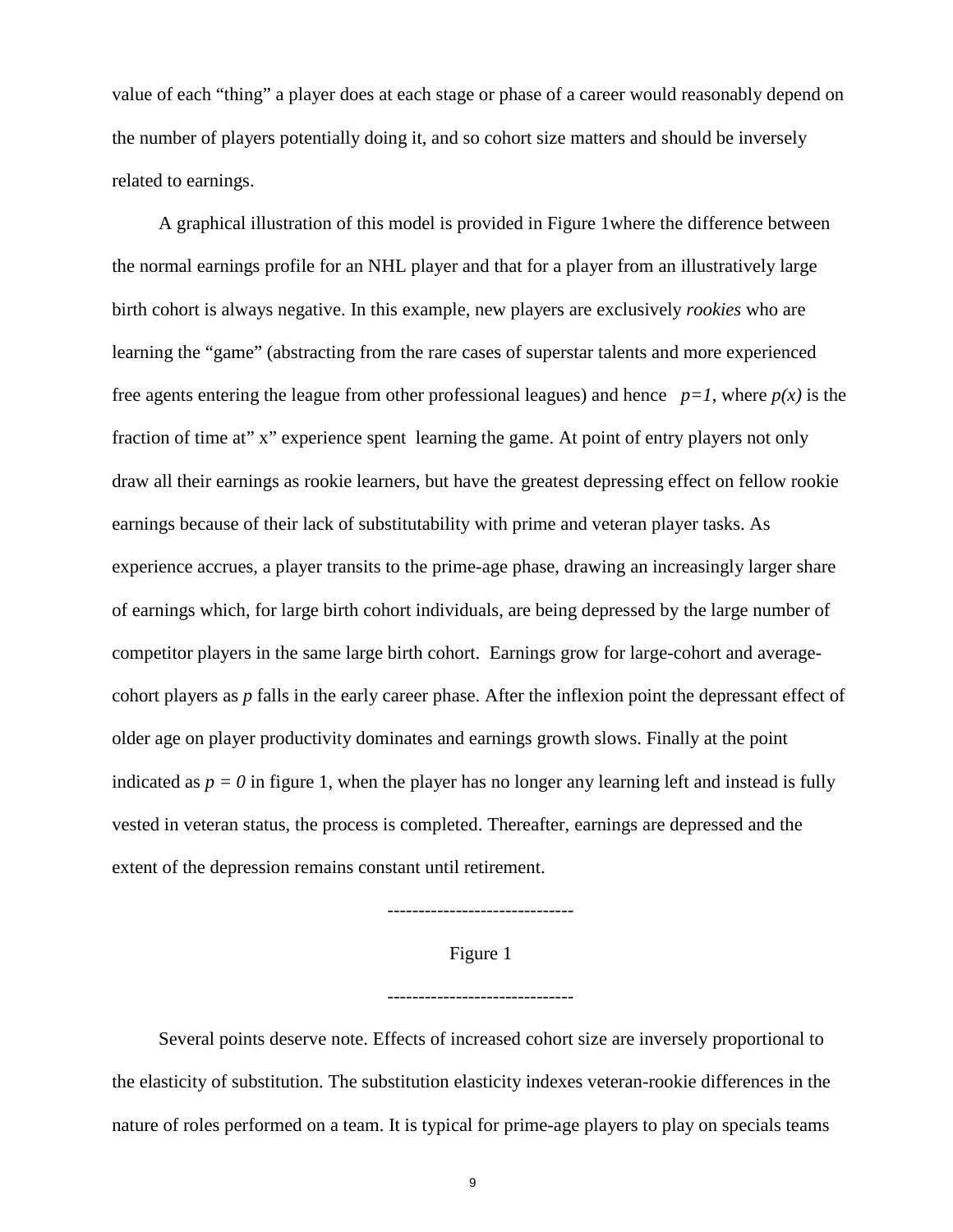(i.e., appear during penalty killing or power play opportunities) and for veterans to be on the ice in crucial moments of the game. For this reason we feel this aspect of the model to be plausible in the context of the NHL. If, however, a team or coach designs a system of play so that players are more interchangeable, then regardless of career stage/phase, greater similarity of activities implies greater substitutability. It is likely that the substitution elasticity is also related to the transition function,  $p(x)$ . Rapid transition from learning (rookie) to prime-age playing status implies that rookies can easily adapt to prime-age tasks. We expect that when transition occurs easily, primeage versus rookie player tasks are more similar, that is, prime-age players and rookies are better substitutes.<sup>[7](#page-7-1)</sup>

This model can be used to explain wage profiles but, in the context of a fixed demand for player talent, it can also be used to explain why average player quality would be expected to be higher amongst those individuals born into large cohorts. This is because those players face tougher competition in a variety of amateur settings prior to ever entering the race to become a pro-athlete. Moreover, because the best amateur talent feeds into an essentially static number of professional league openings -- owing to the monopoly privileges of the National Hockey League -- a large cohort combined with a fixed number of slots makes the lump of labour problem operative (as opposed to fallacious) This would make pro-athletes born into unusually large cohorts of greater absolute average quality than those born during smaller cohort years. Other things constant, this should affect absolute performance in a positive direction.

Another consideration is that higher ability players born into fat cohorts could also potentially recover from any early earnings setbacks through free-agency job movement, which kicks in after 7 years in the league, though perhaps more gradually for large cohorts in the face of fewer vacancies per player.<sup>[8](#page-10-0)</sup> This is illustrated in Figure 2, where after 7 years' experience – the

 $^7$  This leads immediately to predictions across relative age (birth month) in terms of differences in prime-age versus rookie substitution elasticities (discussed in more detail in section 2.2 below).

<span id="page-10-1"></span><span id="page-10-0"></span> $^8$  The history of unrestricted free agency (UFA) in the NHL begins in 1995, the first year in which the UFA market came into being. From 1995 to 2004 unrestricted free agency usually began at age 31, given that a 10 year experience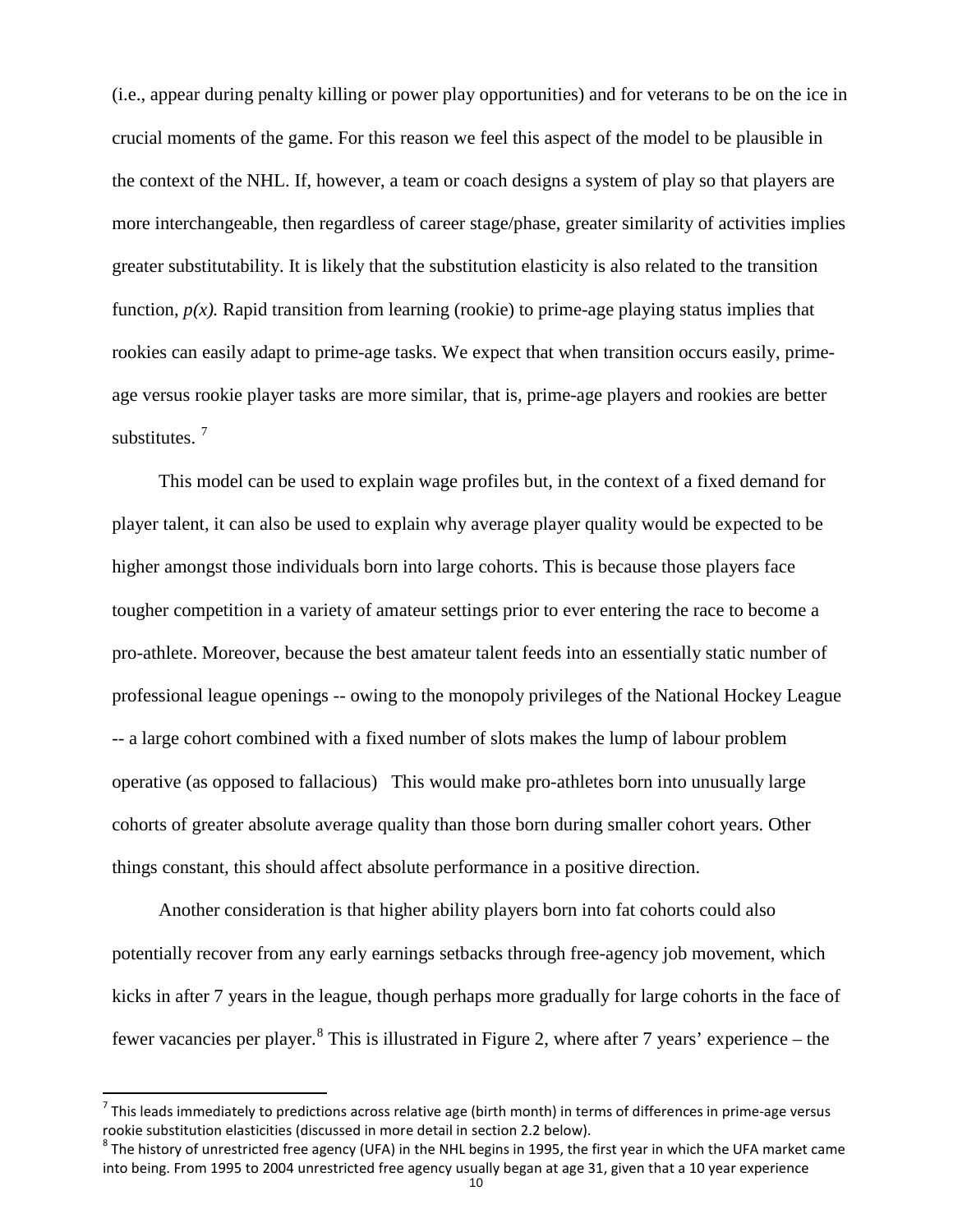typical free agency period in the NHL-- a jump in the wage profile for both large and small birth cohort occurs. The large cohort earnings profile jumps higher because presumably this would be a chance for all teams to bid on what is relatively a better quality player. This prime-aged post-free agency period may therefore lead to some catch-up in earnings for the better than average (high birth cohort) player but the question of whether lifetime earnings equalize (i.e., whether the area under *b* is greater than *a*) as a result of free-agency is dependent on length of contracts signed and also on ultimate career length in the league.

-----------------------------

Figure 2

------------------------------

Finally, one should note that a poor early earnings start for large birth cohort players, possibly also including longer spells spent in minor-leagues or playing for lower ranked teams, could expose these players to lower quality coaching and salary opportunities, resulting in a lasting disadvantage. Ultimately, owing to the competing performance predictions and possibilities for earnings catch-up through free-agency, the question of whether players born into larger cohorts outperform their smaller cohort counterparts – in both performance and earnings outcomes -- is an empirical one.

#### *2.2 Relative Age and Player Outcomes*

l

The literature on relative age and NHL player success goes back to the work of Canadian psychologist Roger Barnsley who in 1985 published one of the first studies to note the effect of relative age in a professional sport setting (Barnsley et al., 1[9](#page-10-1)85).<sup>9</sup> His work showing that being

requirement was imposed with a minimum age of 31. Following the season-ending lockout of 2004-05, a new collective bargaining agreement with a salary cap was implemented, resulting in a gradual lowering of the eligibility age for UFA status from 30 to 27, and the proviso that if a player completed seven full NHL seasons, he would be free-agent eligible prior to age 27 or whichever came first. See:[.http://spectorshockey.net/blog/is-the-era-of-building](http://spectorshockey.net/blog/is-the-era-of-building-through-unrestricted-free-agency-over/)[through-unrestricted-free-agency-over/](http://spectorshockey.net/blog/is-the-era-of-building-through-unrestricted-free-agency-over/)<br><sup>9</sup> One year earlier a study by Grondin et al., (1984) more or less conforming to the same findings as Barnsley et al.,

<span id="page-11-0"></span>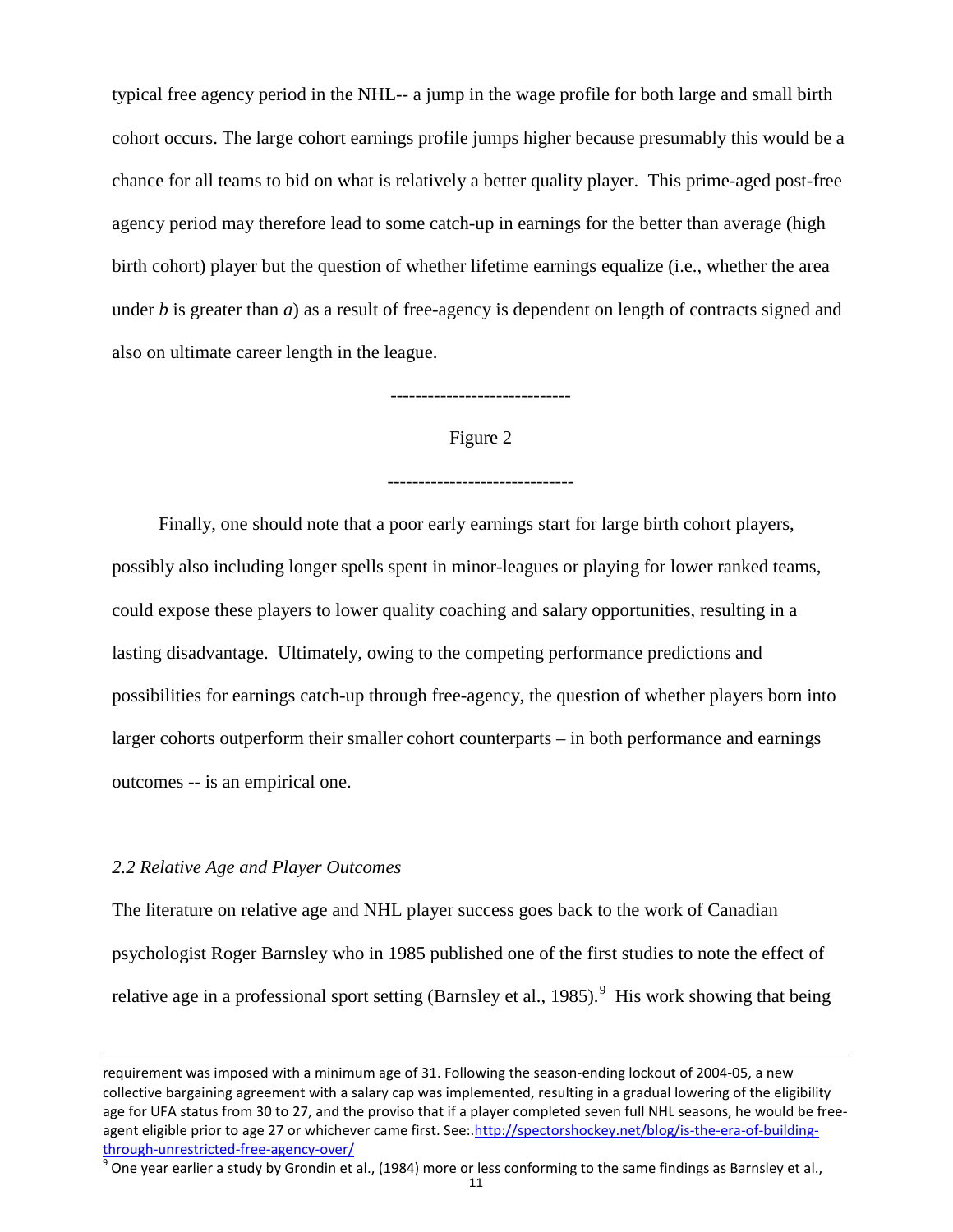born earlier in the year (January to April) resulted in a significantly increased probability of succeeding in all ranks of Canadian hockey, was popularized in the 2008 best-selling book *Outliers: The Story of Success* by Malcolm Gladwell who used these findings and those of others in the field of educational returns to show how seemingly arbitrary eligibility rules – like grouping all individual players by calendar year beginning on January  $1<sup>st</sup>$  and ending on December 31 $<sup>st</sup>$  --</sup> could be important in the future success of individuals.

The argument that early birth dates affect athletic success is a simple one based on the sociological idea of "accumulative advantage" or what economists might label "path dependence". Initial small advantages based, in this case, on relatively greater physical and mental maturity in formative ages for those born early in the year (January to April) as compared to those born late (September to December) build up when coaches spend additional time mentoring the better initial performers. When those initial better performers are further grouped together and are given chances to play alongside other good performers, the performance of the entire early-born group begins to rise and distances itself even further from the later born group not given these added investments and opportunities. By the time selection into a professional hockey league is possible (late teens) many talented later born players will never have had the chance to compete let alone be eligible for the NHL draft.

There is now a large body of work – located mostly in the sports science and kinesiology literature -- showing the relative age effect (RAE) in sport is real and quite widespread. In a 2001 literature review, nearly 30 studies were surveyed covering 11 sports and the consensus was pretty clear: the relative age effect exists across countries and in most professional sports (Musch and Grodin, 2001). Since then an equal if not greater number of papers have emerged showing, in various forms, the same thing (see Deaner Lowen and Cobley, 2013 and citations cited therein).

Empirically, however, any claim that cutoff dates in youth leagues is the only factor underlying the skewed birthdate distributions in professional leagues must be defended against

l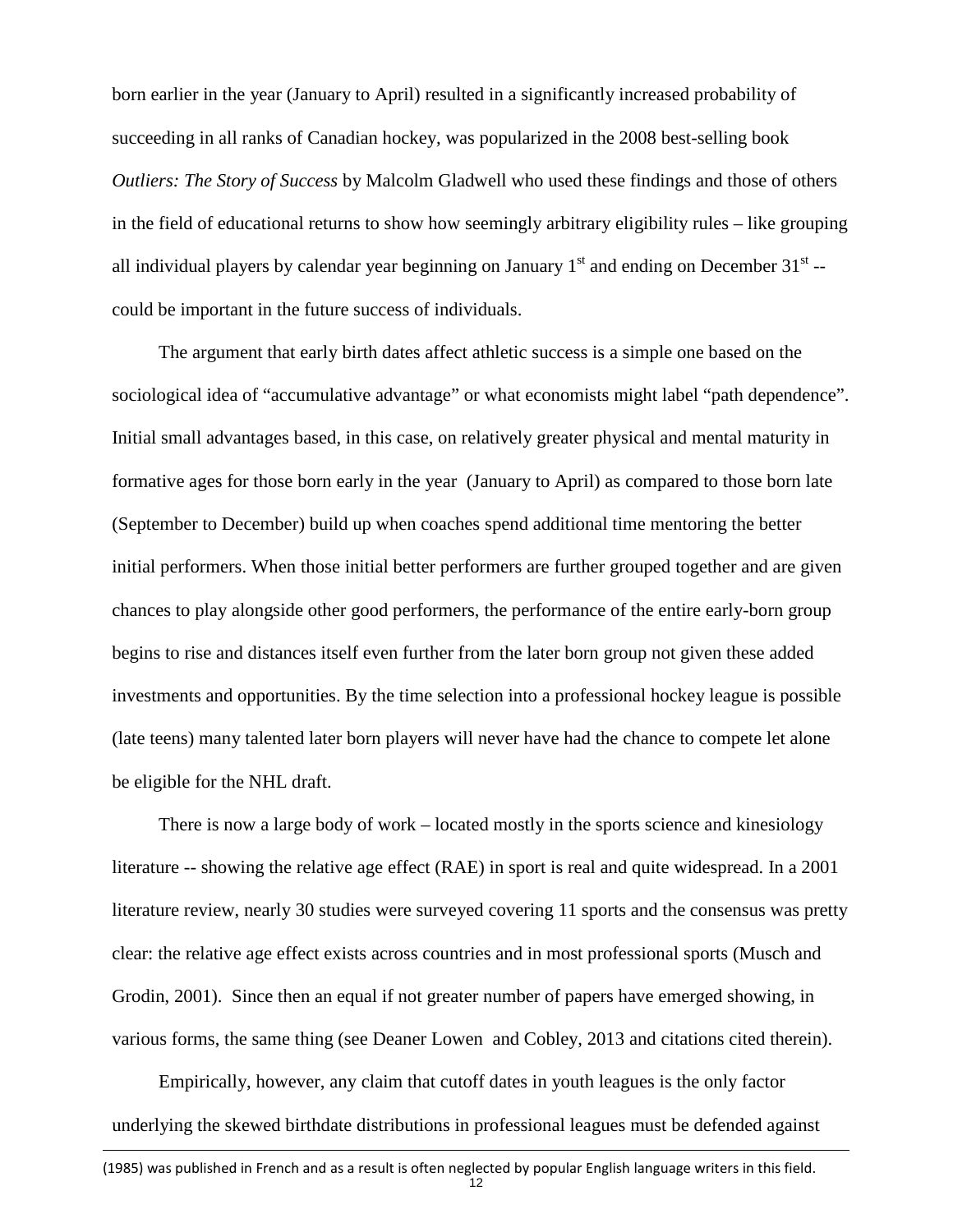possible alternative explanations; such as a skewed distribution of births already present in the non-sport population. For hockey we know this is not the case as taking Canadian births as a representative sample, we see that a comparison of the monthly birthdate distribution for the NHL playing population diverges quite drastically from the general population (see Figure 3). The fewest births in Canada actually occur between January and February, which are the most prevalent birth months in the NHL.

-----------------------------

Figure 3

------------------------------

Further validation of the cutoff date hypothesis has been obtained by observing the consequences of an externally imposed change in eligibility rules in Australia's youth soccer system, whereby the traditional cutoff date of January  $1<sup>st</sup>$  was replaced by a new cutoff date of August  $1<sup>st</sup>$  in 1988 owing to a request by FIFA. Musch and Hay (1999) found a corresponding shift in the birth distribution of Australian professional players ten years after the change, providing strong evidence that the cutoff date generates the RAE effect.

In summary, chronological age differences are certainly related to discrepancies in both physical and psychological maturity. For example, in terms of weight and height individual variability is at its maximum between 13 and 15 years of age for boys (Musch and Groding, 2001: 155). This is the age-range when players are often selected for college scholarships or junior hockey play (the two most typical feeder systems into the NHL). It therefore seems plausible that a relative age disadvantage can make it harder for an early born player to compete.

If we assume that there is a similar distribution of latent/true talent for both late and early born players, then it is likely that a greater number of below average quality players from the 'early-born' ranks make it into the league simply because their maturity is masking their true (below average) talent. In contrast, late born players who overcome the drawbacks of physical and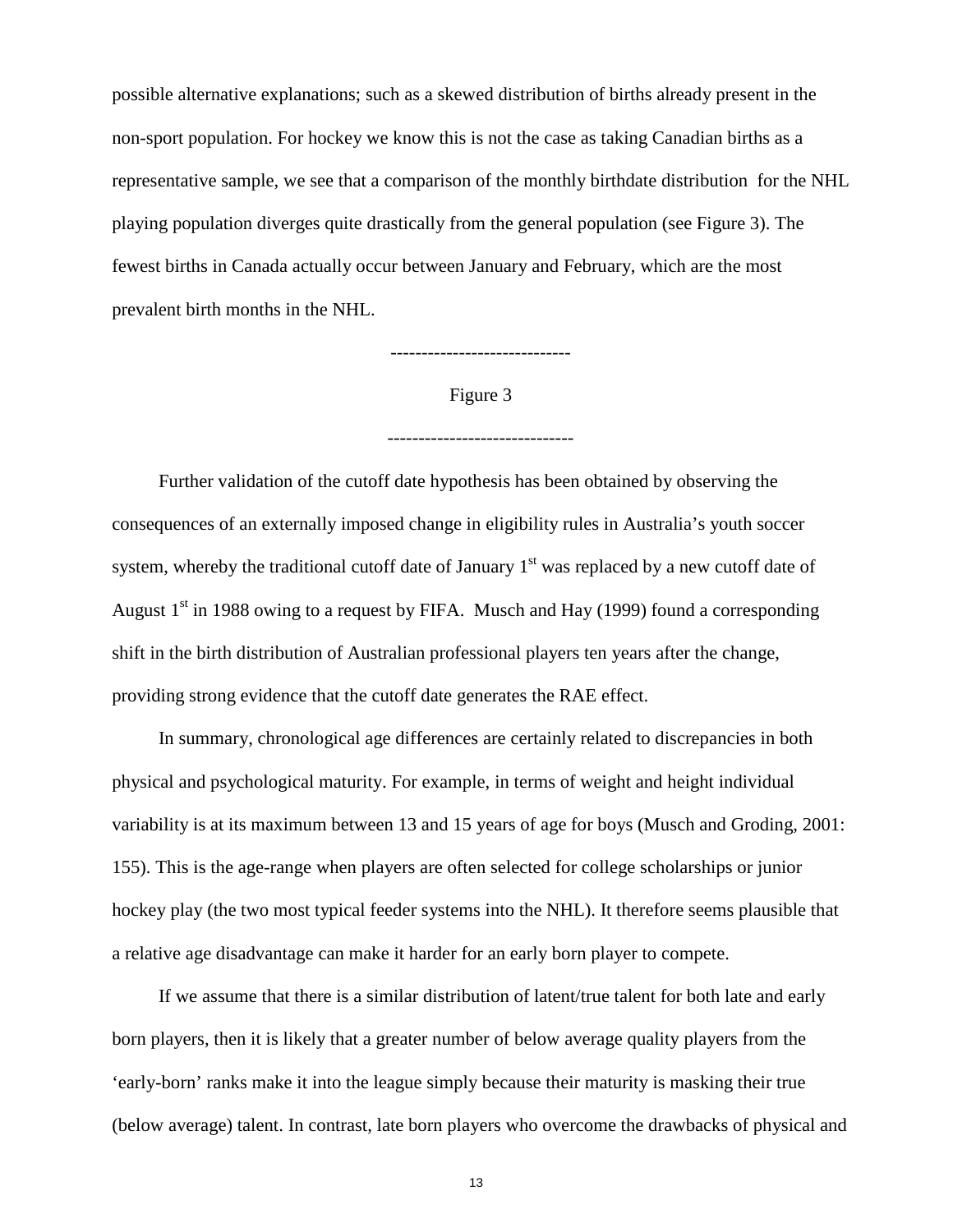psychological immaturity to enter the ranks of professional hockey are likely to be drawn from the higher part of the ability distribution. We should therefore expect the performance of those with later birth months, conditional on NHL entry, to be greater on average than those with early-year births since the NHL is selecting on observed performance of teenagers whose performance may be due to an 11 month gap in maturation.

-----------------------------

#### Figure 4

------------------------------

This idea that the physical/psychological maturity advantage of children born in January can mask the true ability differences of an early (December) born player is illustrated in Figure 4. The figure shows that a high ability player born in December and a lower than average ability player born in January will essentially have the same "observed" performance. In other words, an underlying high-ability December born player will appear, at the time of selection into the NHL, exactly the same as an average-to-below average January born player simply because of the 11 month maturity gap. This similarity in performance is misattributed to underlying talent, although the child born in January has an 11-month age advantage over the child born in December. This later-born disadvantage is magnified even further in the teenage years where deviations from the mean physical development are largest. We therefore expect that owing to this selection pressure, any later born entrant into the NHL will be of better than average quality than early born counterparts.

Some evidence for this has already been found by Gibbs, Jarvis & Dufur (2012) who examined the distribution of birth months for 1,109 players who played on major league rosters from 2000-2009 and All-Star and Olympic hockey rosters from 2002-2010. Their findings illustrate "…how critical it is to define hockey success. When hockey success is defined as playing Major Junior Hockey, the [RAE] effect is strong, as Gladwell reported in the popular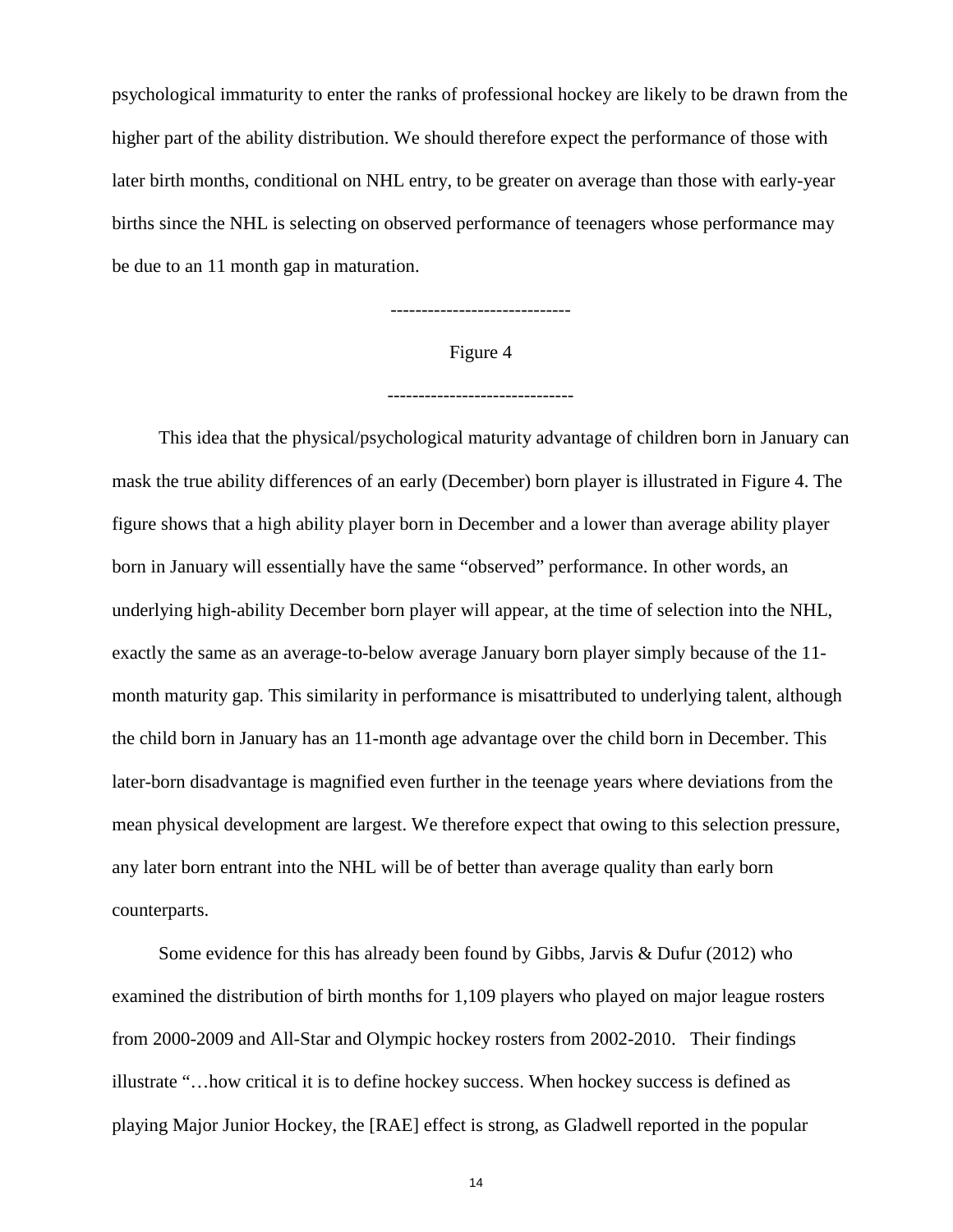press. But the effect diminishes when ….performance and skill are considered. When hockey success is defined as the most elite levels of play, the relative age effect reverses [i.e., later born players outperform their early born counterparts]." Gibbs et al (2012) only compare means and do not control for individual confounders such as country and team effects; as such, empirically we feel the jury is still out.

#### **3. Data and Methods**

#### *3.1 Data Sources and Sample*

In order to estimate single season and career effects of cohort size at birth and relative age on the outcomes of NHL hockey players, with coverage over several league expansions and a seasonending lock-out, we draw from multiple online data sources, all of which are listed in Appendix 1.

We restrict attention to those players for whom salary data was available, to non-goalies and, in order to limit the pool of players that can be observed only once in a given season, to players who were not traded during the course of a given season. The pooled data therefore contains every player (exclusive of the restrictions mentioned above) who played in the NHL between the 1990-91 and 2007-08 seasons. This gives us an unbalanced panel (before missing variables in various specifications) of player-season observations 8,996 and 2,037 individual players.

To provide a sense of sample coverage, Appendix Tables 1 and 2 present the number of observations in the panel by categorical versions of our two key explanatory variables – relative age (birth month) and cohort size – measured against years in the league (hereafter denoted as *experience*). In both cases we have substantial sample sizes at the low and mid-levels of experience but not at the upper end. This is because the average career length in our sample is 4.5 seasons even though the upper range is 17 seasons in the league. This feature of our data leads us to truncate the experience measure and pool all those players with more than 10 seasons of play in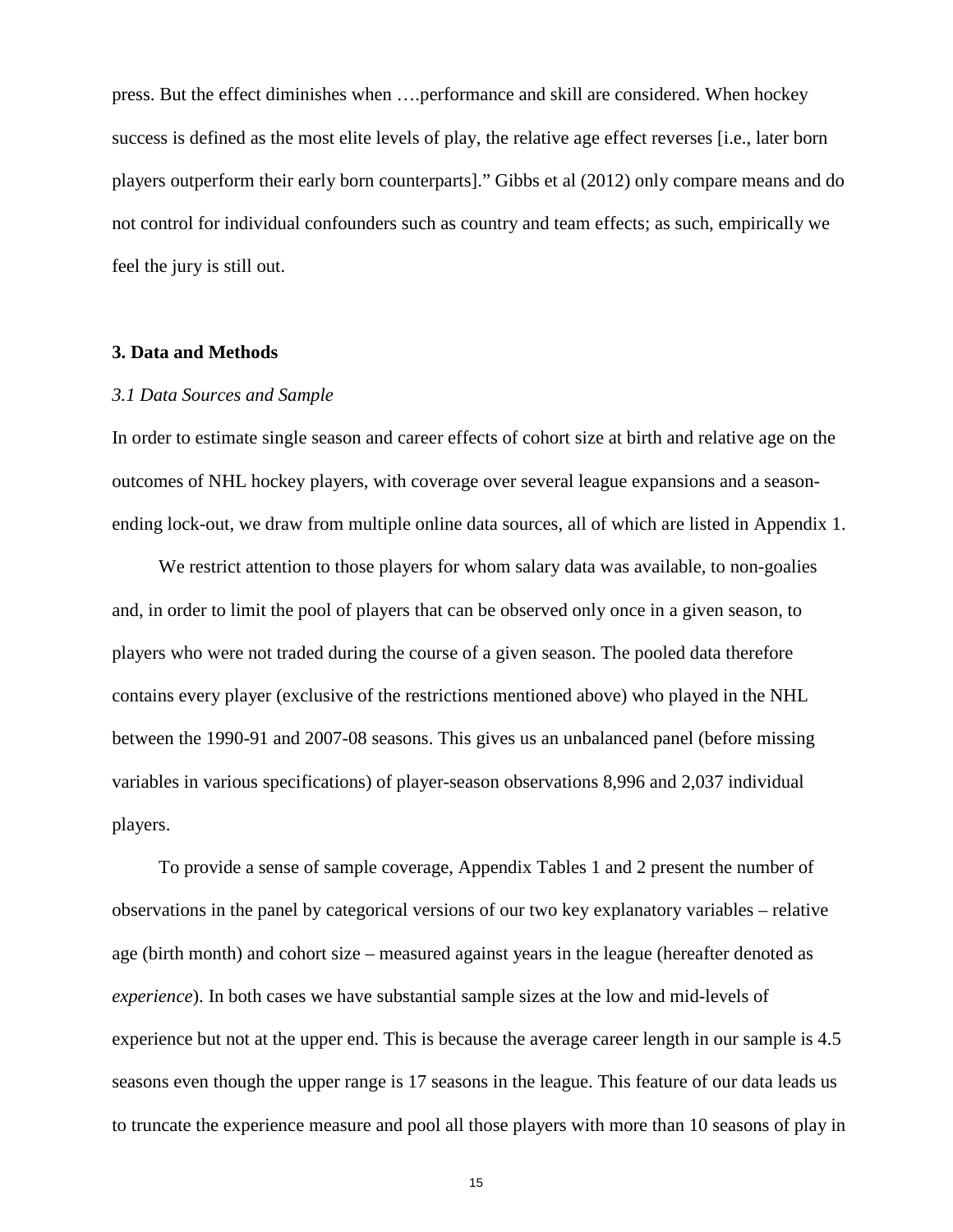the league into a common category called *10 plus*. Since the size of the league (as measured by teams) varies over time, we will also report how the effects on earnings of birth cohort size differ for players in seasons following a league expansion.

In table 1, we report summary statistics. The table summarizes variables for those players for whom we have earnings in our sample. Average annual earnings in our data are about \$1,330,707 in constant USD 2008 dollars. The average number of seasons in the league is 4.5 and the modal season of an earnings observation is 1998-99 season. As noted above, the pooled sample yields substantial variation in country birth rates ranging from 11 to 28.1 per 1,000 of the population. The two most prevalent birth months in the NHL are January and February. By contrast, as we have seen, seasonality of fertility in the population as a whole is skewed towards the spring to early fall. This confirms that the relative age of NHL players is much higher than the population as a whole.

#### *3.2 Regression Specifications*

There are three major estimation equations that we use to answer our major questions in the paper. To estimate the main effect of birth cohort size on the earnings and performance outcomes of NHL players, we use the following specification.

#### (1a)  $Yit = B_1X_{it} + B_2LargeColorSize_c + \lambda Team + e_{it}$

In equation (1a), Y*it* is the outcome (either earnings or point totals) measured for season *t,* for an individual player *i*, in birth cohort country *c* (year), and X*it* is a set of control variables.<sup>[10](#page-11-0)</sup> We also control for team fixed effects (λ *Team*). *LargeCohortSizec* is a birth cohort dummy, defined as an above average crude birth rate in the country origin at the year of birth for the player *i*. The

<span id="page-16-0"></span> <sup>10</sup> The controls included in *Xit* are *ExperienceCat* as a direct effect, non-goalie forward positional dummy (defensemen as excluded category) a bmi indicator (weight/height) and country of origin dummies.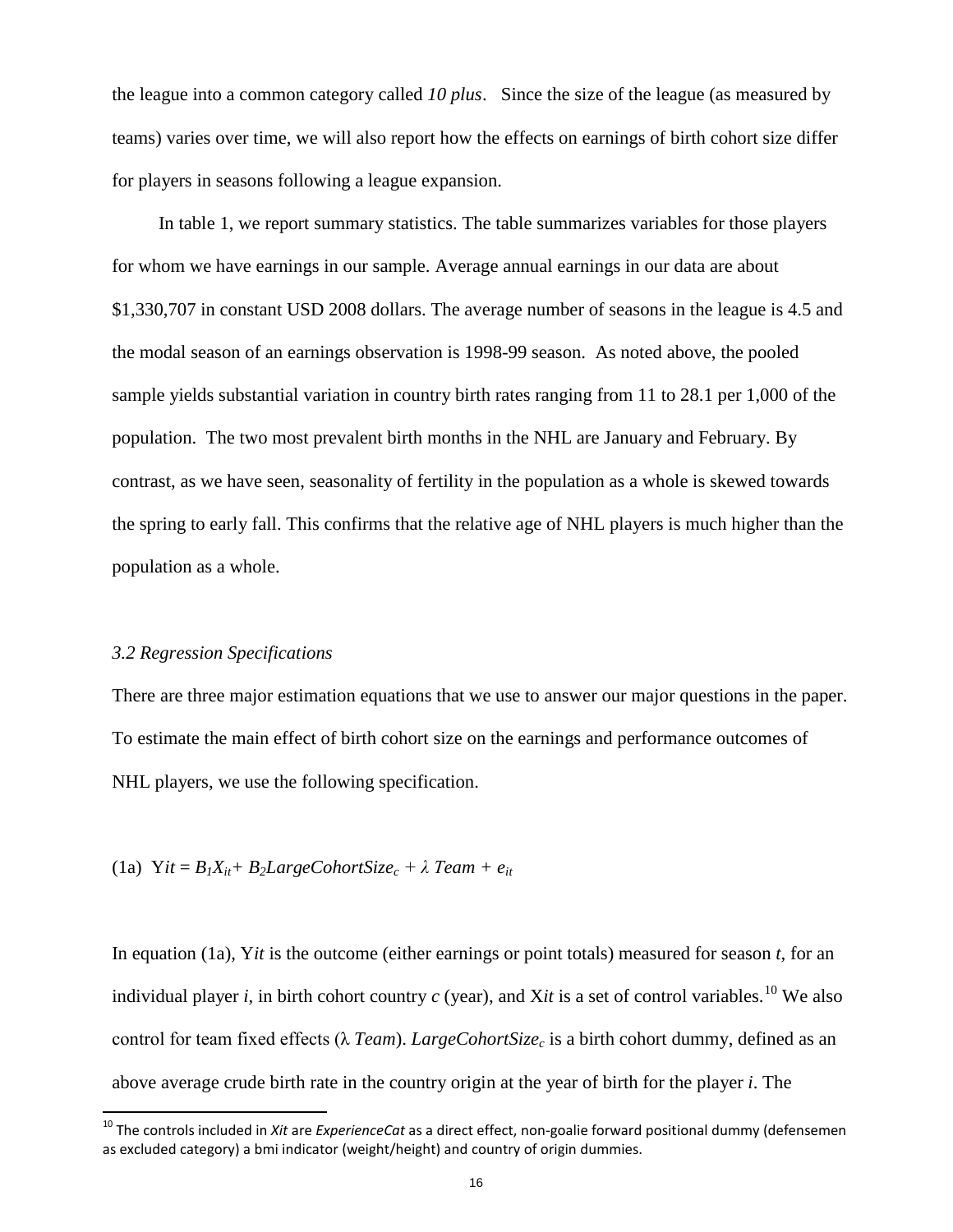coefficient *B2* on *LargeCohortSizec* measures the impact of an above average birth cohort size (based on our sample of NHL players) on career outcomes for the average player.

To measure how this impact varies across a career, we interact birth cohort size *LargeCohortSize* with our experience measure *ExperienceCat<sub>it</sub>* in equation (1b). We measure *ExperienceCat it* as a categorical variable capturing 4 career phases upon entrance to the league - *rookie* <3yrs, *prime pre-free-agency* 4-6yrs, *prime post-free-agency* 7-9 yrs and *veteran* 10pls yrs -- rather than actual number of games, which could be endogenously related to seasons shortened by league stoppages observed in our data. Results are robust to including a linear experience interaction and allowing these to interact with *LargeCohortSizec*.

(1b)  $Yit = B_1X_{it} + B_2LargeChortSize_c \cdot ExperienceCat_{it} + B_3 ExperienceCat_{it} + \lambda Team + e_{it}$ 

To estimate the effect of relative age we estimate a second version of (1a,1b) simply replacing birth cohort with birth month (*BirthMonth)* as below:

- (2a)  $Yit = B_1X_{it} + B_2BirthMonth_c + \lambda Team + e_{ict}$ .
- (2b)  $Yit = B_1X_{it} + B_2BirthMonth_c \cdot ExperienceCat_{it} + B_3 ExperienceCat_{it} + \lambda Team + e_{ict}.$

Finally we add a fourth estimated parameter to (1), *B4* 

(3)  $Yit = B_1X_{it} + B_2LargeColorSize C_c + B_3LargeColor Size C_c$  *Size*  $c_e$  *ExperienceCat*  $i_t + B_4$  *Cohort Size*  $\cdot$ *BirthMonth*<sub>it+</sub>  $\lambda$  *Team* +  $e_{ict}$ ,

which measures the differential impact of birth cohort size across relative age (*LargeCohortSizec* •*BirthMonth<sub>it</sub>*).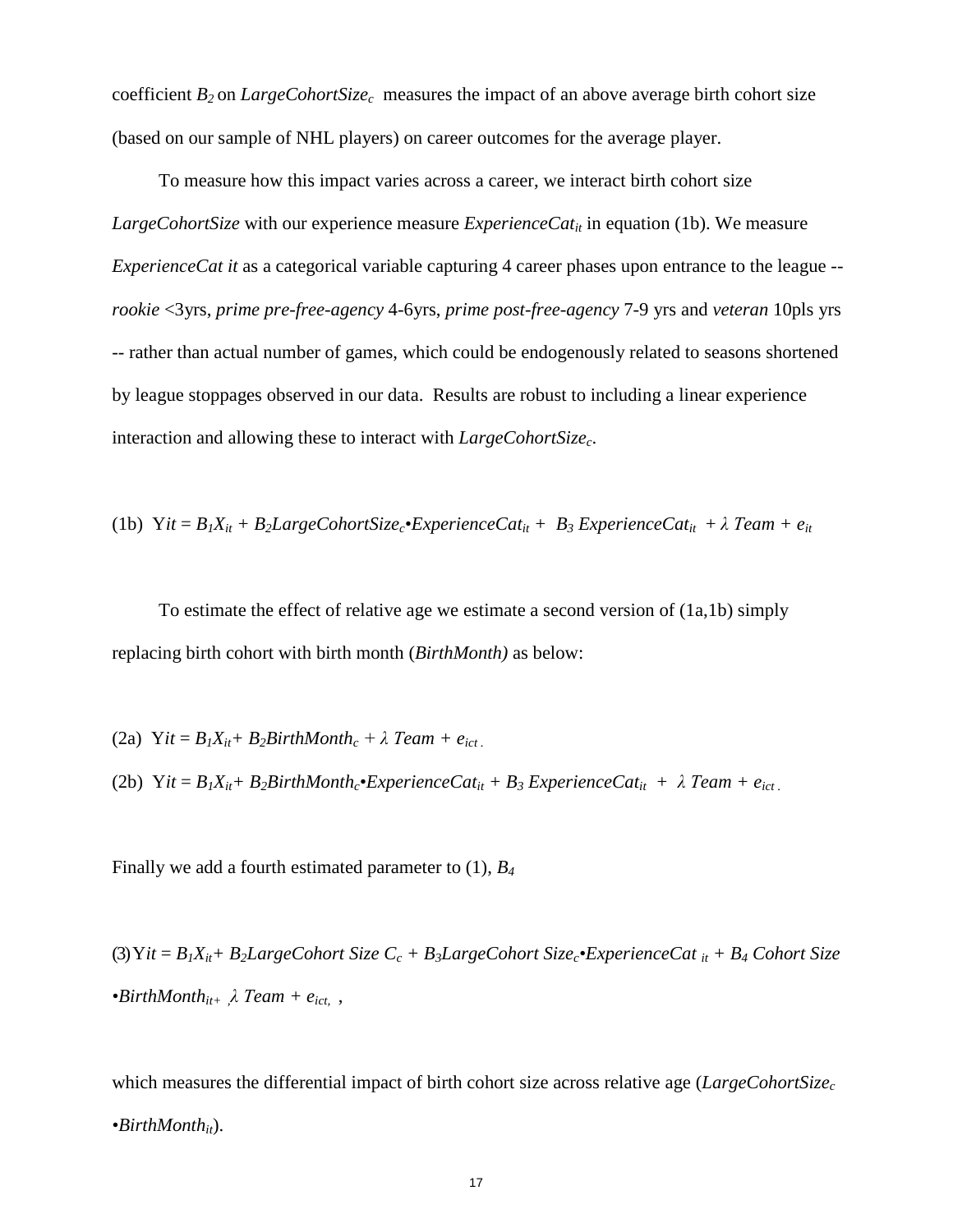For all specifications listed we estimate the differential impact of multiple league expansions and pre versus post-2004-05 lockout using sub-sample analysis.

#### **5. Results**

#### *5.1 Birth Cohort Size and Player Salaries*

We begin with visual evidence of the evolution of player salaries. Figure 5 presents log annual compensation in constant 2008 dollars amongst NHL players for seasons 1990-91 through to 2007-08. The raw sample is split by those players born into higher and lower than average birth cohorts (i.e., those born when birth rates were above the mean value in our data, which is 17.35 per 1000 of the population, were coded as High Birth Cohorts and those below were tagged Below Average Birth Cohort). Figure 5 also plots the difference in Log Salary between the two groups. Also highlighted in the figure is the typical window for player free agency, which happens after a player has either played 7 seasons in the league or has reached the age of 27 (whichever is first).

The pattern of data is consistent with our hypothesized career earnings path in Figure 2 for normal and high birth rate player cohorts in the presence of free-agency. We see that there is an overall penalty to being born into a large birth cohort of about 12 percent. This is amplified in the early stages ("rookie" phase) of the career as was suggested by our NHL player earnings model. Then, as anticipated, given an ability to renegotiate contracts with any team, a player from a larger birth cohort can translate their higher than average performance into a higher salary in the free agency window. However, this effect is not large enough to offset the negative impact of being born into a larger birth cohort because free-agency comes relatively late in an NHL career which, on average, only last 4.5 seasons.

We now turn to estimating the average effect of being born into an above average birth cohort for all non-goalies in our sample. Table 2 reports estimates from variants of our base specification in equation (1). The controls include a body-mass ratio, a dummy for whether the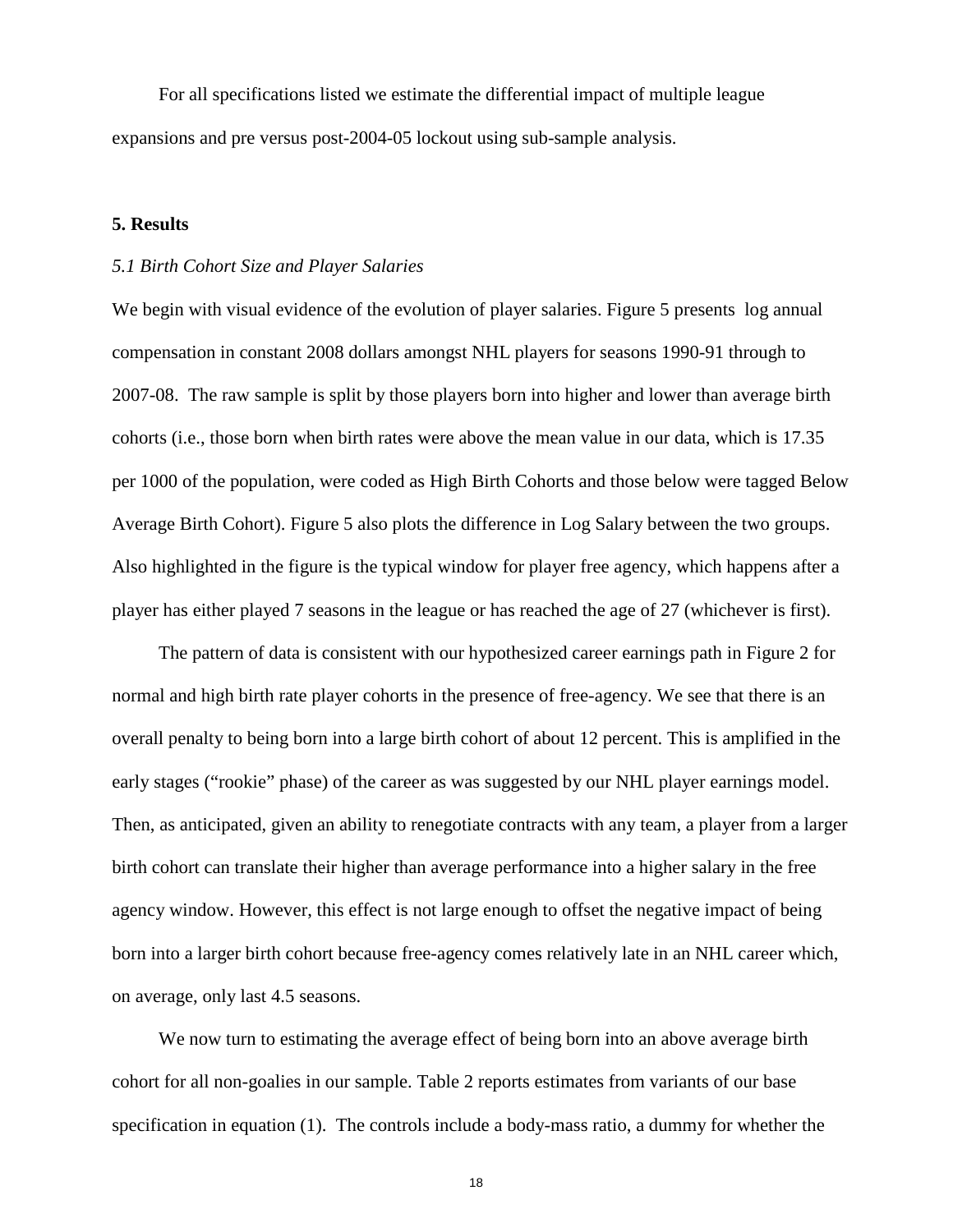player is a forward (defenders being the excluded reference category), and country of origin. We also consider specifications where no controls other than individual points are included (our proxy for observed player ability) in order to see if the effect matches our prediction that adjusting for quality, any large birth cohort earnings losses would be expected to rise in the presence of a player quality control.

The initial parameter of interest is the Large Birth Cohort dummy. Column (1) includes no controls and estimates the panel with a random effects model in which standard errors are clustered on team. The estimated difference in log salary between a Large and Small Birth Cohort player is -0.197. The estimates and significance are largely unaltered when we add a player performance control (column 2) -- if anything the negative effect of being born into a large cohort becomes slightly larger in keeping with our hypothesis that large cohorts should produce better than average quality players – other controls are added (column 3) and when team fixed effects are added (column 4). The estimated large birth cohort effect in the full specification with all controls including player performance and team dummies is a 17.9 percent reduction in log earnings.

The primary birth cohort size variable in row 1 is estimating the effect over the average career length, which in our data is roughly 4.5 seasons. However, given the hypothetical earnings profile from our player experience model and the actual raw data seen in Figure 5, there is strong reason to suspect that the cohort effect varies by stage of career. We therefore estimate specification (1b) which disaggregates the cohort effect by years in the league. We highlight four phases: rookie (<3yrs), pre-free agency prime age (4to6yrs), free agency prime age (7to9yrs), and veteran status (10yrs plus). Each phase is included in the specification as well as the four interaction terms arising from *LargeBirthCohort\*ExpereinceCat*. We include these results in row 2 where we see that after adjusting for player quality and other characteristics, there is indeed a differential negative effect that is larger upon entry into the league, narrows considerably in mid-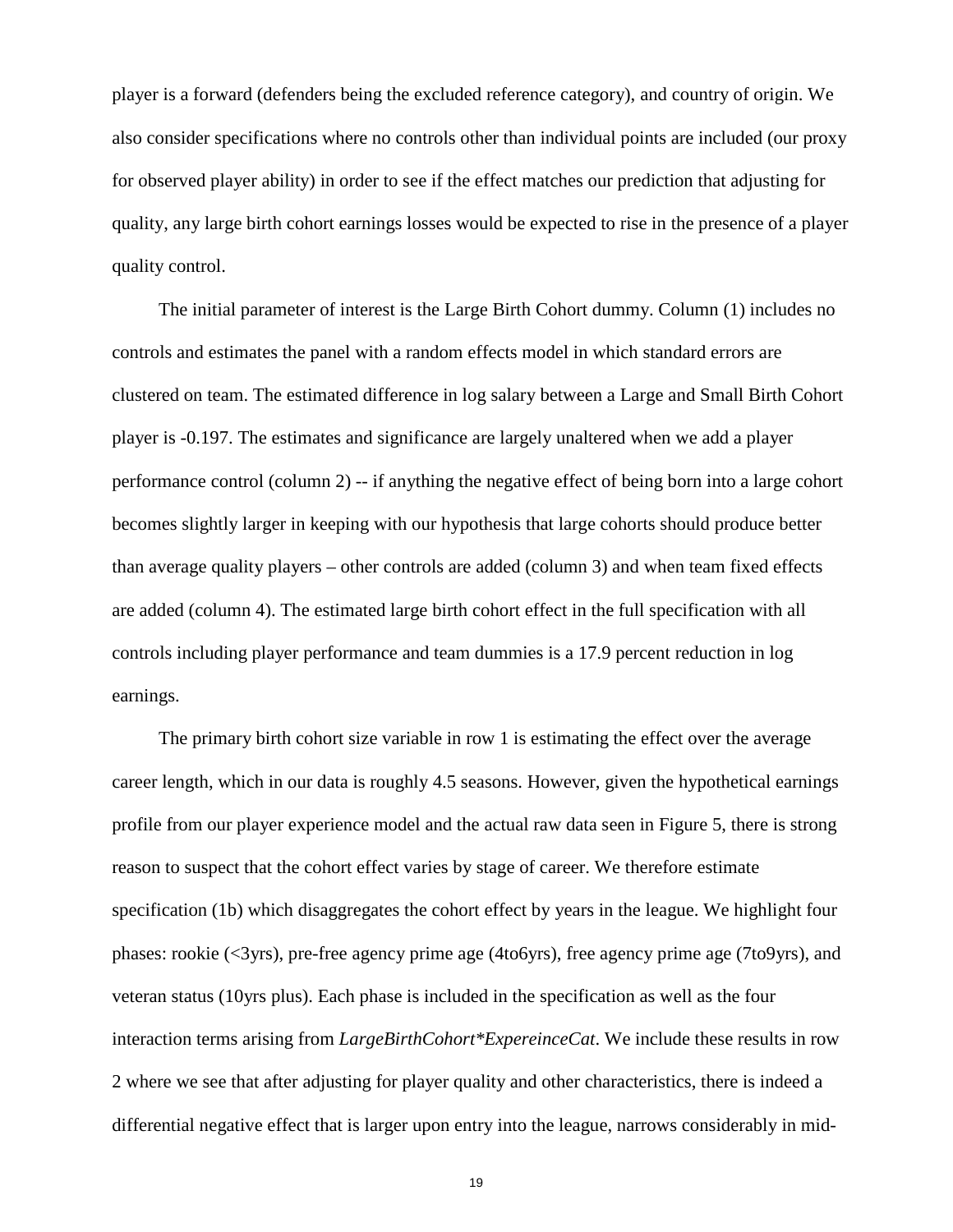career during the free agency window, and then widens once again in veteran status (columns 2- 3). This pattern is almost unchanged with team fixed effects added (column 4). The overall cohort size dummy and the estimates by cohort size interacted with career stage suggest that large birth cohorts do put downward pressure on player wages. This is true despite the fact that hockey ability appears to be higher amongst large birth cohort players, given the larger negative effects seen in column (2) when player performance was controlled for. To see this more clearly we next turn to our player performance estimates.

#### *5.2 Birth Cohort Size and Player Performance*

A possible concern in interpreting the estimates in Table 2 is that the effects of cohort size might be biased by cohort size effects on player performance. So rather than estimating the effect of large cohort pressure on salaries we are seeing the residual effect of some systematic player performance that matches the salary data. Given that when individual performance was controlled for in Table 2 the negative values for our large birth cohort dummy actually went up, suggests that large birth cohort players are actually better. Nevertheless there is the possibility that coming of age in a large cohort may lead to a lower likelihood of getting drafted and thus playing for more years in inferior leagues, thus degrading skills.

To test if this is indeed the case, or whether the ability of large cohort players is greater because of added competition throughout a playing career, we use a similar estimating model to that employed in Table 2, only this time the dependent variable used is *season point totals* instead of salary.<sup>[11](#page-16-0)</sup> The results can be seen in Table 3, row 1 where we see that the point estimate of a Large Birth Cohort relative to a Small Birth Cohort varies from 5.21 more (or 20 percent higher point totals relative to the mean of 25 points) in the unadjusted estimates to 1.89 (or just under 10 percent higher) when full controls and fixed team effects are added. The big drop in the coefficient occurs after games played is controlled for (see row 1 Column 1 versus Column 2

<span id="page-20-0"></span>**The Lands**<br><sup>11</sup> Total games played is used as an explanatory variable, replacing player performance used in Table 2.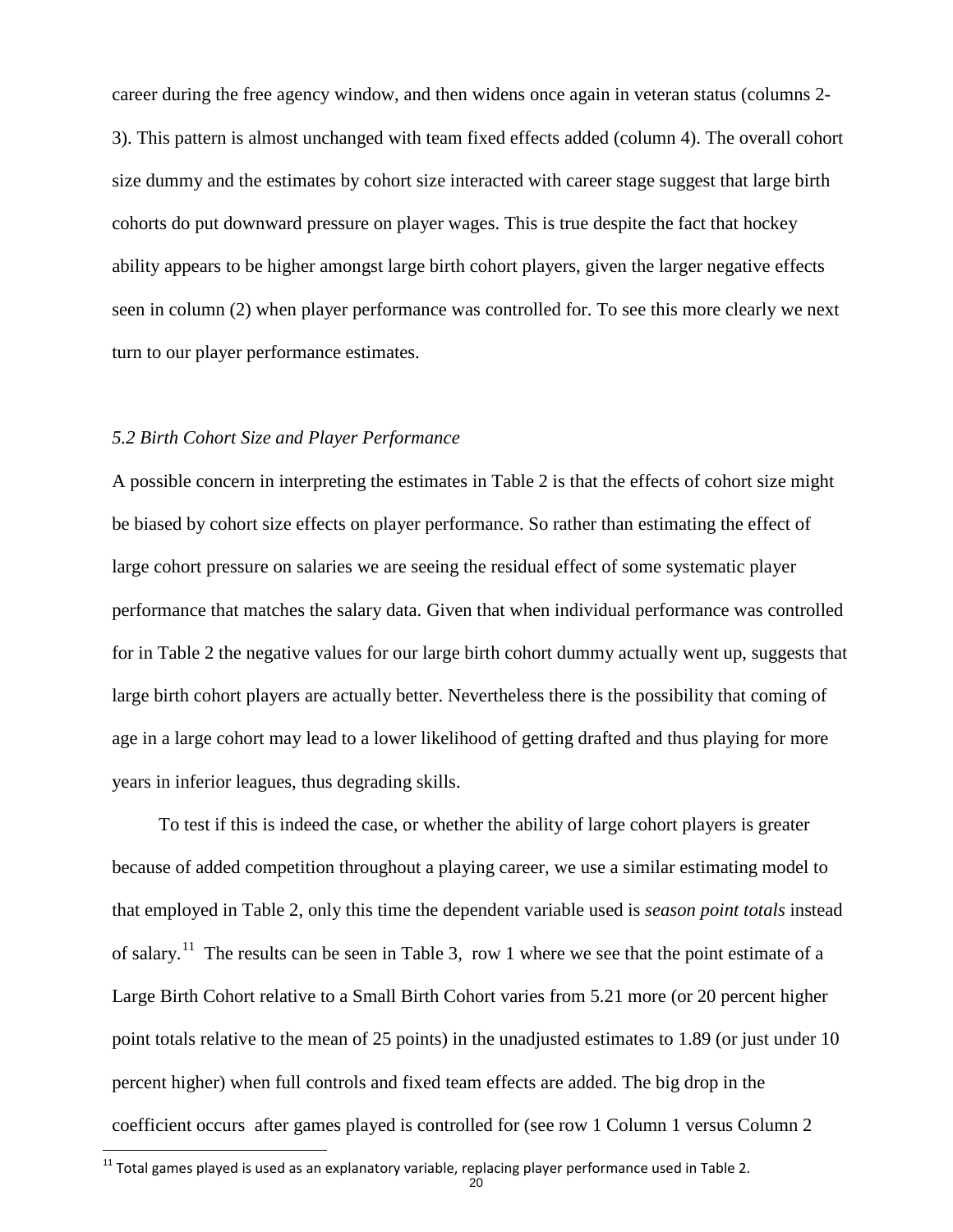estimates). The coefficient remains stable thereafter suggesting that large birth cohort players are actually playing more games per season than small birth cohort players. When we checked to see if this is in fact the case, it turns out that the difference is non-trivial and significant. On average large birth cohort players play 52 games per season versus 46 games for small birth cohort counterparts, a difference of 6 games that is significant at the 1 percent level ( $p=0.000$ ). One interpretation of this finding is that games played per season is capturing yet another dimension of higher player quality (i.e., durability or 'stick-to-it-ness' required to compete in a larger talent pool) that larger birth cohorts possess relative to their smaller cohorts.

When we examine the large birth cohort effect by career stage, essentially replacing our single dummy with four large birth cohort dummies interacted with seasons in the league we find that the positive effect on point totals is confined to the early stage of the career. In fact, for veteran players it appears that small birth cohort size is associated with greater point totals, reversing the trend early in the career. However these estimates need to be taken in context. The majority of players do not reach 10 or even 6 years in the league. As seen in Table 1 row 12, just over half the NHL sample (53 percent) play only 3 seasons or less in the league and this rises to 75 percent when the player sample is on the cusp of free agency at 7 years in the league. In short, given that the clear majority of NHL players spend less than 7 years in the league, the estimated point totals are in accordance with the view that large birth cohorts are, on average, of higher quality than their small birth cohort counterparts.

As a further check Table 4 replaces individual point totals with a players' plus/minus record (this is the net point difference based on whether a player was on the ice when a goal was scored for or against) for each player. The results confirm the view that NHL players born when there is more competition in the form of a larger birth cohort tend to be better on average than those born in smaller (less competitive) birth years. The effects relative to the mean plus-minus value of 1.54 are even more impressive than the point totals. Even after adjusting for the full set of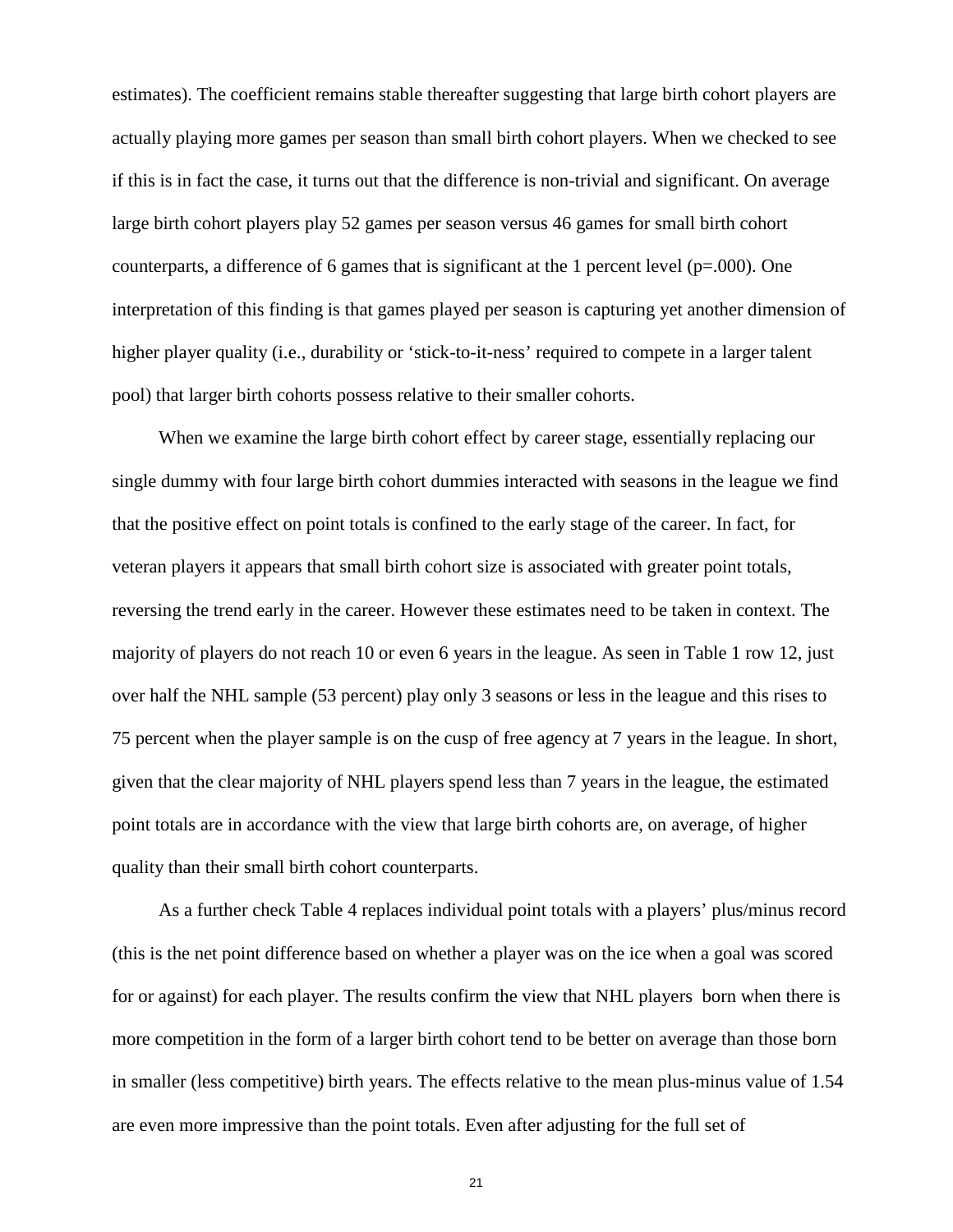characteristics and team effects, there is a near doubling of the overall plus/minus record (2.24) amongst those players born into above average birth cohorts relative to small birth cohort players. This time as well the effect, though it varies across career stage, is always positive.

#### *5.3 Added Checks*

Further evidence on the possible channels associated with these large and significant salary losses and performance gains comes from Table 5 where we examine the likelihood that a player born into a larger-than-average cohort is drafted into the NHL or becomes a team captain. Essentially most players enter the league via the draft.<sup>[12](#page-20-0)</sup> In the NHL it is particularly large (300 players) and deep in that there are 12 rounds of drafting. If not drafted a player must often play in lower level professional leagues for some time before getting noticed by major league teams. This could perhaps be one mechanism that accounts for the low entry stage (rookie) salaries amongst large birth cohort players. Using only the relevant covariates from the previous analysis –we use characteristics (such as body/mass indicator, country of origin and forward dummy) that would have been visible to the team at the time of draft -- we find that there is a 9 percentage point reduction in the probability of being drafted for players born into larger than average birth cohorts (Table 5 column 2).

When we explore intangible quality or hard-to-observe aspects of a player such as potential leadership skills (Table 5 columns 3 and 4), we find that there is indeed evidence of a large birth cohort effect. Becoming a captain of a team in the NHL is a rare event, only 4 percent of the sample ever goes on to become a team captain (there is typically only 1 captain on a team and the average roster on an NHL team is 20 players), yet even after adjusting for player characteristics, a large cohort player is nearly 90 percent more likely (3.5 percentage points higher relative to the mean probability of 4 percent) to become a team captain than lower-than-average birth cohort

<span id="page-22-0"></span> $12$  The draft is an annual meeting in which every franchise of the NHL selects players (in ascending order based on past season performance) from the amateur leagues where they meet draft eligibility requirements.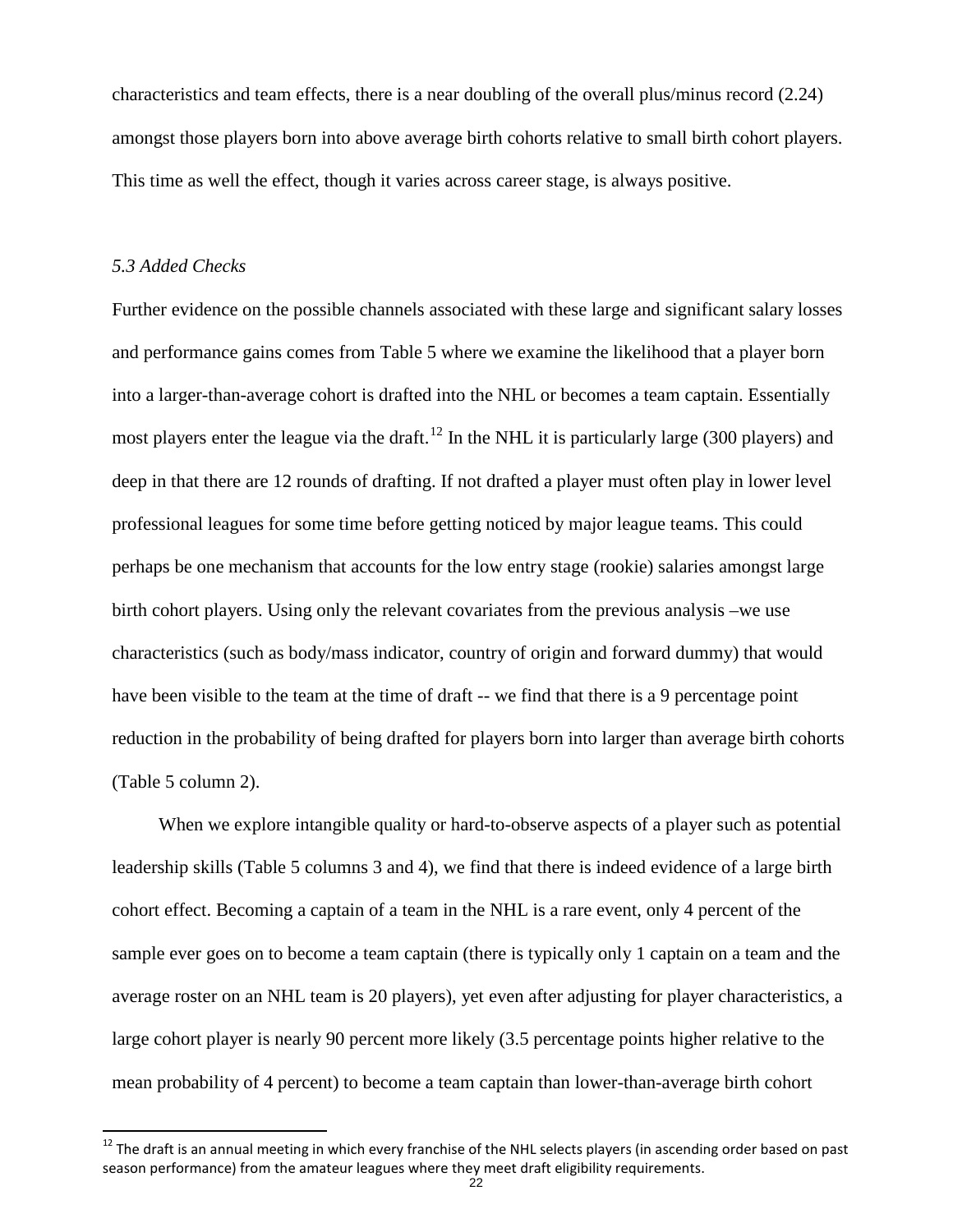players. This last finding is perhaps not surprising since we anticipate a likely correlation in observed quality to map over into these less visible attributes of player performance.

#### **6. Relative Age (Birth Month) and Player Outcomes**

Models of relative age tend to focus on the probability of entry into the NHL, which is higher for early-born players, in keeping with our earlier theoretical discussion. Instead, we focus here on the prediction that, *conditional on being good enough to enter the NHL*, your overall ability (and hence performance) should be greater the lower your relative age. In other words players born later in the calendar year should display better performance than their earlier-born counterparts because those players are being selected from the top tail of ability whereas those born earlier in the year include both top and mid-to-bottom tail performers (see Figure 4). This owes simply to the 11 month advantage (at the maximum) that a January born youth has over December born equivalents.

Table 6 reports earnings estimates for the relative age variable (a dummy that takes on the value 1 if a player is born between January and April and 0 otherwise) using a specification identical to the one used in Table 2. We find those who are born later in their cohort suffer a wage penalty of around 3 percent, but this salary gap widens over the course of the career. This is perhaps reflective of the true ability of an early-born player becoming less noisily visible to teams and coaches. The more time they have to observe an early born player, the less any initial physical or mental advantage becomes relative to their later-born counterparts. Since player free-agency (after 7 years) is often the time when early contracts get renegotiated, this could explain the large negative hit that January-to-April born players take in their late prime and veteran careers in columns 1 through 4.

A more interesting and theoretically consistent set of findings appear in Tables 7 and 8 where point totals and plus/minus records are significantly and consistently lower amongst players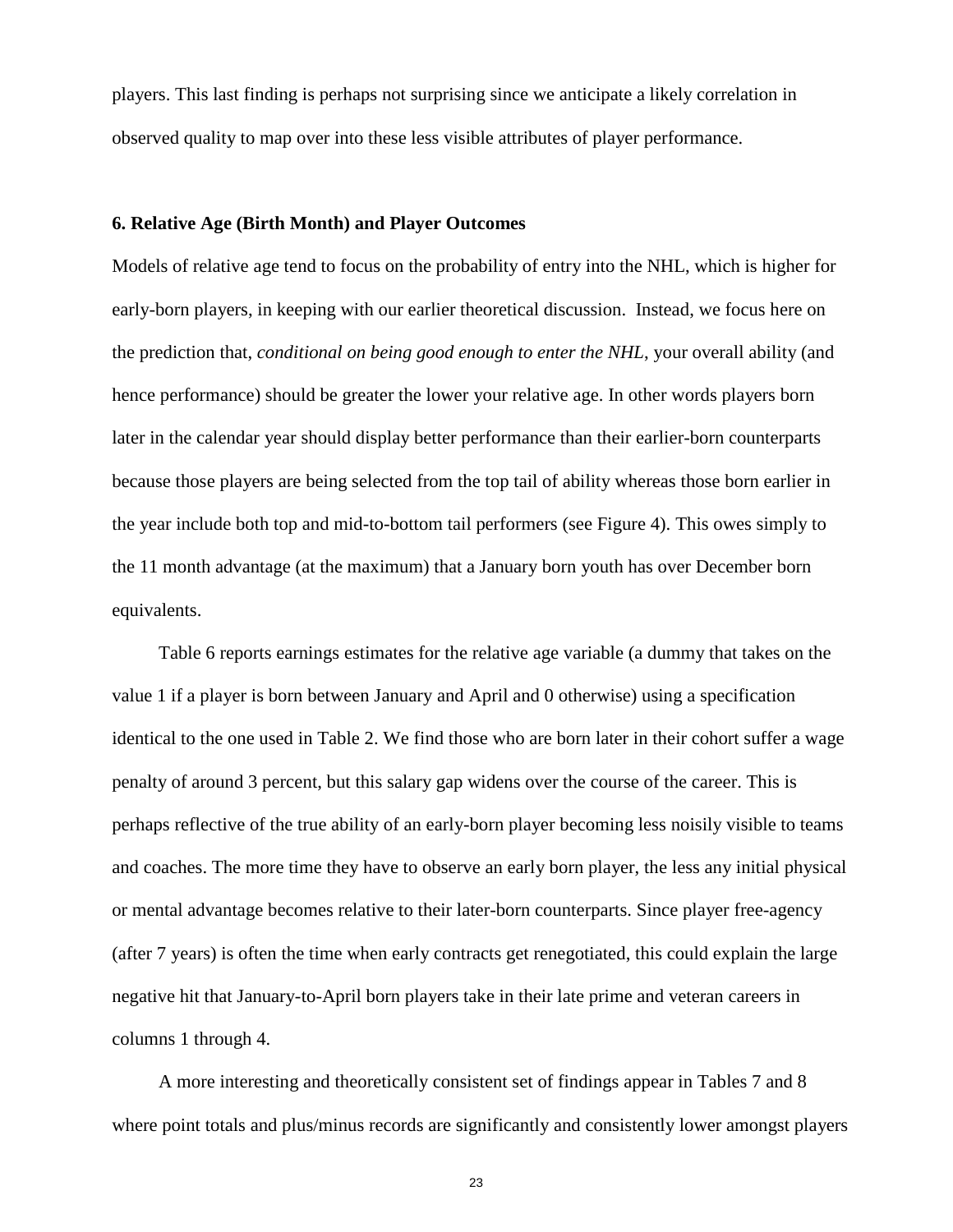with higher relative age (birth months falling between January and April) than amongst those born in May to December. Players born in the early part of the year are drafted on the basis of a potential 11 month calendar advantage in physical and mental development which likely masks a true ability distribution that is drawn from the middle and lower tails. The widening in the point losses the longer a January-to-April born plays in the league may reflect the effects of true underlying quality coming to the fore over time.

Yet in Table 9 column 2 we see that NHL teams are indeed biased in favour of early-birth month players given that the probability of being drafted is 3 percent higher (2.4 percentage points relative to a mean of 78.7 percent). Once again, this 'initial' advantage is not seen in a later-stage career outcome such as being awarded the team captaincy. Here we see that (column 4) a player born between January and April has a 12 percent reduced chance (0.5 percentage points less likely to be named a captain relative to the 4 percent chance observed in the data).

These findings suggest that a higher relative age (being born early in the calendar year), gives players of average or below average quality a greater chance of being drafted and making it into the NHL. But it does not lead to higher earnings and is associated with significantly lower performance that widens as careers progress from rookie to veteran status in the league. Indeed there seems to be a significant realignment of salaries downwards after early born players reach free-agency, perhaps compensating a team for their noisy signal of quality at an earlier age.

#### *6.1 Does Relative Age (Birth Month) Moderate the Effect of Large Birth Cohort Size?*

Next we investigate if downward earnings adjustments owing to large birth cohort size effects are moderated by relative age. If those advantages, already detailed in the text, that come from being born early in the year insulate a January-born player more than one born in December, we should see a smaller negative earnings coefficient on the Large Birth Cohort dummy for player with lower relative ages.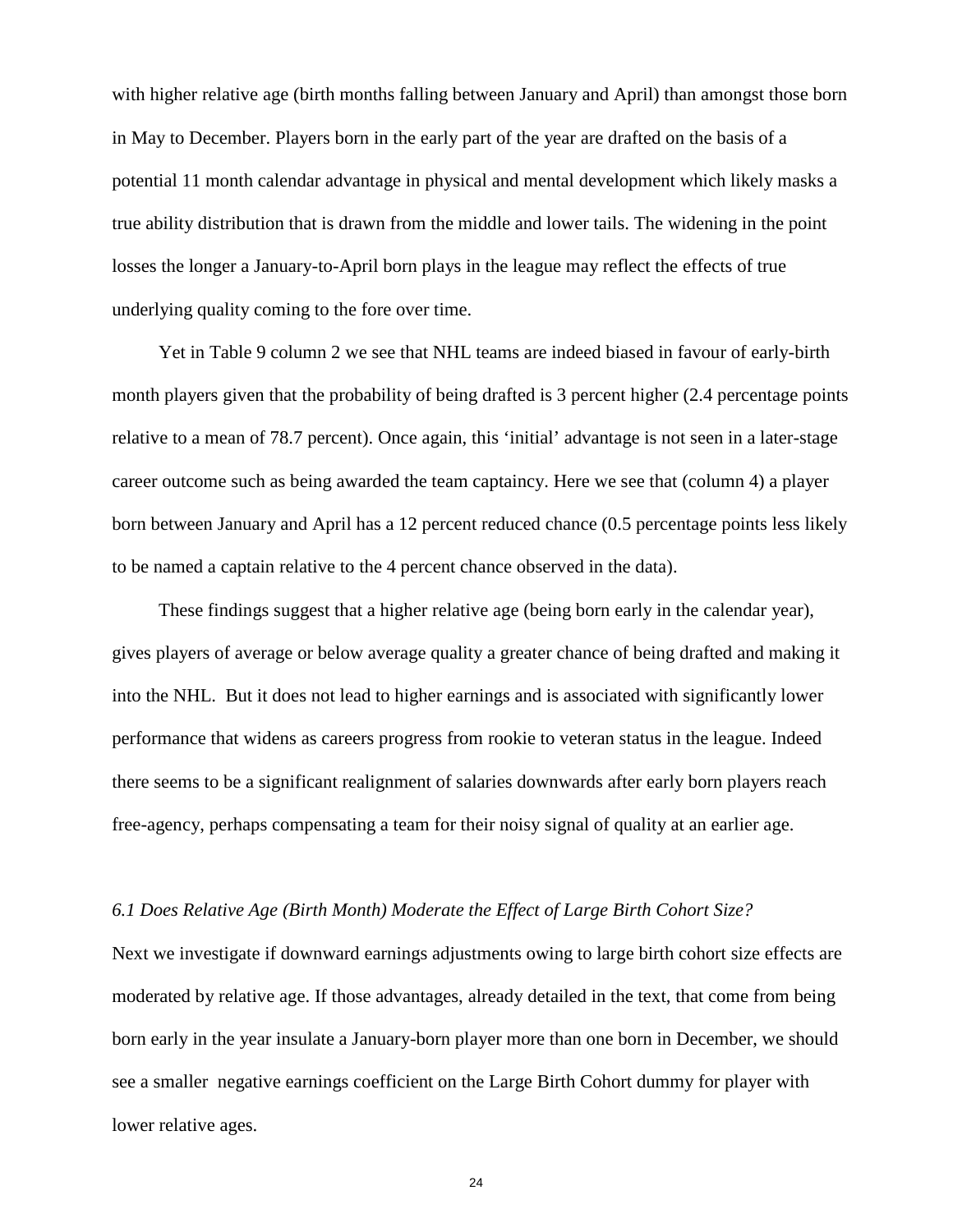Table 10 runs the same earnings estimation as was used in Table 2 row 1 column 4, only this time separately by relative age categories, in order to see if there is any differential cohort size effect. The table shows that the earnings losses from being born into a large birth cohort are 10 percentage points lower for those born in January to April than they are for those born in September to December final column). This means that although an early birth month player still suffers a salary loss if born during a baby-boom birth year, the majority of the overall negative large birth cohort effect is coming from the 'youngest' calendar year months (i.e., those born May to August and September to December).

#### **7. Do Results Differ During League Expansions and in the Post-Lockout Era?**

Finally in Table 11 we look at how planned league expansions, which exogenously raise the demand for hockey talent as well as the 2004-05 lockout which imposed the first ever salary cap in the NHL, might have affected salaries for large birth cohort players.

First we divide the sample into the pre and post season-ending lockout periods, 1990-91 to 2003-04 seasons and the 2005-06 to 2007-08 seasons respectively. Figure 6 charts the evolution of average player salaries over this entire period and we see that the 2004-05 lockout does indeed produce a reduction in levels of pay but crucially no abatement in the growth trajectory. Collapsing the data into these two periods we then estimate our standard panel data earnings regressions, with full controls, found in column 4 of Table 2. Table 11 columns 1 and 2 show that the lockout served to recalibrate earnings towards large birth cohort players relative to small birth cohort players. There is likely a simple reason for this. In the post lockout aftermath there was a substantial lowering in overall pay levels and in the dispersion of pay. Top salaries were effectively constrained (at least in the three seasons we observed following the lockout) and this is where some of the players facing lower competition due to small birth cohort sizes, were forced to renegotiate salaries with team owners alongside better quality higher birth rate counterparts.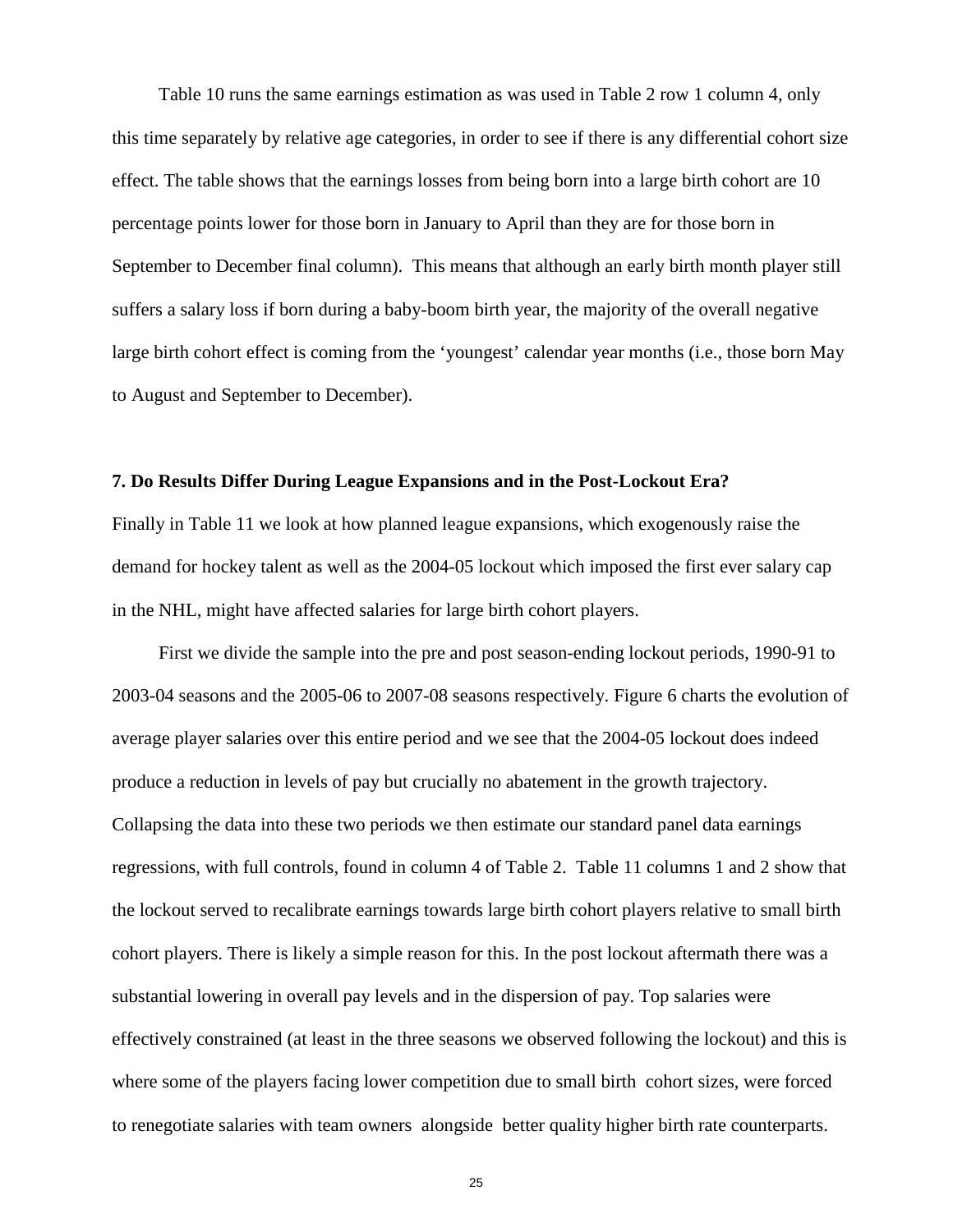Table 11 also reports the difference between NHL earnings during seasons in which there were league expansions (6 in total) as compared to seasons in which there none. Based on a labour demand curve which is shifting outward with each league expansion, we would expect any potential negative effects owing to competitive crowding and/or lower bargaining power for players born into large birth cohorts to be positively moderated. This is borne out for the average large birth cohort player who receives an 8.8 percent earnings premium if playing in the league during an expansion. For early-career players (less than 3 years in the league) born into large birth cohorts, a league expansion turns into a whopping 45 percent premium. This positive league expansion effect does not seem to carry over into late-stage and veteran salaries: if anything they suffer relatively more perhaps because they are locked into longer term contracts and are not in a position to negotiate freely at such an advantageous time whereas a new entrant into the league is.

#### **7. Conclusions**

Consistent with the previous literature looking at general labour market outcomes, we find that professional hockey players born in times of higher birth rates suffer significant earnings losses relative to those born into smaller birth cohorts. Earnings are roughly 22% lower in the first three seasons for a player born in a higher than average birth rate cohort  $(>17.35)$ , which is a level much lower than that seen at the height of the largest baby boomers in our sample. This effect persists but narrows from years 4 to 6 and then achieves parity in 7-9 years (the typical free agency window). But this catch-up period is not sufficient to make up for the earnings losses over the average span of a career of 4.5 years which is 18 percent.

We then examine the channels through which unusually large birth cohorts could potentially affect career outcomes, focusing on career length (games played), performance (point totals for non-goalies) and potential league expansions that occurred post most baby-boom entry into the league. We find that the earnings losses amongst large birth cohorts are accounted for by a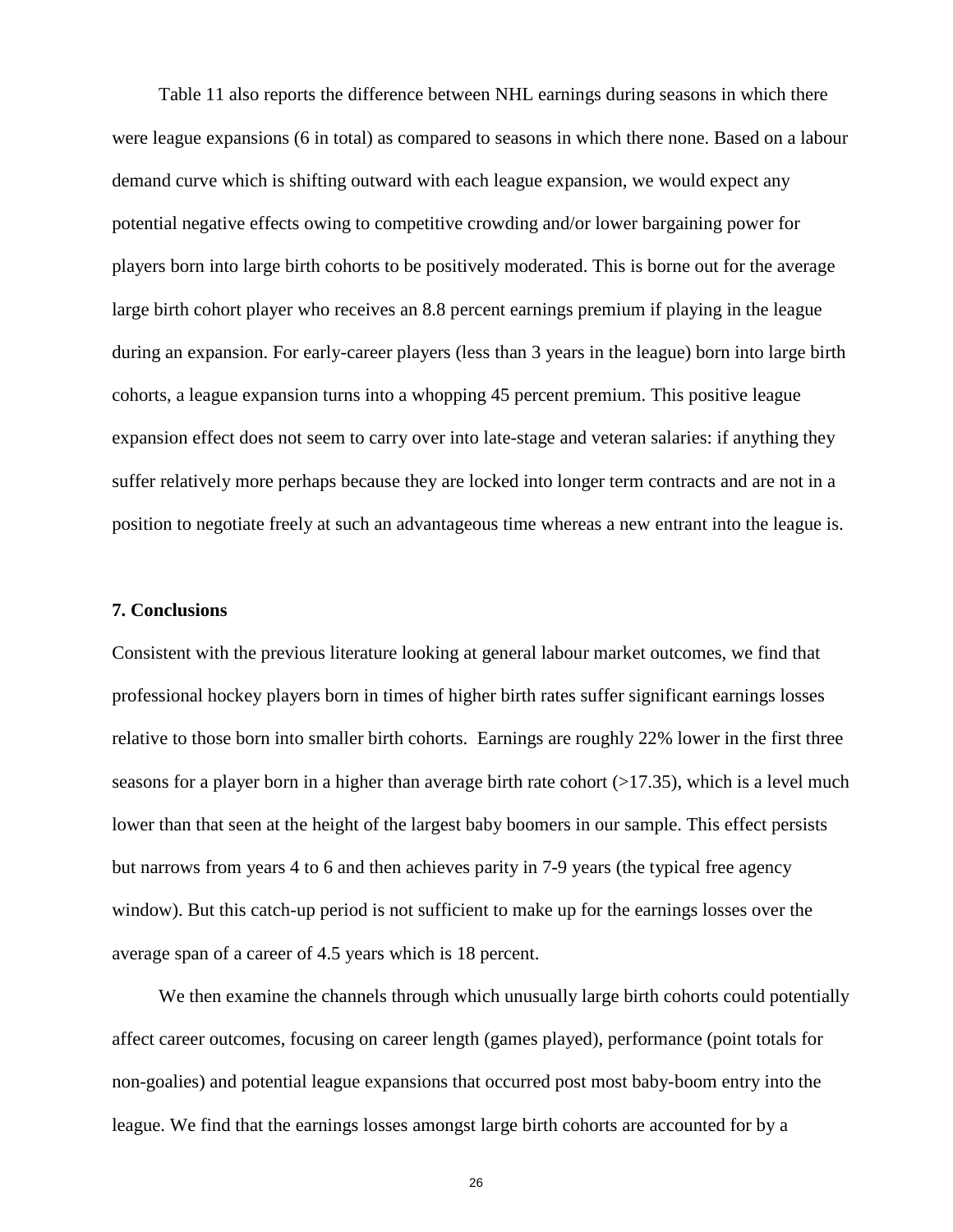combination of reductions in games played and league expansions that improved the bargaining power of player entrants born in years with relatively small birth cohort sizes. As our theoretical intuition would suggest, we find no effect due to lower performance of large birth-cohort players: if anything the opposite was true in that performance was on average higher for players born during these above average birth cohort years.

The answer to our second question runs counter to the thrust of a majority of the literature in this area pointing to significant advantages accruing to higher relative age. Whilst our data clearly confirms a higher prevalence of early birth month players in the NHL (far higher than the probability of being born in the general population) the career performance of these players is in fact significantly worse than later-birth month players. Though January-to-April born players have about a 2 percentage-point salary advantage in the first part of their career, this effect does not persist past the free agency years, when there is in fact a significant negative relationship between earlier relative age and earnings of 9 percent. Moreover, relative age is inversely related to point totals for non-goalies and career length as measured by total games played. Beyond this, the probability of captaincy in a team is also inversely related to relative age. A player born in the latter half of the year (from July to December) is 5 percentage points more likely to be a team captain than a player born in the first half (from January to June).

The fact that later born players outperform their early born counterparts is consistent with a number of theories that have been advanced in different contexts such as schooling and educational attainment. Selection into the NHL for those born in younger relative age categories is considerably harder given that these players have had to compete against more physically and mentally mature early born counterparts. Since most hockey players are born in jurisdictions where amateur team play is governed by calendar year births, those with initial physical and mental advantages are given preferential attention and opportunities. If a younger player can not only overcome these initial disadvantages but perhaps gain from having performed alongside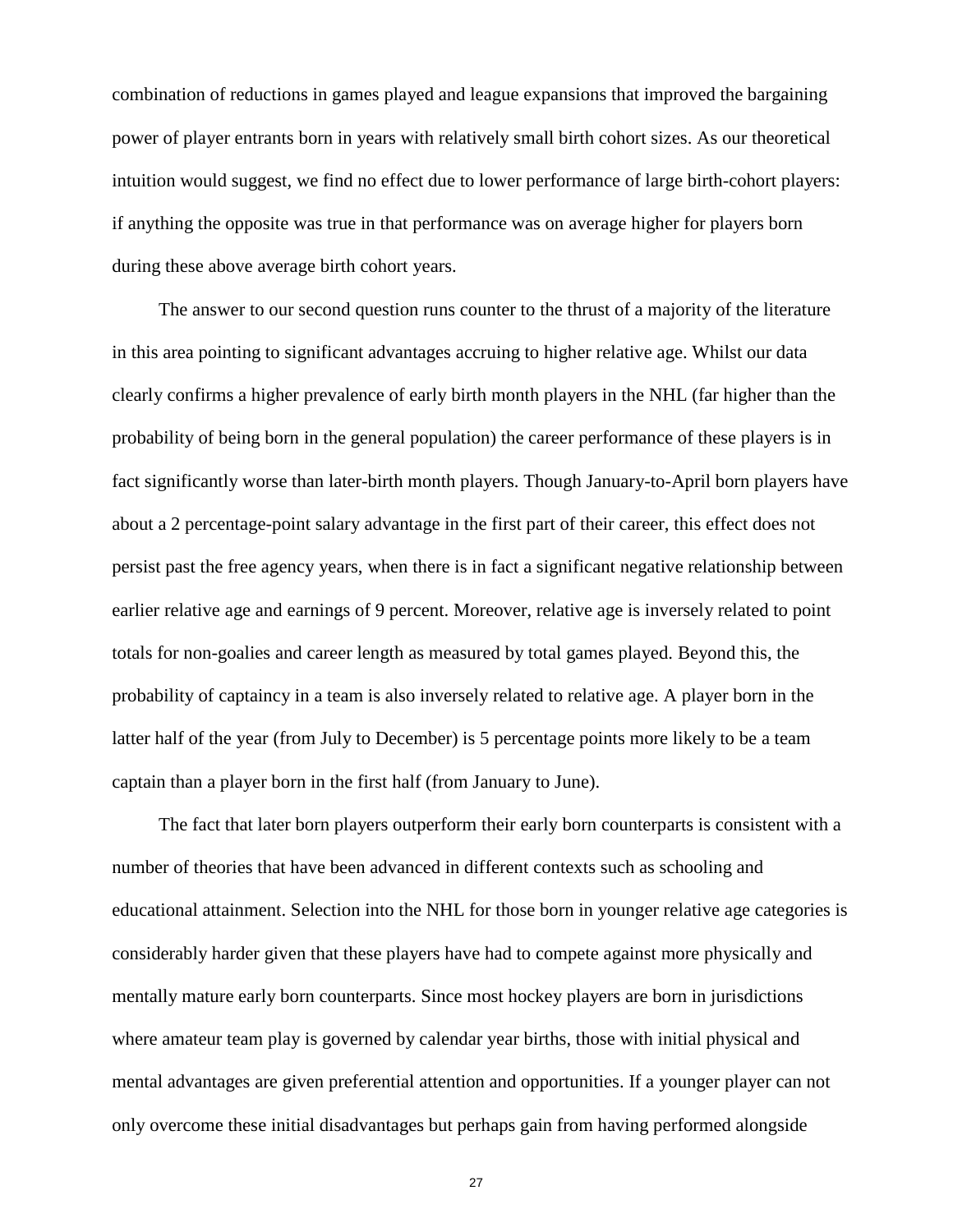more capable peers, then they should be expected to outperform the average player, who is typically drawn from older relative age categories (i.e., born between January and April).

Somewhat surprisingly, given the above findings, we find that those players with higher relative age (born in the first quarter of the calendar year) are relatively sheltered from the negative effects of greater cohort competition. A player that is born early (January to April) experiences significantly lower earnings losses than a player that is born late in the year (September to December) even if both were born in large birth cohorts. This means that players with greater relative age increase their chances of getting into the NHL and also have a slight advantage if born into a large birth cohort over their later born (younger) counterparts.

The final set of results concerns the multiple league expansions that occurred during our sample period and after the 2004-05-season-ending-lockout. First we find that league expansions are significant predictors of earnings differentials and growth for players. Moreover, these exogenous shifts in demand for player talent benefit early career players (but not veterans) born into larger birth cohorts as one might come to expect, given the opportunity to capitalize in a new negotiation with a new team based on a higher performance record for the average player. Second, we present evidence that the imposition of the first ever salary cap on teams -- which would presumably have slowed earnings growth and perhaps muted any differentials noted above – produced a reversal in the sign of the negative association with the large cohort pre-lockout period. We do not think that these changes are associated with an exogenous increase in the underlying demand for professional players since league size remained constant during this period. This may instead be due in part to the decrease in higher birth rate cohorts relative to the average major, although this is probably only part of the story. Therefore, it appears that the lockout was less of an issue overall for all players regardless of birth cohort and relative age, than we would have expected given the salary cap and other concessions players made to ownership in an effort to restrain salaries and ostensibly to improve competitive balance in the league.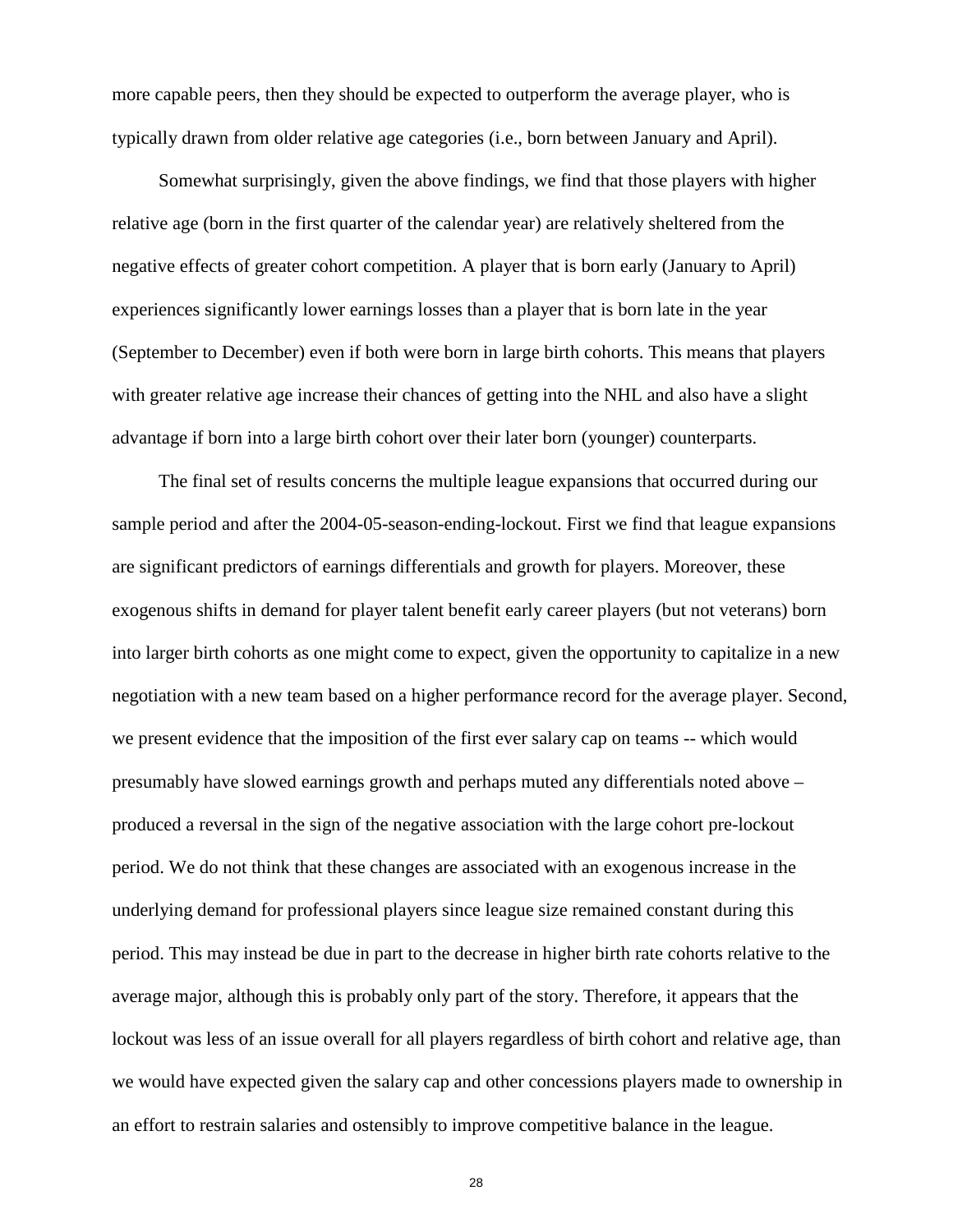#### **References**

Arnett, Jeffrey Jensen. 2000. "Emerging adulthood: A theory of development from the late teens through the twenties." *American Psychologist*, Vol 55(5), May 2000, 469-480. <http://dx.doi.org/10.1037/0003-066X.55.5.469>

Bachman, R; T.K. Bauer and P. David. 2009. "Cohort Wage Effects and Job Mobility" *IZA Working paper* 5035.

Barnsley, RH, Thompson AH and Barnsley PE. (1985). "Hockey success and birthdate: The relative age effect." *Canadian Association of Health, Physical Education and Recreation (CAHPER) Journal* 51: 23–28.

Berger, M. C. (1985): "The Effect of Cohort Size on Earnings Growth: A Re-examination of the Evidence," *Journal of Political Economy*, 93(3), 561-573.

\_\_\_\_\_\_\_\_\_\_(1989): "Demographic cycles, cohort size, and earnings," *Demography*, 26(2), 311- 321.

Bloom, D. E., R. B. Freeman, and S. Korenman 1987. "The Labour Market Consequences of Generational Crowding," *European Journal of Population*, 3, 131-176.

Brunello, Giorgio, "The Effects of Cohort Size on European Earnings," *Journal of Population Economics,* 2010, 23 (1), 273–290.

Morin, Louis-Philippe, 2013. "Cohort Size and Youth Earnings: Evidence from a Quasi-Experiment," CLSSRN working papers, Vancouver School of Economics, revised 28 Nov 2011.

Deaner RO, Lowen A, Cobley S. 2013. "Born at the Wrong Time: Selection Bias in the NHL Draft." *PLoS ONE* 8(2): e57753. doi:10.1371/

journal.pone.0057753

Easterlin, R. A. 1987. *Birth and Fortune: The Impact of Numbers on Personal Welfare*. Chicago: Chicago University Press.

Foot, D and D. Stoffman. 2001. *Boom, Bust & Echo: Profiting from the Demographic Shift in the 21st Century* . Toronto: Stoddart.

Freeman, R. 1979. The Effect of Demographic Factors on Age-Earnings Profiles," *The Journal of Human Resources,* 14, 289-318.

Frick, B. 2009, 'Globalization and Factor Mobility: The Impact of the Bosman Ruling on Player Migration in Professional Soccer', *Journal of Sports Economics*, 10, 88-106.

Gibbs, B.G., Jarvis, J.A., & Dufur, M.J. (2012). "The rise of the underdog? The relative age effect reversal among Canadian-born NHL hockey players: A reply to Nolan and Howell." *International Review for the Sociology of Sport*, 47, 644-649.

Gladwell, M. (2008). *Outliers: The Story of Success*. New York: Little, Brown.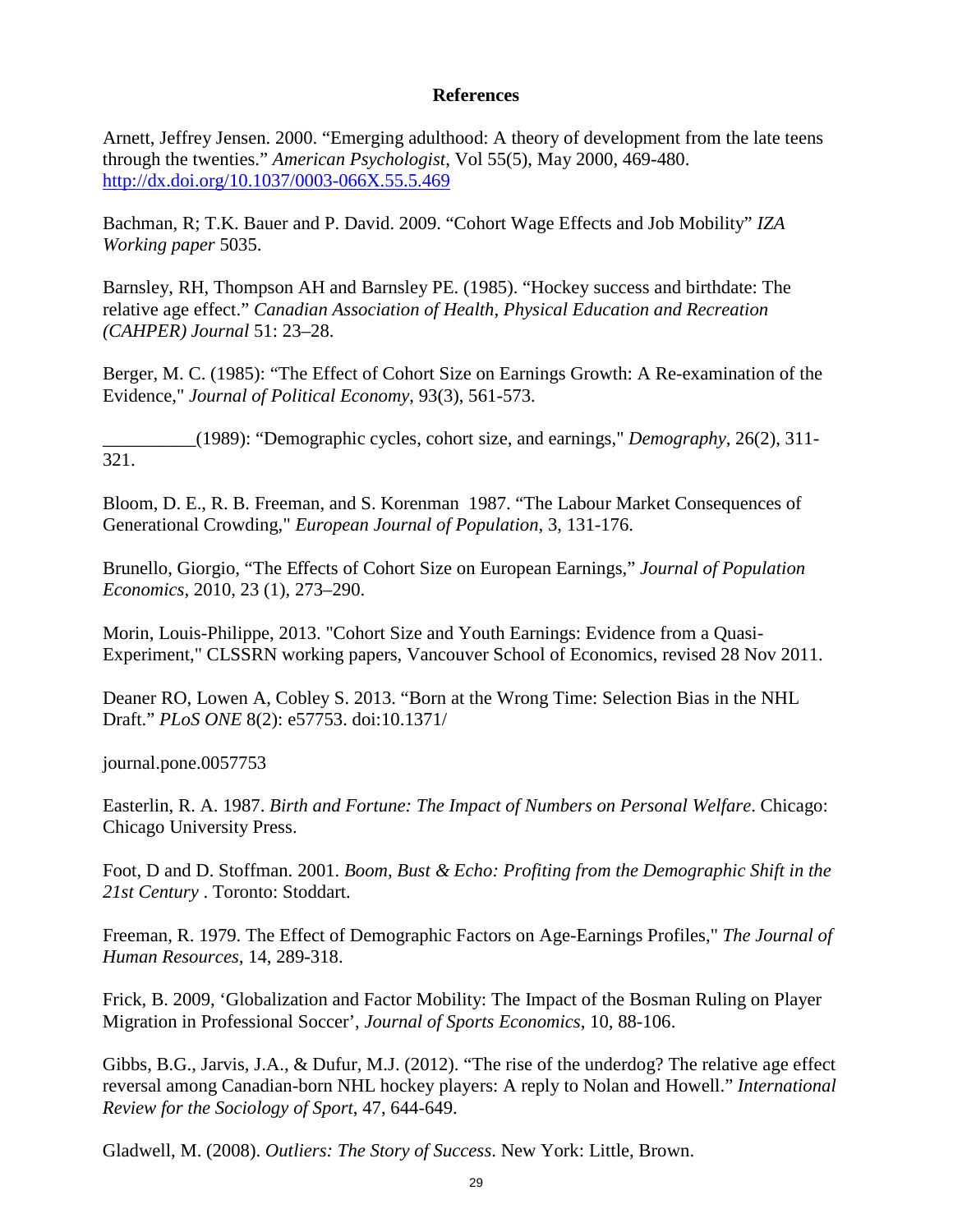Grondin S., Deshaies P. and Nault LP ( 1984) « Trimestre de naissance et participation au hockey et au volleyball. » *Le revue Quebecoise de l'activite physique* 2: 97-103.

Idson, T. and L. H. Kahane . 2000, 'Team Effects on Compensation: An Application to Salary Determination in the National Hockey League', *Economic Inquiry*, 28, 345-357.

Murphy, K. M., M. Plant, and F. Welch (1988): "Cohort Size and Earnings in the United States," in *Economics of Changing Age Distributions in Developing Countries*, ed. by R. D. Lee, W. B. Arthur, and G. Rodgers, pp. 39{58. Oxford University Press, Oxford.

Musch J. and Grondin S. ( 2001) "Unequal competition as an impediment to personal development: A review of the relative age effect in sport." *Developmental Review* 21: 147-167.

Musch, J., & Hay, R. (1999). "The relative age effecting soccer: Cross-cultural evidence for a systematic discrimination against children born late in the competition year." *Sociology of Sport Journal*, 16, 54-64.

Kahn, L. H. (1993), 'Free Agency, Long-Term Contracts and Compensation in Major League Baseball', *Review of Economics and Statistics*, 75, 157-164.

Nolan, J and G. Howell. 2010. "Hockey success and birth date: The relative age effect revisited" *International Review for the Sociology of Sport* December 2010 vol. 45 no. 4 507-512

Pampel, Fred C., and H. Elizabeth Peters. 1995. "The Easterlin Effect." *Annual Review of Sociology* Vol. 21:16-194.

Wright, R.E, 1991. "Cohort Size and Earnings in Great Britain," *Journal of Population Economics*, Springer, vol. 4(4), pages 295-305, November.

Giorgio Brunello, 2010. "The effects of cohort size on European earnings," *Journal of Population Economics*, vol. 23(1), pages 273-290.

Sanders Korenman & David Neumark, 2000. "Cohort Crowding and Youth Labor Markets (A Cross-National Analysis)," NBER Chapters, in: *Youth Employment and Joblessness in Advanced Countries*, pages 57-106 National Bureau of Economic Research, Inc.

Welch, F. 1979. "Effects of Cohort Size on Earnings: The Baby Boom Babies' Financial Bust" *Journal of Political Economy*, Vol. 87, No. 5. S65-S97

Büschemann, A and C. Deutscher. 2011. "Did the 2005 Collective Bargaining Agreement Really Improve Team Efficiency in the NHL?"*International Journal of Sport Finance*, 2011, vol. 6, issue 4, pages 298-306.

Wright, R. E. .1991. "Cohort Size and Earnings in Great Britain," Journal of Population Economics, 4(4), 295{305.

Wattie N, Baker J, Cobley S, Montelpare WJ. 2007. "A historical examination of relative age effects in Canadian hockey players". *International Journal of Sport Psychology* 38: 178–186.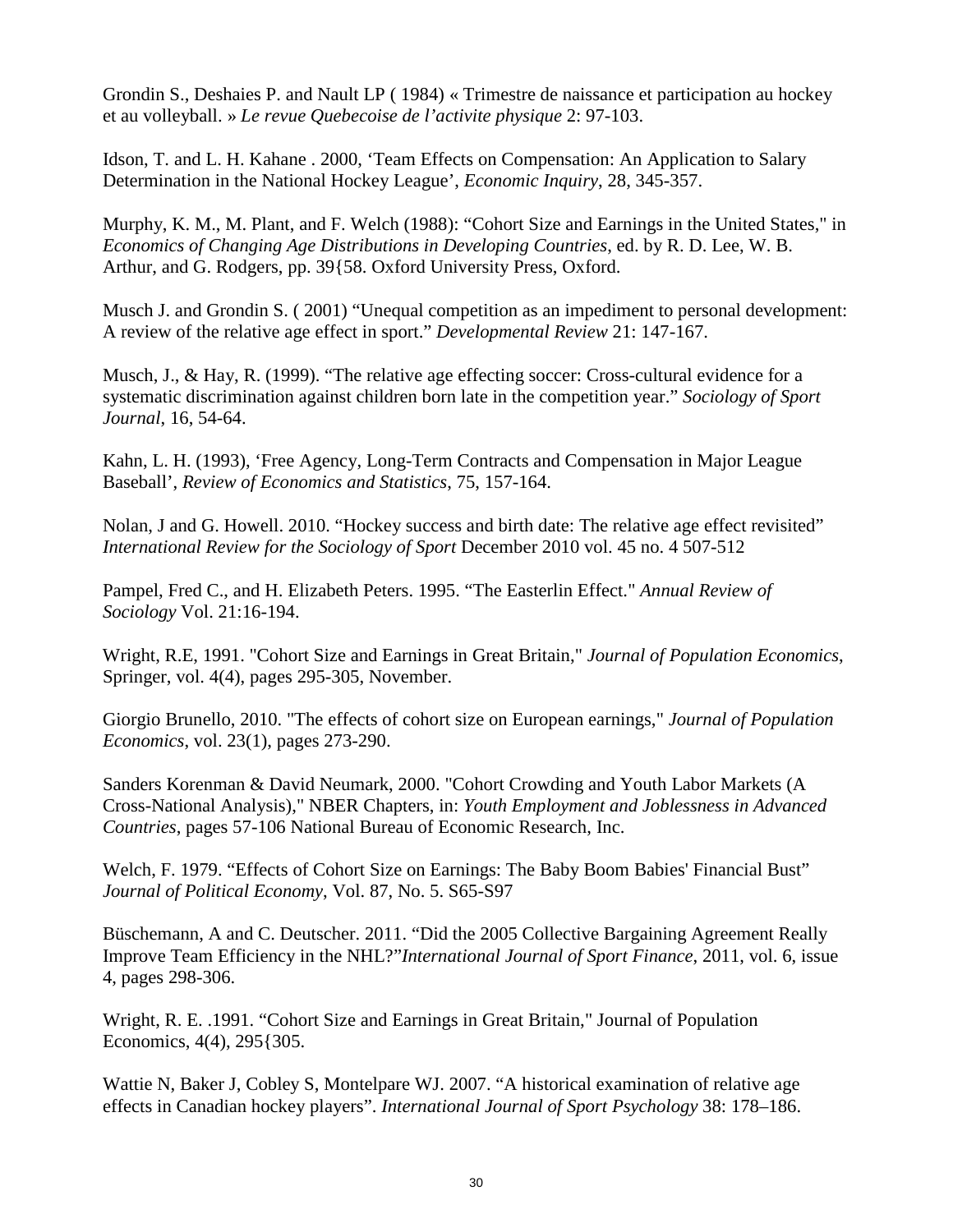

*Figure 1:* Hypothetical contrast between career earnings paths of NHL players from normal and unusually large birth cohorts.



*Figure 2:* Hypothetical contrast between career earnings paths of NHL players from normal and unusually large birth cohorts, with free agency occurring after 7 years' experience.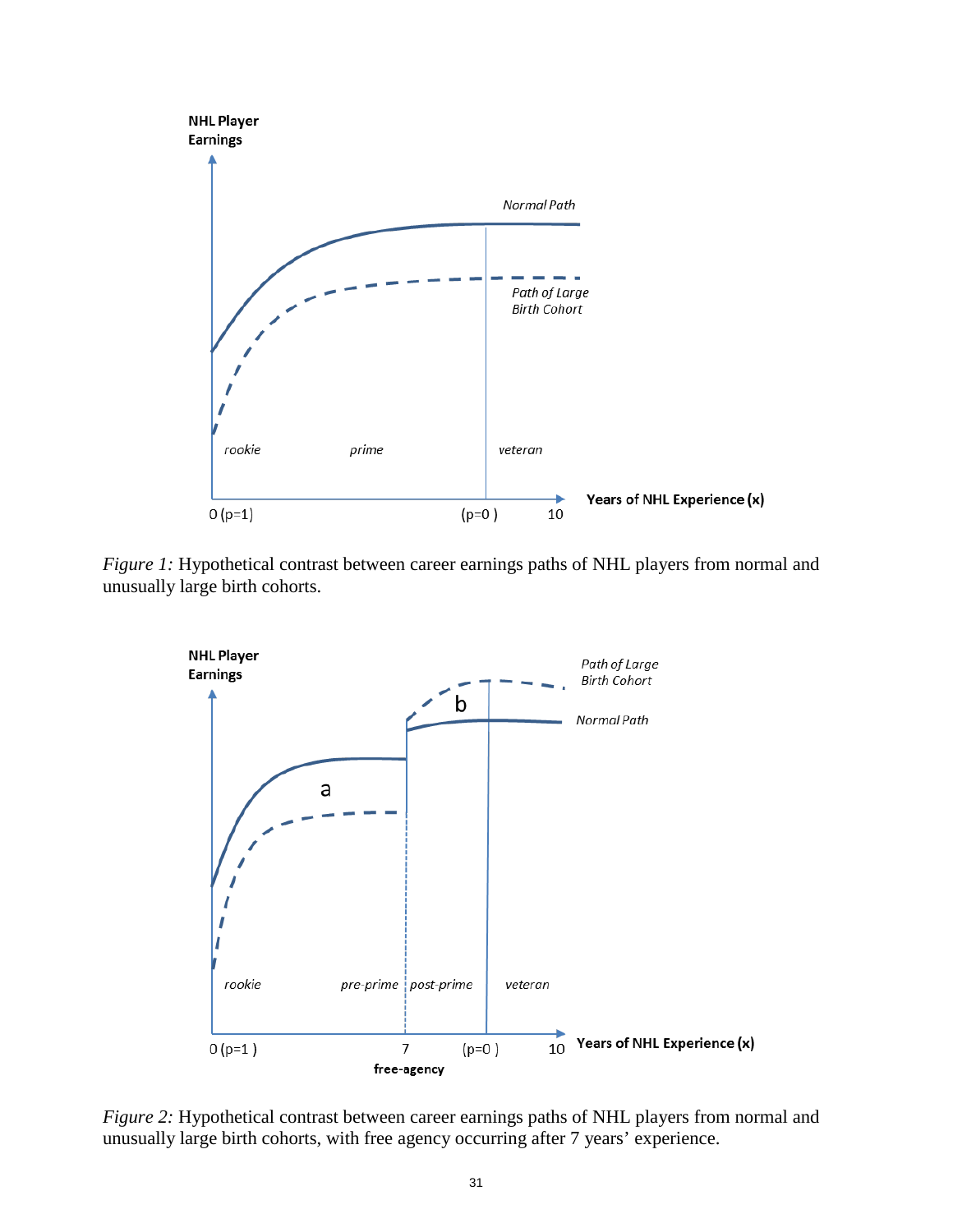

*Figure 3:* Seasonality of births for NHL players and Canadian population as a whole, 1991-2008 averages.

Sources: NHL player birth month located from official league site: [http://www.nhl.com/ice/playerstats.htm.](http://www.nhl.com/ice/playerstats.htm) Canadian population birth month data from Statistics Canada, *Live Births, By Month, Canada, Provinces and Territories*[: http://data.gc.ca/data/en/dataset/d976763b-5d5e-442e-8f31-48f9102ac66c](http://data.gc.ca/data/en/dataset/d976763b-5d5e-442e-8f31-48f9102ac66c)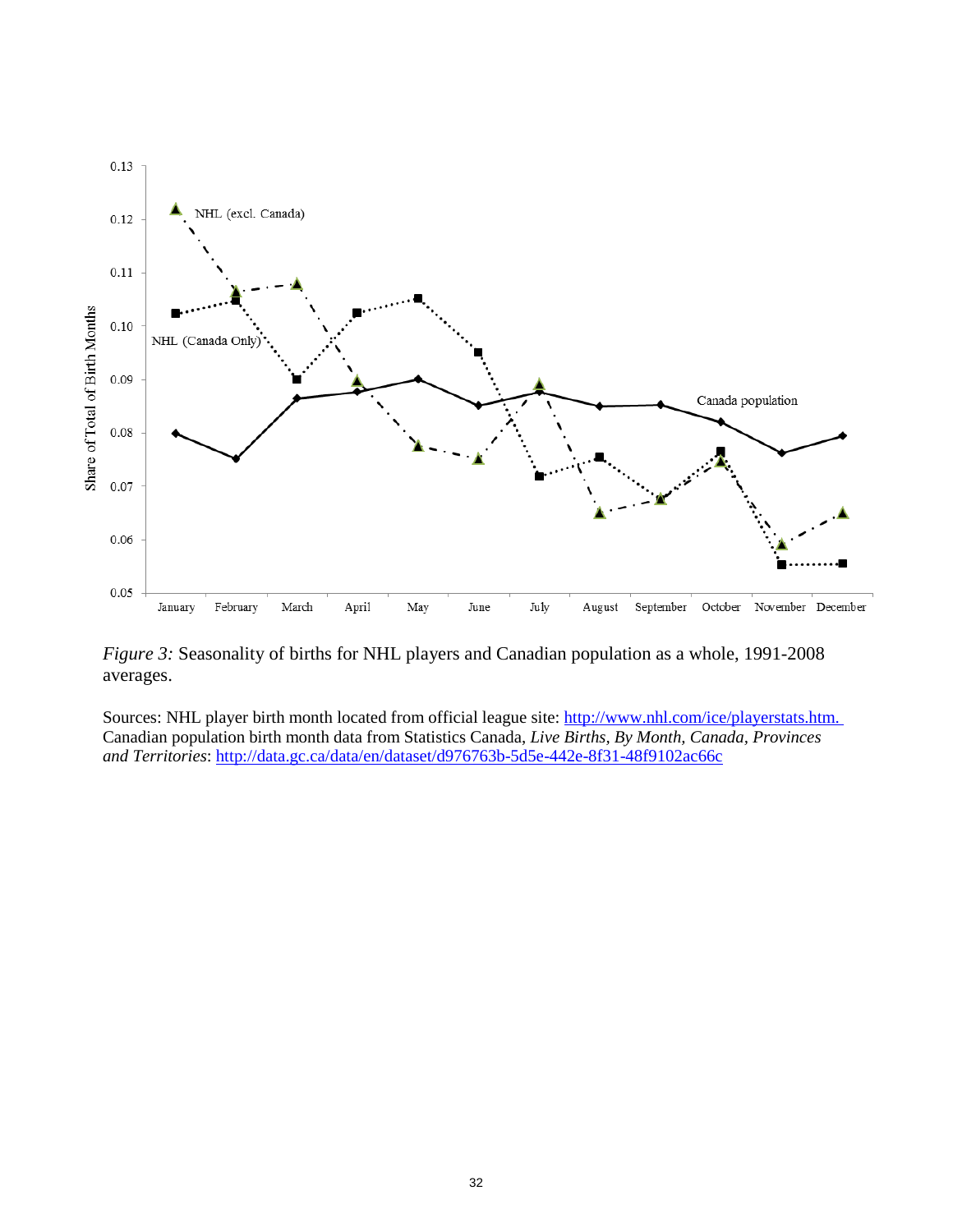

Distribution of "true" Hockey Ability

*Figure 4*: Illustration of the maturity advantage of youth hockey players born in January versus those born in December in the same calendar year and with similar distribution of ability.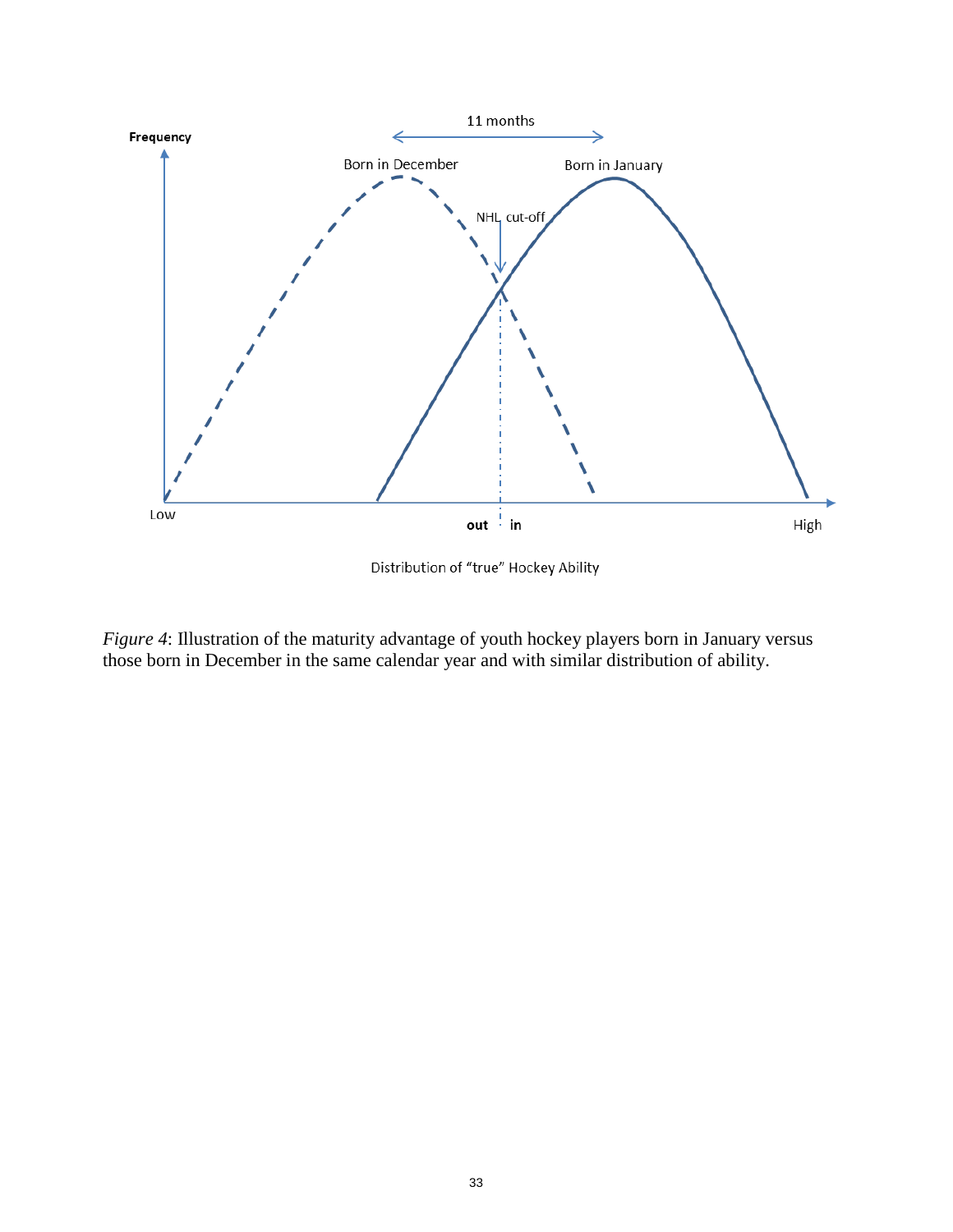

*Figure 5:* Unadjusted career earnings paths of NHL players from normal and unusually large birth cohorts, with free agency occurring after 7 years' experience.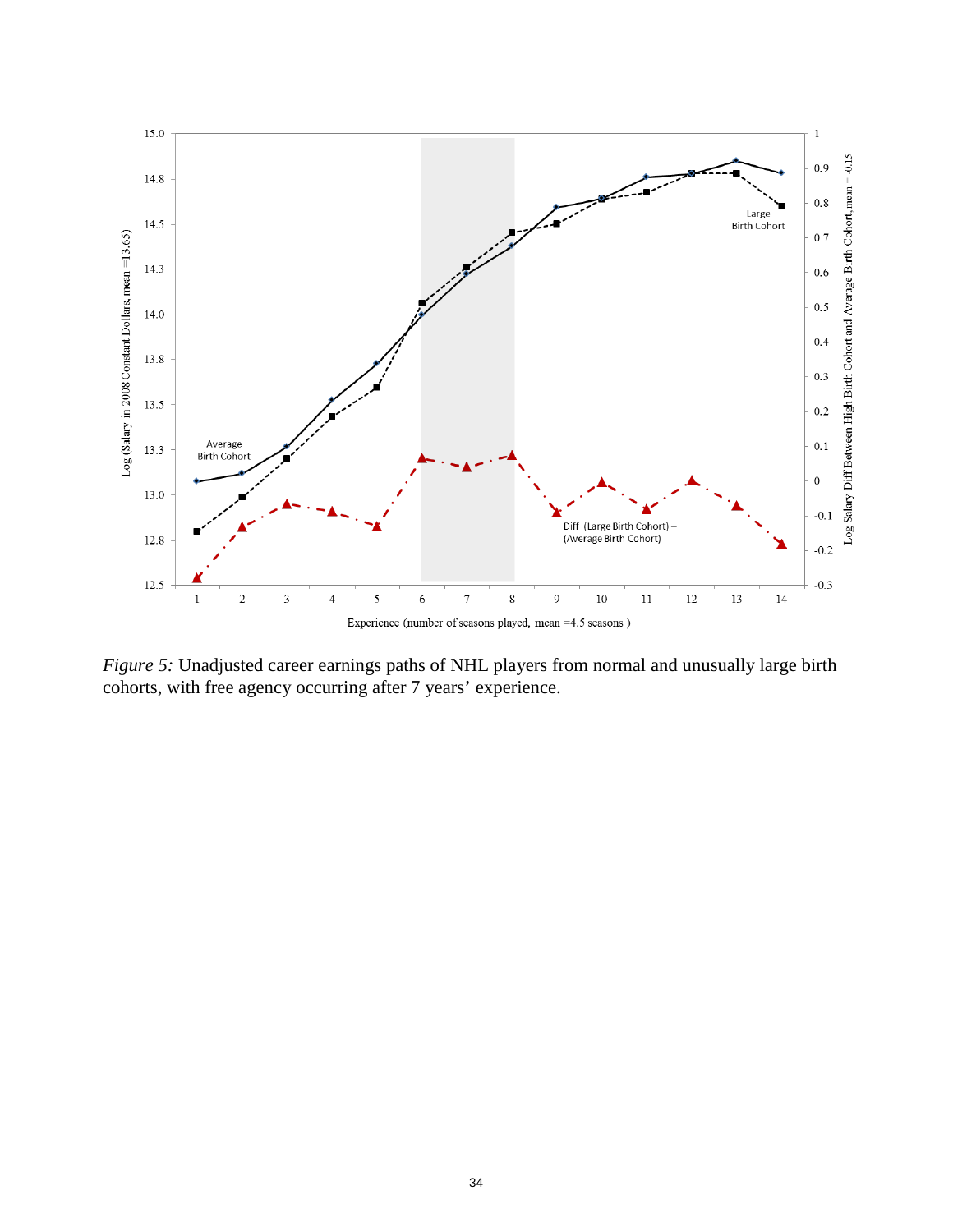

*Figure 6*: The evolution of average NHL player salaries, 1990-91 to 2007-08 (in 2008 Constant USD dollars)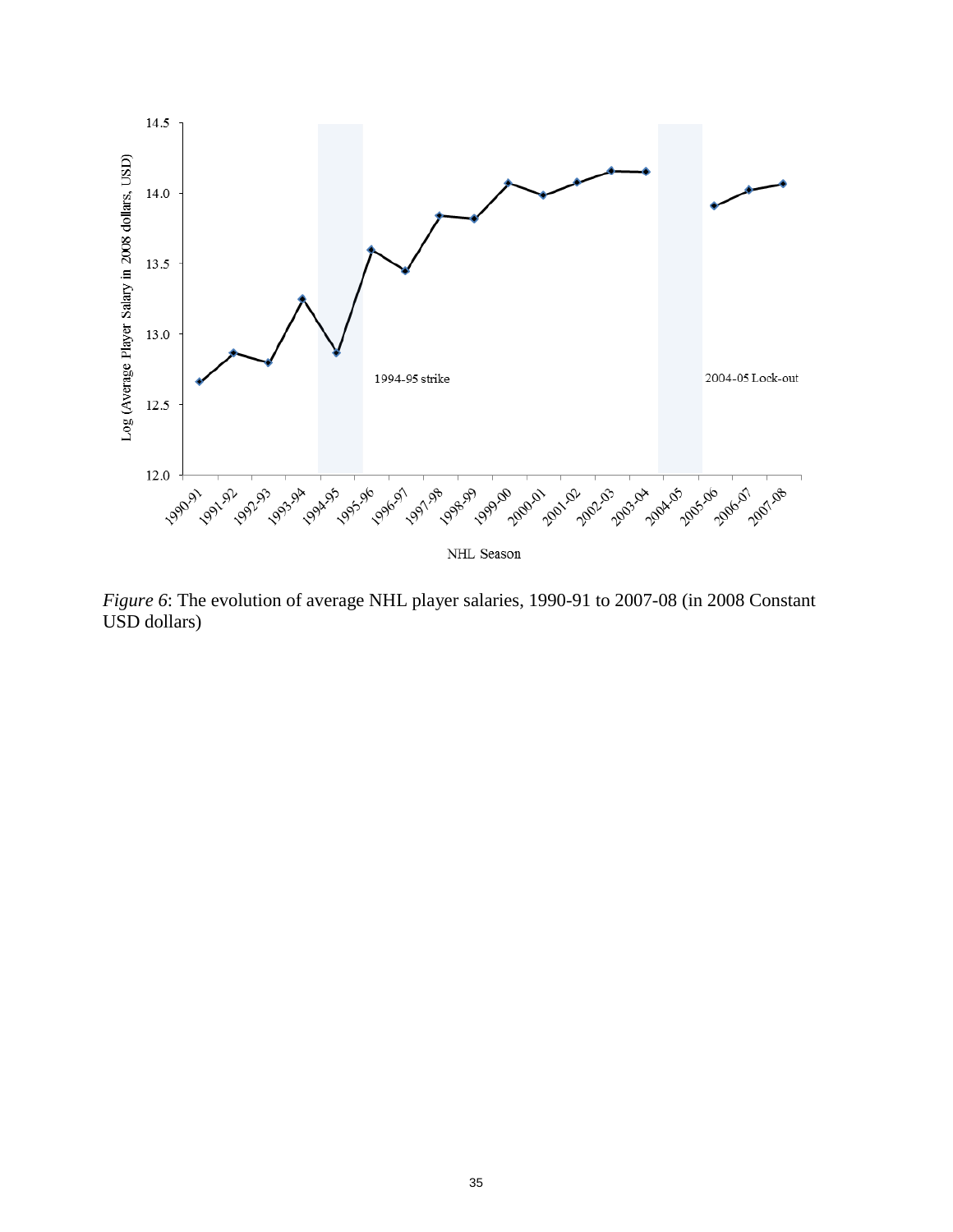| <b>Variable</b>                         | Mean      | Std.Dev   | Min              | Max          |
|-----------------------------------------|-----------|-----------|------------------|--------------|
| <b>Dependent</b>                        |           |           |                  |              |
| 1. Salary (2008 USD dollars)            | 1,334,304 | 1,591,470 | 16095.82         | $2.20e+07$   |
| 2. Log Salary                           | 13.65     | .901      | 9.68             | 16.90        |
| 3. Player performance:                  |           |           |                  |              |
| Point totals (per season)               | 24.26     | 23.77     | $\mathbf{0}$     | 163          |
| Plus/minus (per season)                 | 1.54      | 10.77     | $-50$            | 60           |
| Independent                             |           |           |                  |              |
| 4. Birth Rate (per 1000 of population)† | 17.35     | 3.29      | 11               | 28.5         |
| 5. Birth Month $(1-12)$                 | 5.84      | 3.41      | $\mathbf{1}$     | 12           |
| <b>Control Variables</b>                |           |           |                  |              |
| $6. \text{Age}(\text{yrs})$             | 27.07     | 4.36      | 18               | 45           |
| 7. Birth Year                           | 1971.5    | 6.11      | 1951             | 1989         |
| 8. Height (inches)                      | 72.85     | 2.07      | 61               | 81           |
| 9. Weight (lbs)                         | 200.16    | 15.56     | 150              | 263          |
| 10. Body Mass Ratio (weight/height)     | 2.74      | .169      | .233             | 3.95         |
| 10. Experience (years in league)        | 4.4       | 3.21      | $\mathbf{1}$     | 17           |
| 11. Games played (per season)           | 47.5      | 24.04     | $\mathbf{1}$     | 82           |
| <b>Other Variables (Dummies Only)</b>   |           |           |                  |              |
| 12. Experience: Rookie <3 yrs           | 0.531     | 0.49      | $\mathbf{0}$     | $\mathbf{1}$ |
| Early Prime 4 to 6 yrs                  | 0.256     | 0.43      | $\boldsymbol{0}$ | $\mathbf{1}$ |
| Late Prime 7 to 9 yrs                   | 0.131     | 0.33      | $\overline{0}$   | $\mathbf{1}$ |
| [Veteran $10$ yrs $>=$ ]                | 0.075     | 0.26      | $\boldsymbol{0}$ | $\mathbf{1}$ |
| 12. Captain                             | .040      | .196      | $\boldsymbol{0}$ | $\mathbf{1}$ |
| 13. Drafted [Non-drafted]               | .787      | .394      | $\overline{0}$   | $\mathbf{1}$ |
| 14. Position                            |           |           |                  |              |
| [Defence]                               | .315      | .464      | $\boldsymbol{0}$ | $\mathbf{1}$ |
| Forward                                 | .587      | .492      | $\overline{0}$   | $\mathbf{1}$ |
| Goalie                                  | .096      | .295      | $\boldsymbol{0}$ | $\mathbf{1}$ |
| 15. Country of Origin                   |           |           |                  |              |
| [Canada]                                | .598      | .490      | $\boldsymbol{0}$ | $\mathbf{1}$ |
| <b>United States</b>                    | .155      | .362      | $\boldsymbol{0}$ |              |
| <b>Czech Republic</b>                   | .059      | .237      | $\overline{0}$   |              |
| Russia                                  | .055      | .228      | $\boldsymbol{0}$ | 1            |
| Sweden                                  | .046      | .211      | $\boldsymbol{0}$ |              |
| Finland                                 | .029      | .168      | $\boldsymbol{0}$ | $\mathbf{1}$ |
| Slovakia                                | .019      | .135      | $\boldsymbol{0}$ | 1            |
| Former Soviet Republics‡                | .017      | .128      | $\overline{0}$   | $\mathbf{1}$ |
| Rest of Europe                          | .016      | .125      | $\boldsymbol{0}$ | $\mathbf{1}$ |
| Rest of World                           | .005      | .125      | $\boldsymbol{0}$ | $\mathbf{1}$ |

|  | Table 1: Summary Statistics for Pooled NHL Player Sample, 1990-2008 |  |  |  |  |
|--|---------------------------------------------------------------------|--|--|--|--|
|  |                                                                     |  |  |  |  |

Notes: The sample is the combined data set described in the text. The sample includes all player positions (including goalies) with potential experience 1 to 17 seasons and with a valid annual earnings observation (>0 in 2008 dollars). The regression samples exclude goalies. Sample sizes vary because of missing variables. †Birth rate is crude birth rate measured for every player's birth country and year of birth.‡ These include Latvia, Lithuania, Ukraine, Kazakhstan, and Belarus.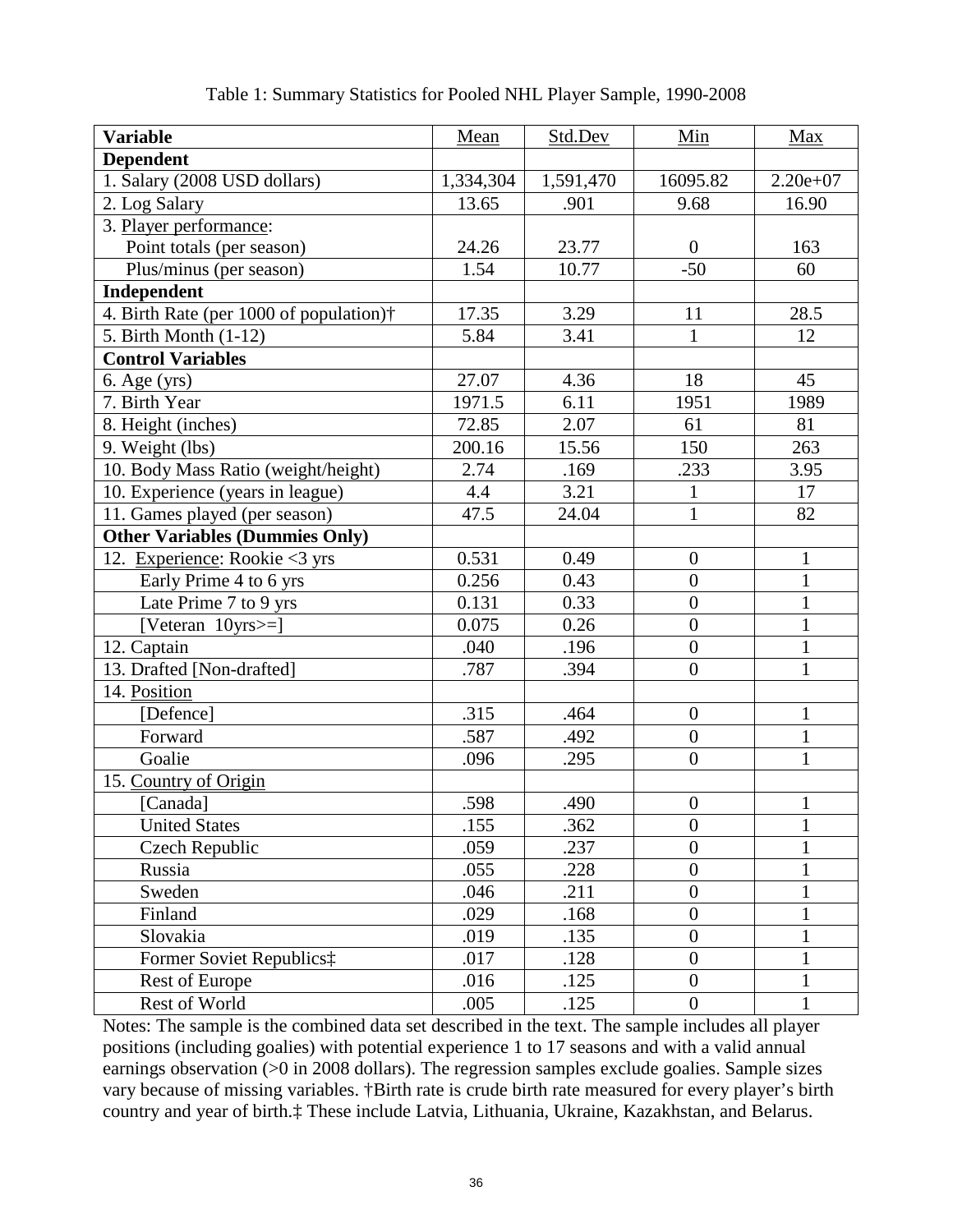|                                  | All Player Observations, 1990-2008 |                |                |                |  |
|----------------------------------|------------------------------------|----------------|----------------|----------------|--|
|                                  | Log(Salary)                        | Log(Salary)    | Log(Salary)    | Log(Salary)    |  |
|                                  | Mean = $13.65$                     | Mean = $13.65$ | Mean = $13.65$ | Mean = $13.65$ |  |
|                                  | (1)                                | (2)            | (3)            | (4)            |  |
| [Small Birth Cohort]             |                                    |                |                |                |  |
| Large Birth Cohort <sup>†</sup>  | $-0.197***$                        | $-0.209***$    | $-0.184***$    | $-0.179***$    |  |
| (avg. career length $= 4.4$ yrs) | (.029)                             | (.019)         | (.019)         | (.019)         |  |
| By career stage $=$              |                                    |                |                |                |  |
| Rookie <3yrs                     | $-0.195***$                        | $-0.276***$    | $-0.255***$    | $-0.215***$    |  |
|                                  | (.031)                             | (.023)         | (.023)         | (.023)         |  |
|                                  |                                    |                |                |                |  |
| <i>Prime</i> 4 to 6yrs           | $-0.178***$                        | $-0.136***$    | $-0.112***$    | $-0.073**$     |  |
|                                  | (.037)                             | (.027)         | (.026)         | (.027)         |  |
|                                  |                                    |                |                |                |  |
| Prime 7 to 9 yrs                 | $-0.169***$                        | $-0.077**$     | $-0.043$       | $-0.012$       |  |
|                                  | (.047)                             | (.035)         | (.034)         | (.034)         |  |
|                                  |                                    |                |                |                |  |
| Veteran $10$ yrs $>=$            | $-0.316***$                        | $-0.177***$    | $-0.141***$    | $-0.117***$    |  |
|                                  | (.053)                             | (.047)         | (.044)         | (.044)         |  |
|                                  |                                    |                |                |                |  |
| Player Performance $\ddagger$    | N <sub>o</sub>                     | Yes            | Yes            | Yes            |  |
| Other controls                   | N <sub>o</sub>                     | N <sub>o</sub> | Yes            | Yes            |  |
| Team fixed effects               | N <sub>o</sub>                     | N <sub>o</sub> | N <sub>o</sub> | Yes            |  |
|                                  |                                    |                |                |                |  |
| Between $R^2$                    | 0.328                              | 0.503          | 0.555          | 0.582          |  |
| Overall $R^2$                    | 0.409                              | 0.547          | 0.570          | 0.587          |  |
| <b>Total Observations</b>        | 8992                               | 8795           | 8785           | 8785           |  |
| Number of players                | 2036                               | 1993           | 1990           | 1990           |  |

#### Table 2: The Effect of Large Birth Cohort on NHL Player Salaries, 1990-2008

\*\*\* p<0.01, \*\* p<0.05, \* p<0.1

Notes: All regressions are random effect models. Standard errors are in parentheses. The sample is the panel data set described in the text, exclusive of all goalies. Observations are player-season cells. Estimates exclude players without earnings. The controls are a body mass indicator (weight/height), forward dummy and country of origin. In team fixed effects we exclude the team with highest average payroll (New York Rangers). <sup>†</sup>An indicator coded 1 if crude birth rate is 17.35 or higher in country of origin at time of birth and 0 otherwise -- below average Small Birth Cohort size (<17.35) is the excluded reference category. The estimate parameters by career stage are relative to Small Birth Cohort *Rookies <3yrs*, Small Birth Cohort *Prime 4 to 6yrs*, etc., ‡ Measured as point totals in a given season.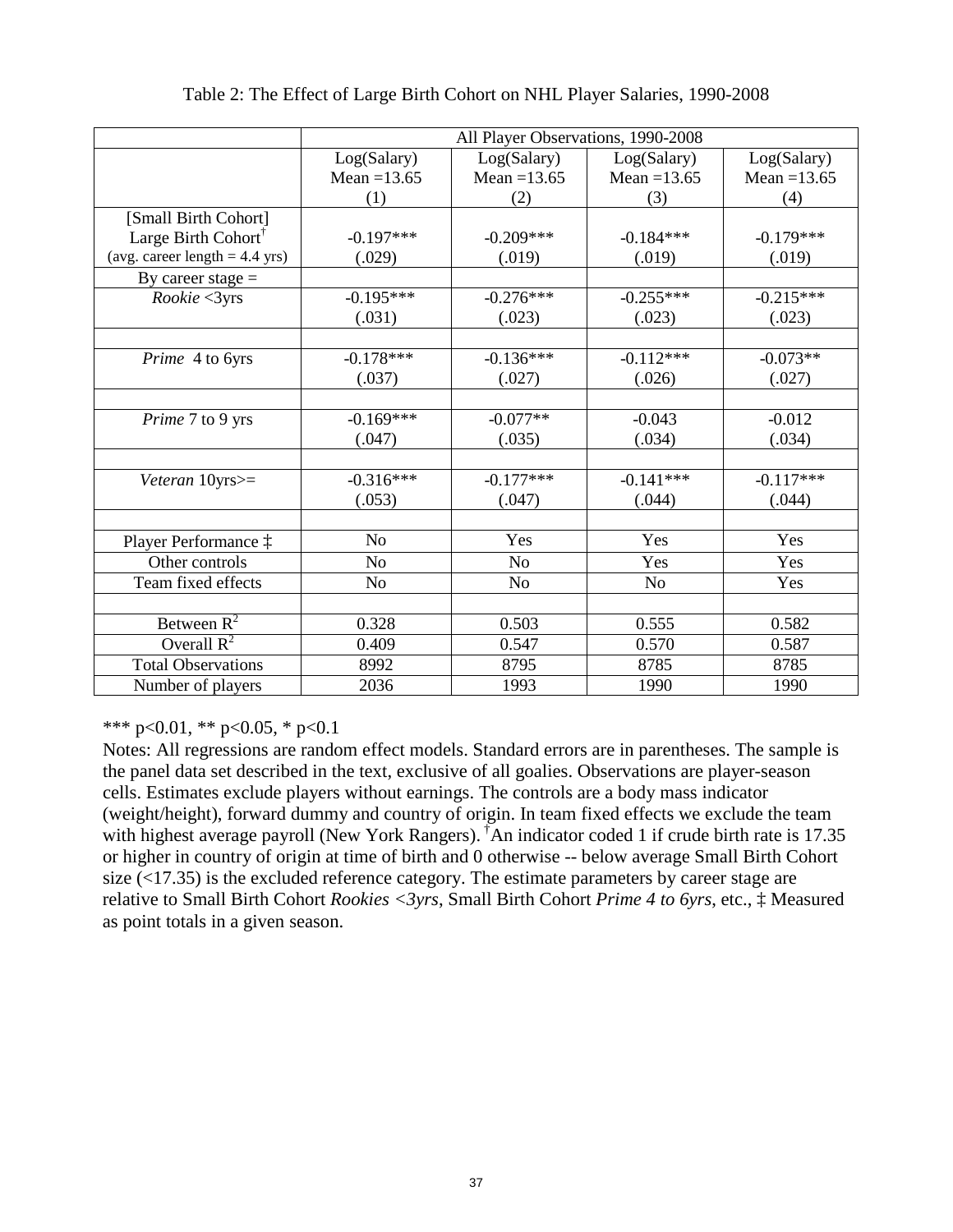|                                    | All Player Observations, 1990-2008 |                |                |               |  |
|------------------------------------|------------------------------------|----------------|----------------|---------------|--|
|                                    | Points                             | Points         | Points         | Points        |  |
|                                    | (per season)                       | (per season)   | (per season)   | (per season)  |  |
|                                    | Mean $=24.6$                       | Mean $=24.6$   | Mean $=24.6$   | Mean $=$ 24.6 |  |
|                                    | (1)                                | (2)            | (3)            | (4)           |  |
| [Small Birth Cohort]               |                                    |                |                |               |  |
| Large Birth Cohort <sup>†</sup>    | $5.21***$                          | $1.87***$      | 2.29***        | 1.89***       |  |
| (avg career length= 4.6 yrs)       | (.718)                             | (.454)         | (.457)         | (.474)        |  |
| By career stage $=$                |                                    |                |                |               |  |
| <i>Rookie</i> <3yrs                | $9.65***$                          | $4.00***$      | 4.41***        | 3.98***       |  |
|                                    | (.671)                             | (.486)         | (489)          | (.023)        |  |
|                                    |                                    |                |                |               |  |
| Prime 4 to 6yrs                    | $-1.19$                            | 0.326          | 0.959          | 0.598         |  |
|                                    | (.845)                             | (.613)         | (.026)         | (.026)        |  |
|                                    |                                    |                |                |               |  |
| Prime 7 to 9 yrs                   | $-5.48***$                         | $-4.11***$     | $-3.38***$     | $-3.72***$    |  |
|                                    | (1.06)                             | (.781)         | (.779)         | (.708)        |  |
|                                    |                                    |                |                |               |  |
| Veteran $10$ yrs $>=$              | $-10.07***$                        | $-7.55***$     | $-6.76***$     | $-7.02***$    |  |
|                                    | (0.728)                            | (1.02)         | (1.02)         | (.900)        |  |
|                                    |                                    |                |                |               |  |
| Games played (per season)          | N <sub>0</sub>                     | Yes            | Yes            | Yes           |  |
| Other controls                     | N <sub>o</sub>                     | N <sub>o</sub> | Yes            | Yes           |  |
| Team fixed effects                 | N <sub>0</sub>                     | N <sub>o</sub> | N <sub>o</sub> | Yes           |  |
|                                    |                                    |                |                |               |  |
| Between $R^2$                      | 0.058                              | 0.586          | 0.621          | 0.623         |  |
| Overall $R^2$                      | 0.045                              | 0.474          | 0.526          | 0.534         |  |
| <b>Total Observations</b>          | 12110                              | 12110          | 12098          | 12098         |  |
| Number of players                  | 2655                               | 2655           | 2651           | 2651          |  |
| $*** n<0.01$ ** $n<0.05$ * $n<0.1$ |                                    |                |                |               |  |

Table 3: The Effect of Large Birth Cohort on NHL Player Performance, 1990-2008

Notes: All regressions are random effect models. Standard errors are in parentheses. The sample is the panel data set described in the text, exclusive of all goalies. Observations are player-season cells. Columns 1-4 also include all players regardless of earnings data. In controls we include a body mass indicator (weight/height), forward dummy and country of origin. In team fixed effects we exclude team with highest average payroll (New York Rangers). † An indicator coded 1 if crude birth rate is 17.35 or higher in country of origin at time of birth and 0 otherwise -- below average Small Birth Cohort size (<17.35) is the excluded reference category. The estimated parameters by career stage are relative to Small Birth Cohort counterparts; so Small Birth Cohort *Rookies <3yrs*, Small Birth Cohort *Prime 4 to 6yrs*, etc., ‡ Measured as point totals in a given season.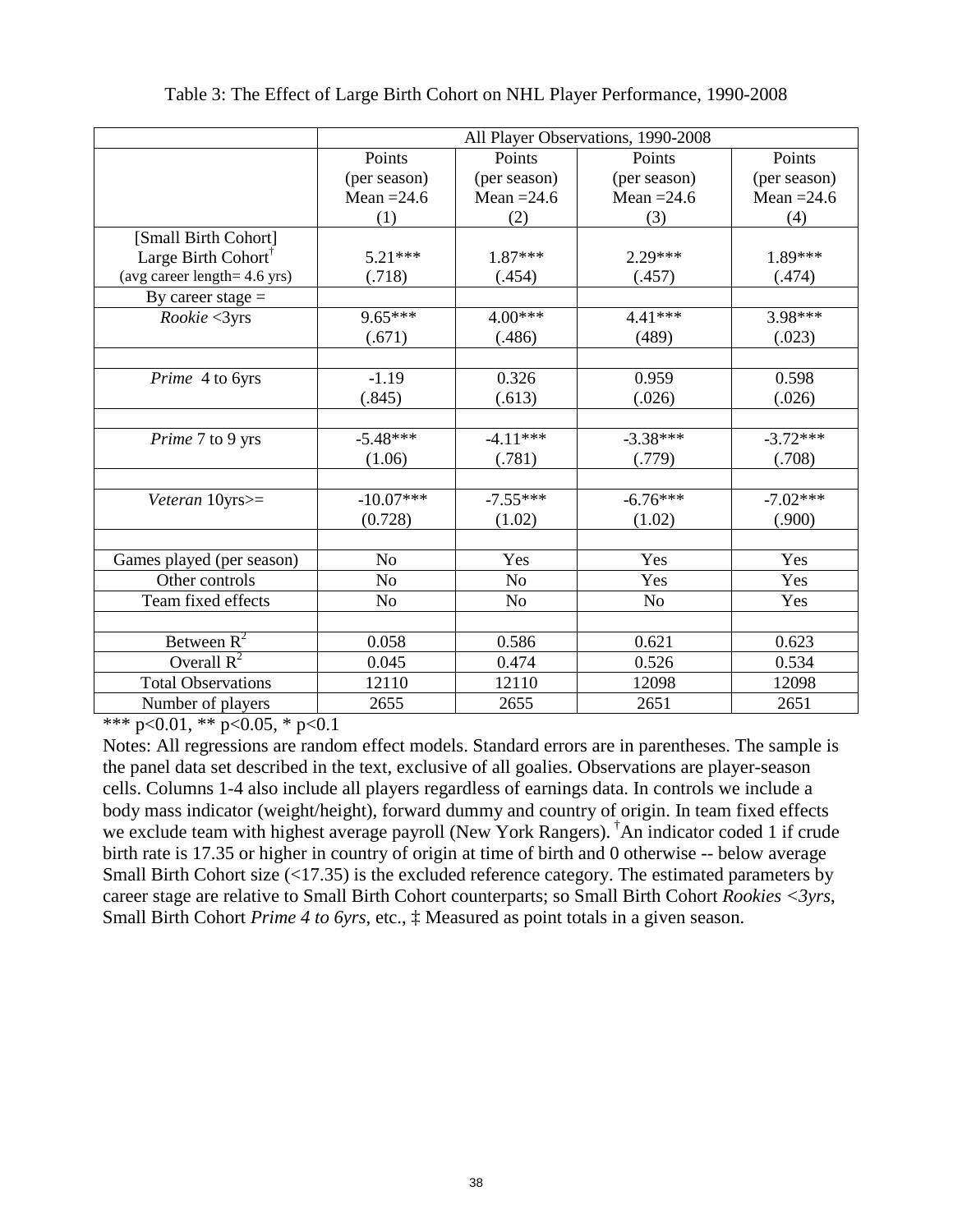|                                 | All Player Observations, 1990-2008 |                |                |               |
|---------------------------------|------------------------------------|----------------|----------------|---------------|
|                                 | Plus/minus                         | Plus/minus     | Plus/minus     | Plus/minus    |
|                                 | (per season)                       | (per season)   | (per season)   | (per season)  |
|                                 | $Mean = 1.54$                      | Mean $=1.54$   | $Mean = 1.54$  | $Mean = 1.54$ |
|                                 | (1)                                | (2)            | (3)            | (4)           |
| [Small Birth Cohort]            |                                    |                |                |               |
| Large Birth Cohort <sup>†</sup> | $2.55***$                          | $2.21***$      | $2.60***$      | $2.24***$     |
| (avg career length= 4.6 yrs)    | (.718)                             | (.202)         | (.216)         | (.220)        |
| By career stage $=$             |                                    |                |                |               |
| Rookie <3yrs                    | $3.53***$                          | $3.50***$      | 3.89***        | $3.55***$     |
|                                 | (.266)                             | (.263)         | (.274)         | (.277)        |
|                                 |                                    |                |                |               |
| Prime 4 to 6yrs                 | $1.77***$                          | $1.30***$      | $1.69***$      | $1.34***$     |
|                                 | (.344)                             | (.341)         | (.349)         | (.350)        |
|                                 |                                    |                |                |               |
| Prime 7 to 9 yrs                | $1.09***$                          | 0.171          | 0.586          | 0.242         |
|                                 | (.999)                             | (.461)         | (.697)         | (.465)        |
|                                 |                                    |                |                |               |
| Veteran $10$ yrs $>=$           | $1.83***$                          | .823           | $1.30**$       | 0.775         |
|                                 | (.622)                             | (.616)         | (.619)         | (.618)        |
|                                 |                                    |                |                |               |
| Games played (per season)       | N <sub>o</sub>                     | Yes            | Yes            | Yes           |
| Other controls                  | N <sub>0</sub>                     | N <sub>o</sub> | Yes            | Yes           |
| Team fixed effects              | N <sub>o</sub>                     | N <sub>o</sub> | N <sub>o</sub> | Yes           |
|                                 |                                    |                |                |               |
| Between $R^2$                   | 0.027                              | 0.083          | 0.083          | 0.125         |
| Overall $R^2$                   | 0.015                              | 0.045          | 0.051          | 0.075         |
| <b>Total Observations</b>       | 12110                              | 12110          | 12098          | 12098         |
| Number of players               | 2655                               | 2655           | 2651           | 2651          |

Table 4: The Effect of Large Birth Cohort on NHL Player Performance, 1990-2008

Notes: All regressions are random effect models. Standard errors are in parentheses. The sample is the panel data set described in the text, exclusive of all goalies. Observations are player-season cells. Columns 1-4 also include all players regardless of earnings data. In controls we include a body mass indicator (weight/height), forward dummy and country of origin. In team fixed effects we exclude team with highest average payroll (New York Rangers). † An indicator coded 1 if crude birth rate is 17.35 or higher in country of origin at time of birth and 0 otherwise -- below average Birth Cohort size (<17.35) is the excluded reference category. The estimated parameters by career stage are relative to Small Birth Cohort counterparts; so Small Birth Cohort *Rookies <3yrs*, Small Birth Cohort *Prime 4 to 6yrs*, etc., ‡ Measured as point totals in a given season.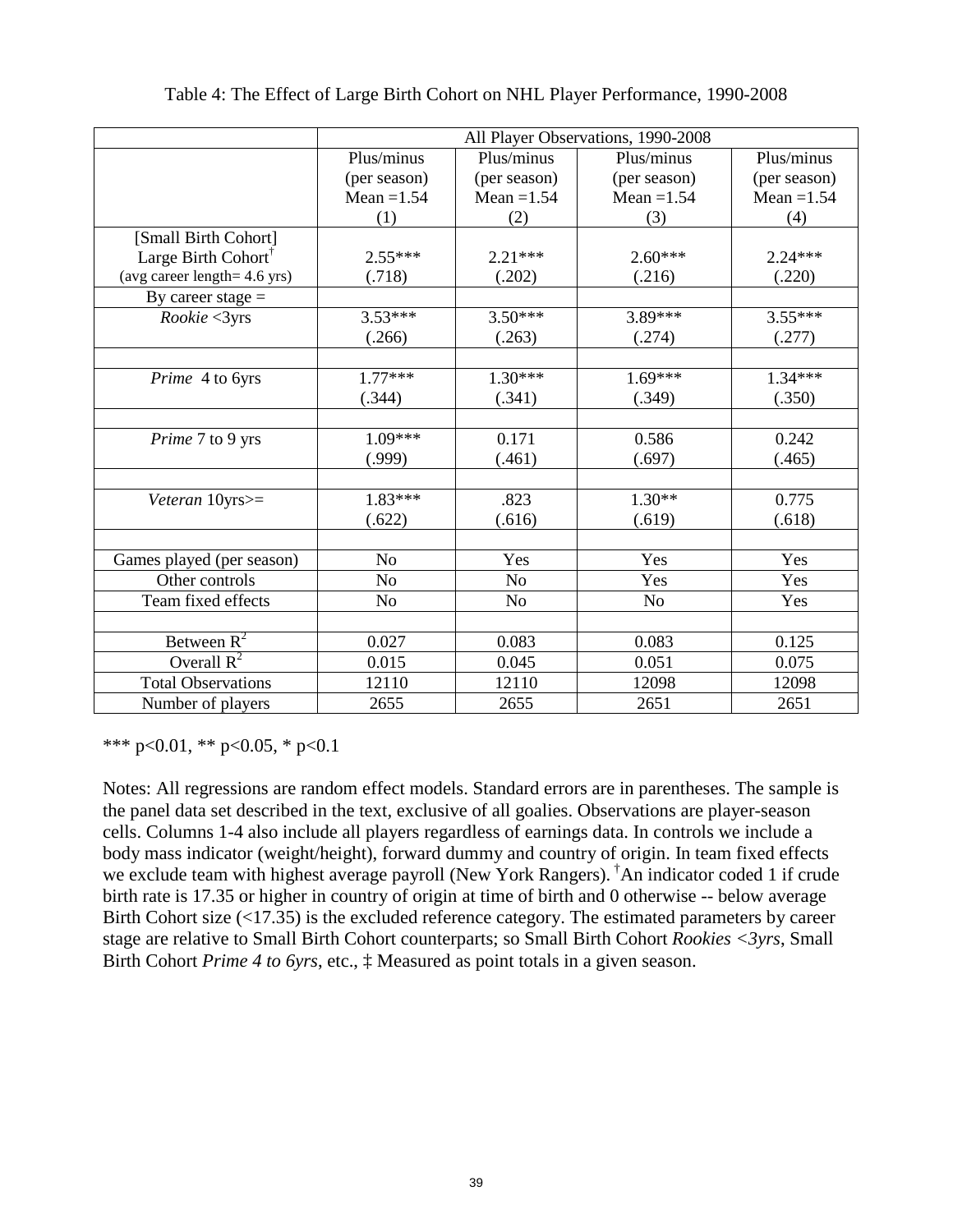|                                                         |                       | All Player Observations, 1990-2008 |                      |                     |  |  |  |
|---------------------------------------------------------|-----------------------|------------------------------------|----------------------|---------------------|--|--|--|
|                                                         | Pr(Drafted)           | Pr(Drafted)                        | Pr(Captain)          | Pr(Captain)         |  |  |  |
|                                                         | Mean $=.787$          | Mean $=.787$                       | $Mean = .04$         | $Mean = .04$        |  |  |  |
|                                                         | (1)                   | (2)                                | (3)                  | (4)                 |  |  |  |
| [Small Birth Cohort]<br>Large Birth Cohort <sup>†</sup> | $-0.097***$<br>(.008) | $-0.092***$<br>(.009)              | $0.028***$<br>(.004) | $.029***$<br>(.004) |  |  |  |
|                                                         |                       |                                    |                      |                     |  |  |  |
| <b>Other Controls</b>                                   | No                    | Yes                                | N <sub>0</sub>       | Yes                 |  |  |  |
|                                                         |                       |                                    |                      |                     |  |  |  |
| Pseudo $R^2$                                            | 0.027                 | 0.039                              | 0.015                | 0.161               |  |  |  |
|                                                         |                       |                                    |                      |                     |  |  |  |
| <b>Total Observations</b>                               | 12369                 | 12357                              | 12369                | 12179               |  |  |  |
|                                                         |                       |                                    |                      |                     |  |  |  |

|  |  | Table 5: The Effect of Large Birth Cohort on Other NHL Player Outcomes, 1990-2008 |  |
|--|--|-----------------------------------------------------------------------------------|--|
|  |  |                                                                                   |  |

Notes: All regressions are *probit* models reporting the marginal effects. The sample is the panel data set described in the text that includes all non-goalies. Observations are player-season cells. Columns 1-4 include all players regardless of earnings data. In other controls we include body mass indicator (weight/height), country of origin, forward dummy and cumulative experience measure which is a count of seasons in league. <sup>†</sup> An indicator coded 1 if crude birth rate is 17.35 or higher in country of origin at time of birth and 0 otherwise -- below average Small Birth Cohort size (<17.35) is the excluded reference category.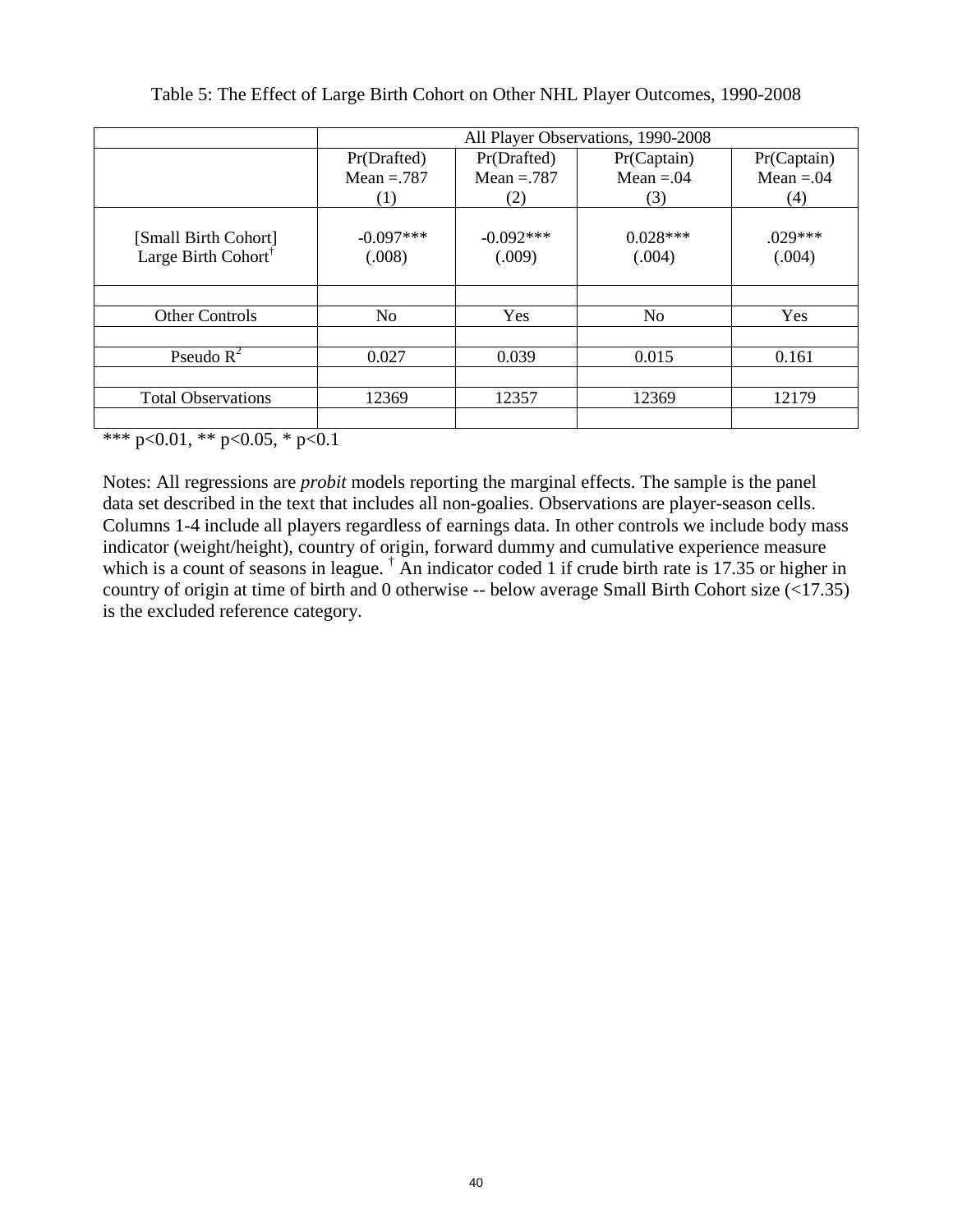|                                              | All Player Observations, 1990-2008 |                |                |                |  |
|----------------------------------------------|------------------------------------|----------------|----------------|----------------|--|
|                                              | Log(Salary)                        | Log(Salary)    | Log(Salary)    | Log(Salary)    |  |
|                                              | Mean = $13.65$                     | Mean = $13.65$ | Mean = $13.65$ | Mean = $13.65$ |  |
|                                              | (1)                                | (2)            | (3)            | (4)            |  |
| [Low Relative Age]                           |                                    |                |                |                |  |
| High Relative Age <sup>†</sup>               | $-0.073***$                        | $-0.032*$      | $-0.029*$      | $-0.027*$      |  |
| (Born Jan-Apr)                               | (.027)                             | (.019)         | (.017)         | (.017)         |  |
| By career stage $=$                          |                                    |                |                |                |  |
| <i>Rookie</i> (<3yrs)                        | $-0.0288$                          | $-0.018$       | $-0.023$       | $-0.020$       |  |
|                                              | (.025)                             | (.026)         | (.021)         | (.021)         |  |
|                                              |                                    |                |                |                |  |
| Prime (4 to 6yrs)                            | $-0.061**$                         | $-0.031$       | $-0.039$       | $-0.039$       |  |
|                                              | (.029)                             | (.026)         | (.025)         | (.024)         |  |
|                                              |                                    |                |                |                |  |
| <i>Prime</i> $(7 \text{ to } 9 \text{ yrs})$ | $-0.124***$                        | $-0.089***$    | $-0.097***$    | $-0.096***$    |  |
|                                              | (.035)                             | (.033)         | (.032)         | (.031)         |  |
|                                              |                                    |                |                |                |  |
| Veteran $(10yrs)$                            | $-0.086*$                          | $-0.053$       | $-0.060$       | $-0.056$       |  |
|                                              | (.044)                             | (.042)         | (.041)         | (.045)         |  |
|                                              |                                    |                |                |                |  |
| Player Performance <sup>†</sup>              | N <sub>o</sub>                     | Yes            | Yes            | Yes            |  |
| Other controls                               | N <sub>o</sub>                     | N <sub>o</sub> | Yes            | Yes            |  |
| Team fixed effects                           | N <sub>o</sub>                     | N <sub>o</sub> | N <sub>o</sub> | Yes            |  |
|                                              |                                    |                |                |                |  |
| Between $R^2$                                | 0.307                              | 0.452          | 0.511          | 0.523          |  |
| Overall $R^2$                                | 0.409                              | 0.529          | 0.558          | 0.552          |  |
| <b>Total Observations</b>                    | 8994                               | 8797           | 8787           | 8785           |  |
| Number of players                            | 2037                               | 1994           | 1991           | 1990           |  |

|  | Table 6: The Effect of Relative Age (Birth Month) on NHL Player Salaries, 1990-2008 |  |
|--|-------------------------------------------------------------------------------------|--|
|  |                                                                                     |  |

Notes: All regressions are random effect models. Standard errors are in parentheses. The sample is the panel data set described in the text, exclusive of all goalies. Observations are player-season cells. Columns 1-4 also exclude players without earnings. In controls we include a body mass indicator (weight/height), forward dummy and country of origin. In team fixed effects we exclude team with highest average payroll (New York Rangers). † An indicator coded 1 if a player is born in the first quarter of the calendar year and 0 for those born between May and December (excluded reference category). The estimated parameters by career stage are relative to earlier born counterparts; so May to December born *Rookies <3yrs*,etc are excluded reference categories., ‡ Measured as point totals in a given season.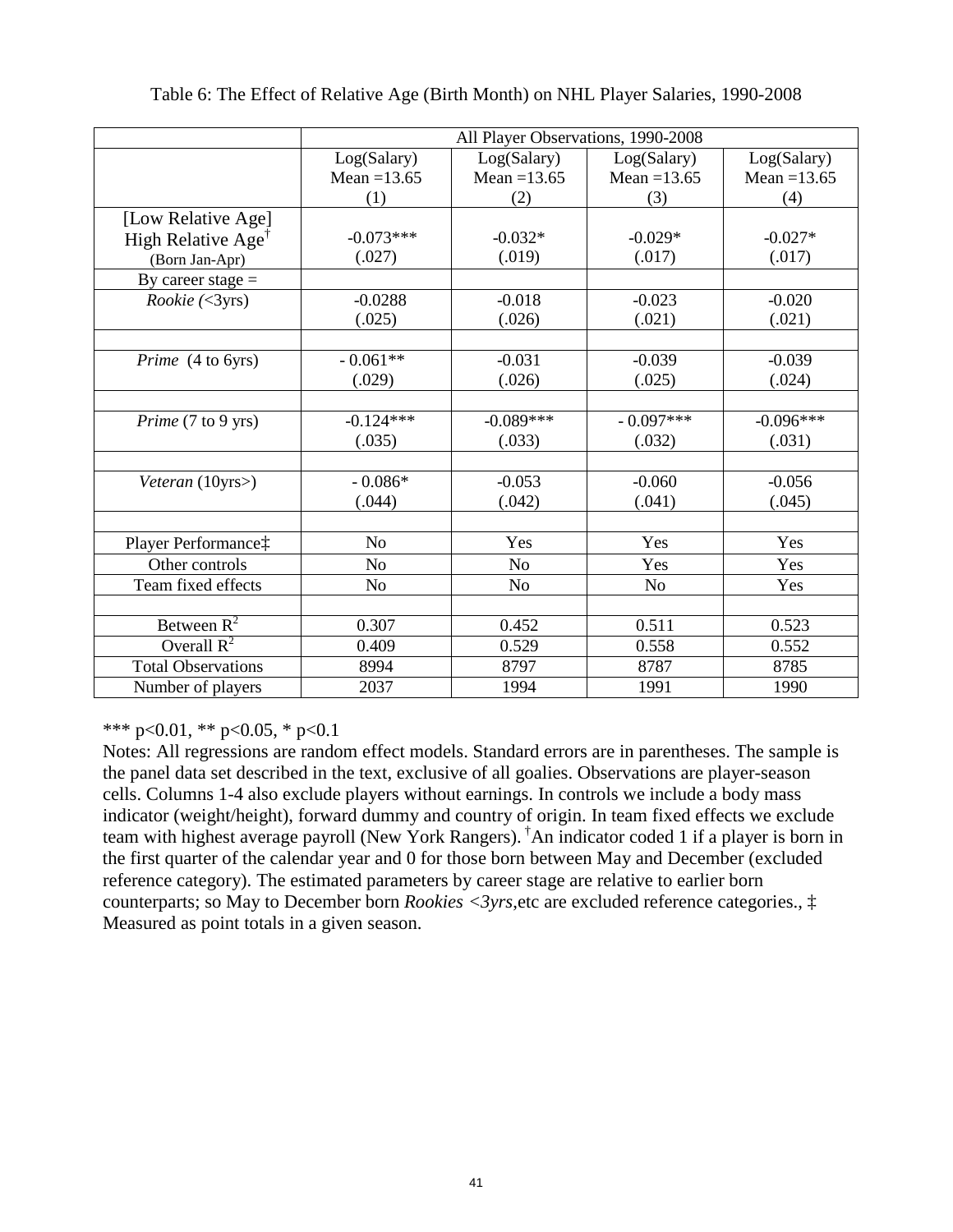|                                | All Player Observations, 1990-2008 |                |                |              |  |
|--------------------------------|------------------------------------|----------------|----------------|--------------|--|
|                                | Points                             | Points         | Points         | Points       |  |
|                                | (per season)                       | (per season)   | (per season)   | (per season) |  |
|                                | Mean $=$ 24.6                      | Mean $=24.6$   | Mean $=$ 24.6  | Mean $=24.6$ |  |
|                                | (1)                                | (2)            | (3)            | (4)          |  |
| [Low Relative Age]             |                                    |                |                |              |  |
| High Relative Age <sup>†</sup> | $-2.03***$                         | $-0.946**$     | $-0.940**$     | $-0.975***$  |  |
| (Born Jan-Apr)                 | (.718)                             | (.406)         | (.384)         | (.387)       |  |
| By career stage $=$            |                                    |                |                |              |  |
| Rookie <3yrs                   | $-1.62***$                         | $-0.42$        | $-0.41$        | $-0.47$      |  |
|                                | (.600)                             | (.431)         | (.411)         | (.041)       |  |
|                                |                                    |                |                |              |  |
| Prime 4 to 6yrs                | $-2.91***$                         | $-1.83***$     | $-1.78***$     | $-1.80***$   |  |
|                                | (.786)                             | (.567)         | (.550)         | (.551)       |  |
|                                |                                    |                |                |              |  |
| Prime 7 to 9 yrs               | $-3.31***$                         | $-2.34***$     | $-2.32***$     | $-2.33***$   |  |
|                                | (.786)                             | (.734)         | (.720)         | (.721)       |  |
|                                |                                    |                |                |              |  |
| Veteran 10yrs>                 | $-2.35*$                           | $-2.61***$     | $-2.59***$     | $-2.61***$   |  |
|                                | (1.32)                             | (.962)         | (.950)         | (.950)       |  |
|                                |                                    |                |                |              |  |
| Games played (per season)      | No                                 | Yes            | Yes            | Yes          |  |
| Other controls                 | N <sub>o</sub>                     | N <sub>o</sub> | Yes            | Yes          |  |
| Team fixed effects             | N <sub>o</sub>                     | N <sub>o</sub> | N <sub>o</sub> | Yes          |  |
|                                |                                    |                |                |              |  |
| Between $R^2$                  | 0.161                              | 0.594          | 0.629          | 0.632        |  |
| Overall $R^2$                  | 0.035                              | 0.474          | 0.525          | 0.539        |  |
| <b>Total Observations</b>      | 12113                              | 12113          | 12100          | 12098        |  |
| Number of players              | 2657                               | 2657           | 2652           | 2651         |  |

Table 7: The Effect of Relative Age (Birth Month) on NHL Player Performance, 1990-2008

\*\*\* p<0.01, \*\* p<0.05, \* p<0.1

Notes: All regressions are random effect models. Standard errors are in parentheses. The sample is the panel data set described in the text, exclusive of all goalies. Observations are player-season cells. Columns 1-4 also include all players regardless of earnings data. In controls we include a body mass indicator (weight/height), forward dummy and country of origin. In team fixed effects we exclude team with highest average payroll (New York Rangers). † An indicator coded 1 if a player is born in the first quarter of the calendar year (January to April) and 0 for those born between May and December (excluded reference category). The estimated parameters by career stage are all relative to earlier born counterparts; so *May to December born Rookies <3yrs*,etc are excluded reference categories., ‡ Measured as point totals in a given season.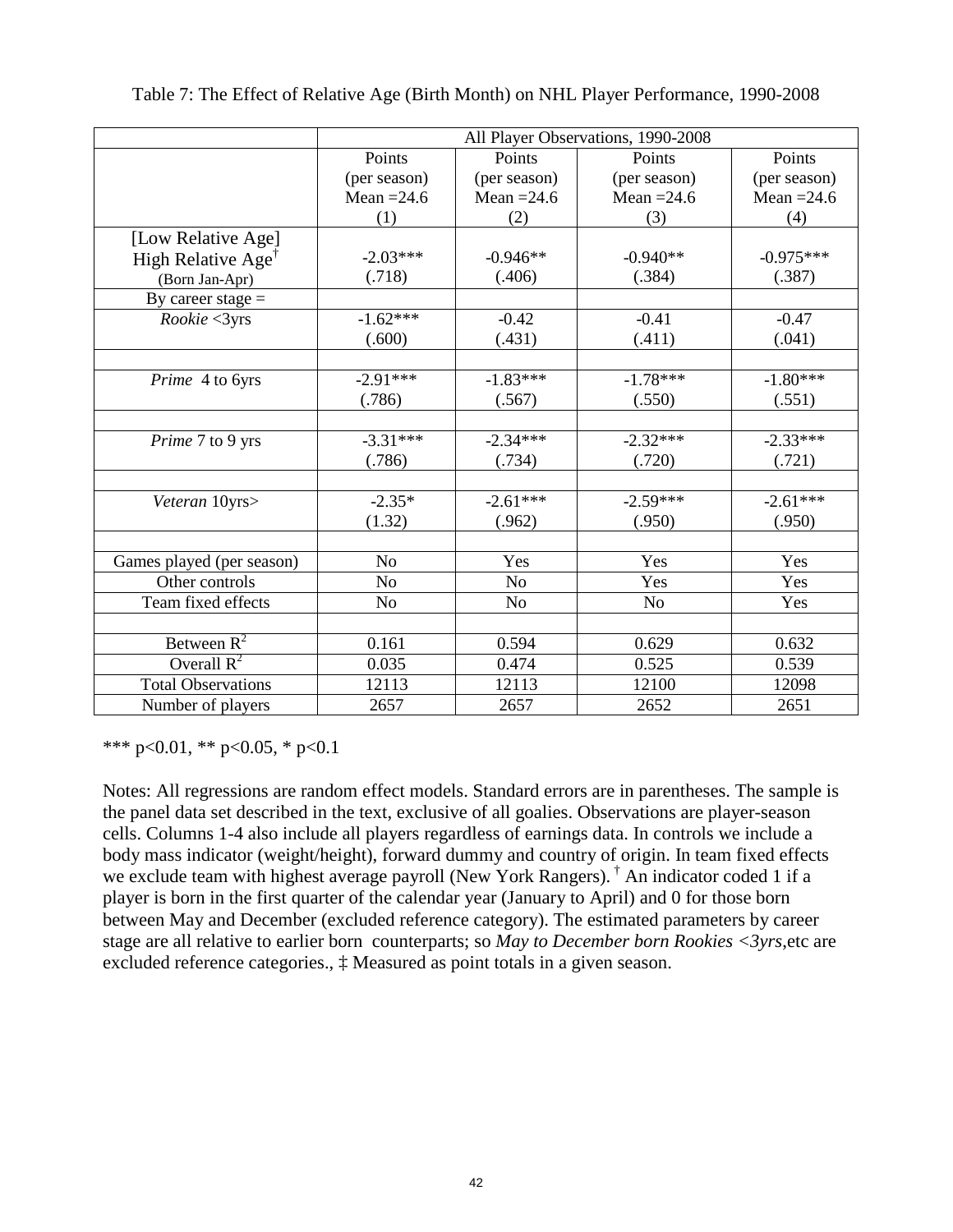|                                | All Player Observations, 1990-2008 |                |                |               |  |
|--------------------------------|------------------------------------|----------------|----------------|---------------|--|
|                                | Plus/minus                         | Plus/minus     | Plus/minus     | Plus/minus    |  |
|                                | (per season)                       | (per season)   | (per season)   | (per season)  |  |
|                                | Mean $=1.54$                       | Mean $=1.54$   | Mean $=1.54$   | $Mean = 1.54$ |  |
|                                | (1)                                | (2)            | (3)            | (4)           |  |
| [Low Relative Age]             |                                    |                |                |               |  |
| High Relative Age <sup>†</sup> | $-0.609***$                        | $-0.459***$    | $-0.512***$    | $-0.505***$   |  |
| (Born Jan-Apr)                 | (.186)                             | (.184)         | (.185)         | (.185)        |  |
| By career stage $=$            |                                    |                |                |               |  |
| Rookie <3yrs                   | $-0.699***$                        | $-0.533**$     | $-0.574***$    | $-0.646***$   |  |
|                                | (.256)                             | (.253)         | (.361)         | (.251)        |  |
|                                |                                    |                |                |               |  |
| Prime 4 to 6yrs                | $-0.494$                           | $-0.283$       | $-0.346$       | $-0.273$      |  |
|                                | (.366)                             | (.361)         | (.361)         | (.359)        |  |
|                                |                                    |                |                |               |  |
| Prime 7 to 9 yrs               | $-0.712$                           | $-0.651$       | $-0.725$       | $-0.542$      |  |
|                                | (.513)                             | (.506)         | (.506)         | (.502)        |  |
|                                |                                    |                |                |               |  |
| Veteran 10yrs>                 | $-0.097$                           | $-0.205$       | $-0.245$       | $-0.252$      |  |
|                                | (.680)                             | (.670)         | (.670)         | (.665)        |  |
|                                |                                    |                |                |               |  |
| Games played (per season)      | N <sub>o</sub>                     | Yes            | Yes            | Yes           |  |
| Other controls                 | N <sub>o</sub>                     | No             | Yes            | Yes           |  |
| Team fixed effects             | No                                 | N <sub>o</sub> | N <sub>o</sub> | Yes           |  |
|                                |                                    |                |                |               |  |
| Between $R^2$                  | 0.018                              | 0.051          | 0.056          | 0.107         |  |
| Overall $R^2$                  | 0.013                              | 0.034          | 0.038          | 0.075         |  |
| <b>Total Observations</b>      | 12155                              | 12113          | 12100          | 12098         |  |
| Number of players              | 2655                               | 2657           | 2652           | 2651          |  |

Table 8: The Effect of Relative Age (Birth Month) on NHL Player Performance, 1990-2008

Notes: All regressions are random effect models. Standard errors are in parentheses. The sample is the panel data set described in the text, exclusive of all goalies. Observations are player-season cells. Columns 1-4 also include all players regardless of earnings data. In controls we include a body mass indicator (weight/height), forward dummy and country of origin. In team fixed effects we exclude team with highest average payroll (New York Rangers). † An indicator coded 1 if a player is born in the first quarter of the calendar year (January to April) and 0 for those born between May and December (excluded reference category). The estimated parameters by career stage are all relative to earlier born counterparts; so *May to December born Rookies <3yrs*,etc are excluded reference categories., ‡ Measured as point totals in a given season.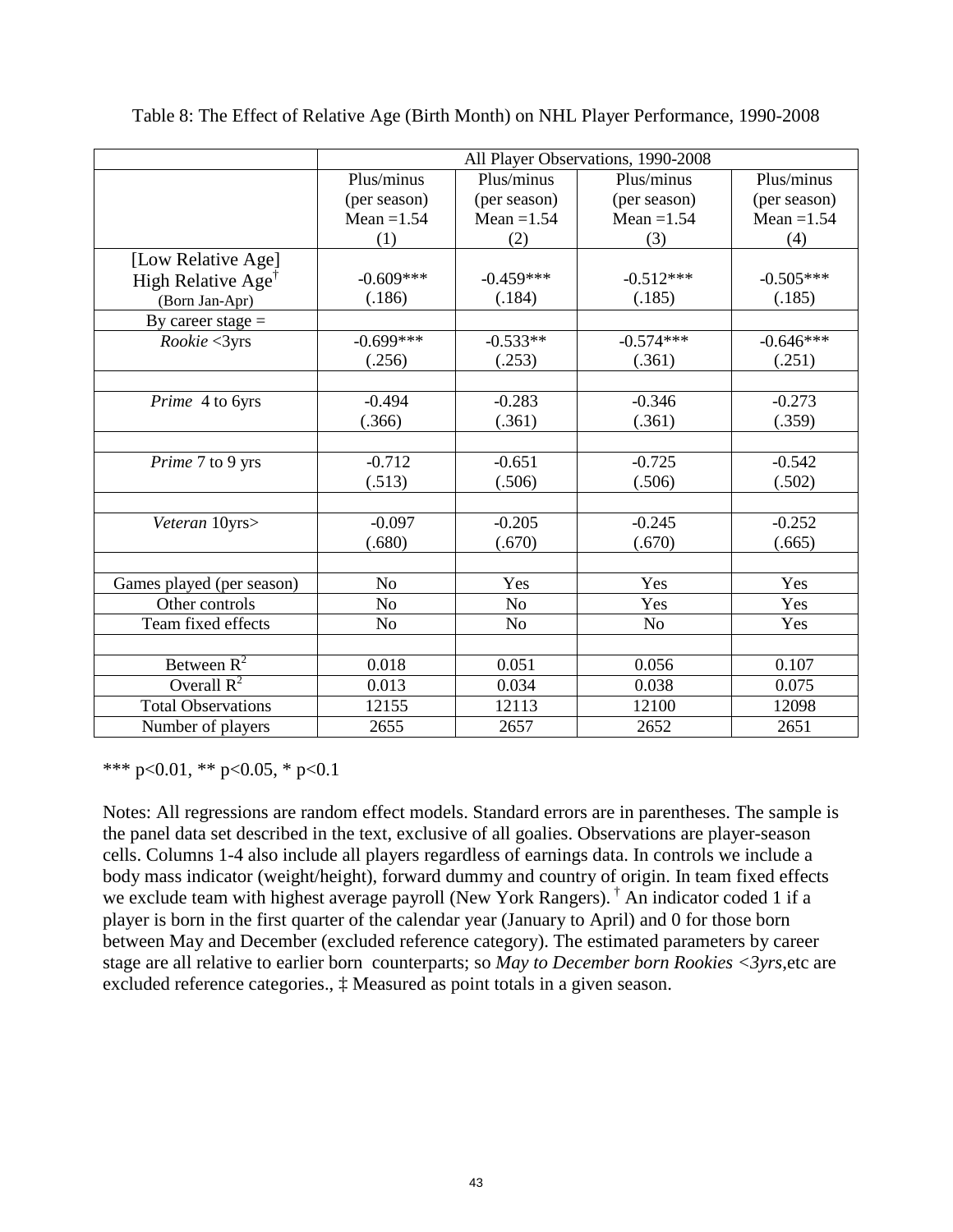|                                | All Player Observations, 1990-2008 |              |                |               |  |
|--------------------------------|------------------------------------|--------------|----------------|---------------|--|
|                                | Pr(Drafted)                        | Pr(Drafted)  | Pr(Captain)    | Pr(Captain)   |  |
|                                | Mean $=.787$                       | Mean $=.787$ | $Mean = .041$  | $Mean = .041$ |  |
|                                | (1)                                | (2)          | (3)            | (4)           |  |
| [Low Relative Age]             |                                    |              |                |               |  |
| High Relative Age <sup>†</sup> | $0.027***$                         | $0.024***$   | $-0.007**$     | $-0.005*$     |  |
| (Born Jan-Apr)                 | (.007)                             | (.007)       | (.003)         | (.003)        |  |
|                                |                                    |              |                |               |  |
|                                |                                    |              |                |               |  |
| <b>Other Controls</b>          | N <sub>o</sub>                     | Yes          | N <sub>0</sub> | Yes           |  |
|                                |                                    |              |                |               |  |
| Pseudo $R^2$                   | 0.010                              | 0.027        | 0.015          | 0.027         |  |
|                                |                                    |              |                |               |  |
| <b>Total Observations</b>      | 12372                              | 12359        | 12372          | 12181         |  |
|                                |                                    |              |                |               |  |

| Table 9: The Effect of Relative Age on Other NHL Player Outcomes, 1990-2008 |  |  |
|-----------------------------------------------------------------------------|--|--|
|-----------------------------------------------------------------------------|--|--|

Notes: All regressions are *probit* models reporting the marginal effects. The sample is the panel data set described in the text that includes all non-goalies. Observations are player-season cells. Columns 1-4 includes all players even those without earnings. In other controls we include body mass indicator (weight/height), country of origin, and forward dummy. † An indicator of crude birth rate of 17.5 per 1000 per population or higher for birth rate, Small Birth cohort size (<17.5) is excluded reference category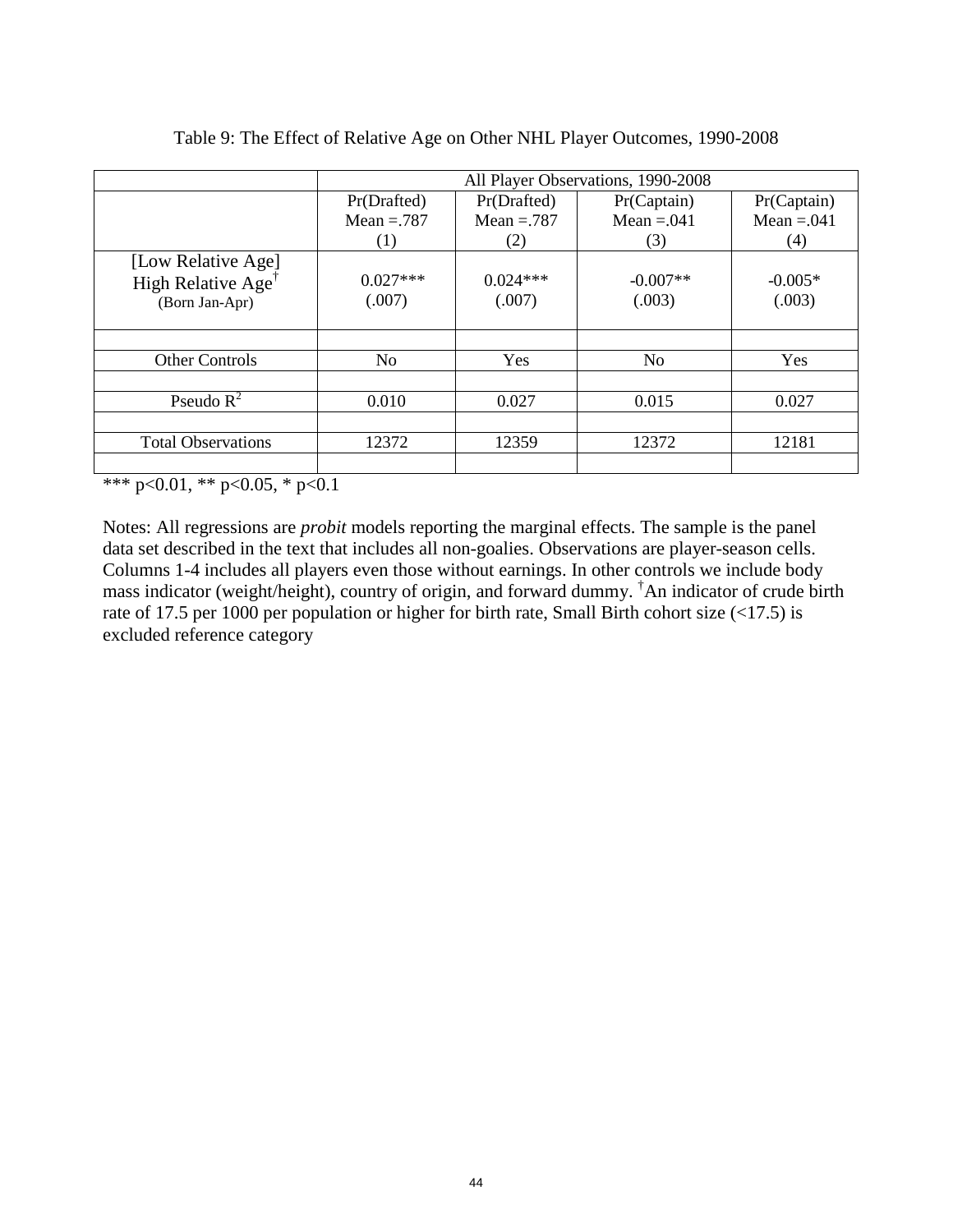|                                  | Dependent Variable: Log(Salary) Mean = 13.65                              |             |             |           |             |  |  |  |  |  |  |
|----------------------------------|---------------------------------------------------------------------------|-------------|-------------|-----------|-------------|--|--|--|--|--|--|
|                                  | By Relative Age (birth quarter)                                           |             |             |           |             |  |  |  |  |  |  |
|                                  | Born<br>Born<br><b>Differences</b><br>Born<br>May to August<br>Sep to Dec |             |             |           |             |  |  |  |  |  |  |
|                                  | January to April                                                          |             | $(t-stats)$ |           |             |  |  |  |  |  |  |
|                                  | (1)                                                                       | (2)         | (3)         | $(1)-(2)$ | $(1)-(3)$   |  |  |  |  |  |  |
| [Small Birth Cohort]             |                                                                           |             |             |           |             |  |  |  |  |  |  |
| Large Birth Cohort <sup>†</sup>  | $-0.141***$                                                               | $-0.161***$ | $-0.243***$ | $-0.020$  | $-0.102***$ |  |  |  |  |  |  |
| (avg. career length $= 4.4$ yrs) | (.031)                                                                    | (.035)      | (.038)      | (0.645)   | (2.91)      |  |  |  |  |  |  |
| By career stage $=$              |                                                                           |             |             |           |             |  |  |  |  |  |  |
| <i>Rookie</i> <3yrs              | $-0.128***$                                                               | $-0.177***$ | $-0.185***$ | $-0.049$  | $-0.057$    |  |  |  |  |  |  |
|                                  | (.040)                                                                    | (.047)      | (.050)      | (1.160)   | (1.207)     |  |  |  |  |  |  |
|                                  |                                                                           |             |             |           |             |  |  |  |  |  |  |
| Prime 4 to 6yrs                  | $-0.034$                                                                  | $-0.081$    | $-0.170***$ | $-.047$   | $-0.136***$ |  |  |  |  |  |  |
|                                  | (.047)                                                                    | (.063)      | (.057)      | (0.903)   | (2.72)      |  |  |  |  |  |  |
|                                  |                                                                           |             |             |           |             |  |  |  |  |  |  |
| Prime 7 to 9 yrs                 | 0.010                                                                     | 0.083       | $-0.215***$ | $-0.073$  | $-0.205***$ |  |  |  |  |  |  |
|                                  | (.058)                                                                    | (.065)      | (.070)      | (1.211)   | (3.36)      |  |  |  |  |  |  |
| Veteran 10yrs>                   | $-0.208***$                                                               | $-0.264***$ | $-0.176*$   | $-0.064$  | 0.032       |  |  |  |  |  |  |
|                                  | (.076)                                                                    | (.077)      | (.092)      | (0.842)   | (0.400)     |  |  |  |  |  |  |
|                                  |                                                                           |             |             |           |             |  |  |  |  |  |  |
| Player Performance $\ddagger$    | Yes                                                                       | Yes         | Yes         |           |             |  |  |  |  |  |  |
| Other controls                   | Yes                                                                       | Yes         | Yes         |           |             |  |  |  |  |  |  |
| Team fixed effects               | Yes                                                                       | Yes         | Yes         |           |             |  |  |  |  |  |  |
|                                  |                                                                           |             |             |           |             |  |  |  |  |  |  |
| Between $R^2$                    | 0.516                                                                     | 0.487       | 0.533       |           |             |  |  |  |  |  |  |
| Overall $R^2$                    | 0.522                                                                     | 0.505       | 0.532       |           |             |  |  |  |  |  |  |
| <b>Total Observations</b>        | 3520                                                                      | 2904        | 2361        |           |             |  |  |  |  |  |  |
| Number of players                | 825                                                                       | 638         | 527         |           |             |  |  |  |  |  |  |

Table 10: The Effect of Large Birth Cohort on NHL Player Salaries By Relative Age, 1990-2008

\*\*\* p<0.01, \*\* p<0.05, \* p<0.1

Notes: All regressions are random effect models. Standard errors are in parentheses. The sample is the panel data set described in the text, exclusive of all goalies. Observations are player-season cells. Columns 1-4 also exclude players without earnings. In controls we include a body mass indicator (weight/height), forward dummy and country of origin. In team fixed effects we exclude team with highest average payroll (New York Rangers). † An indicator coded 1 if crude birth rate is 17.35 or higher in country of origin at time of birth and 0 otherwise -- below average Small Birth Cohort size (<17.35) is the excluded reference category. The estimate parameters by career stage are relative to Small Birth Cohort *Rookies <3yrs*, Small Birth Cohort *Prime 4 to 6yrs*, etc., ‡Measured as point totals in a given season.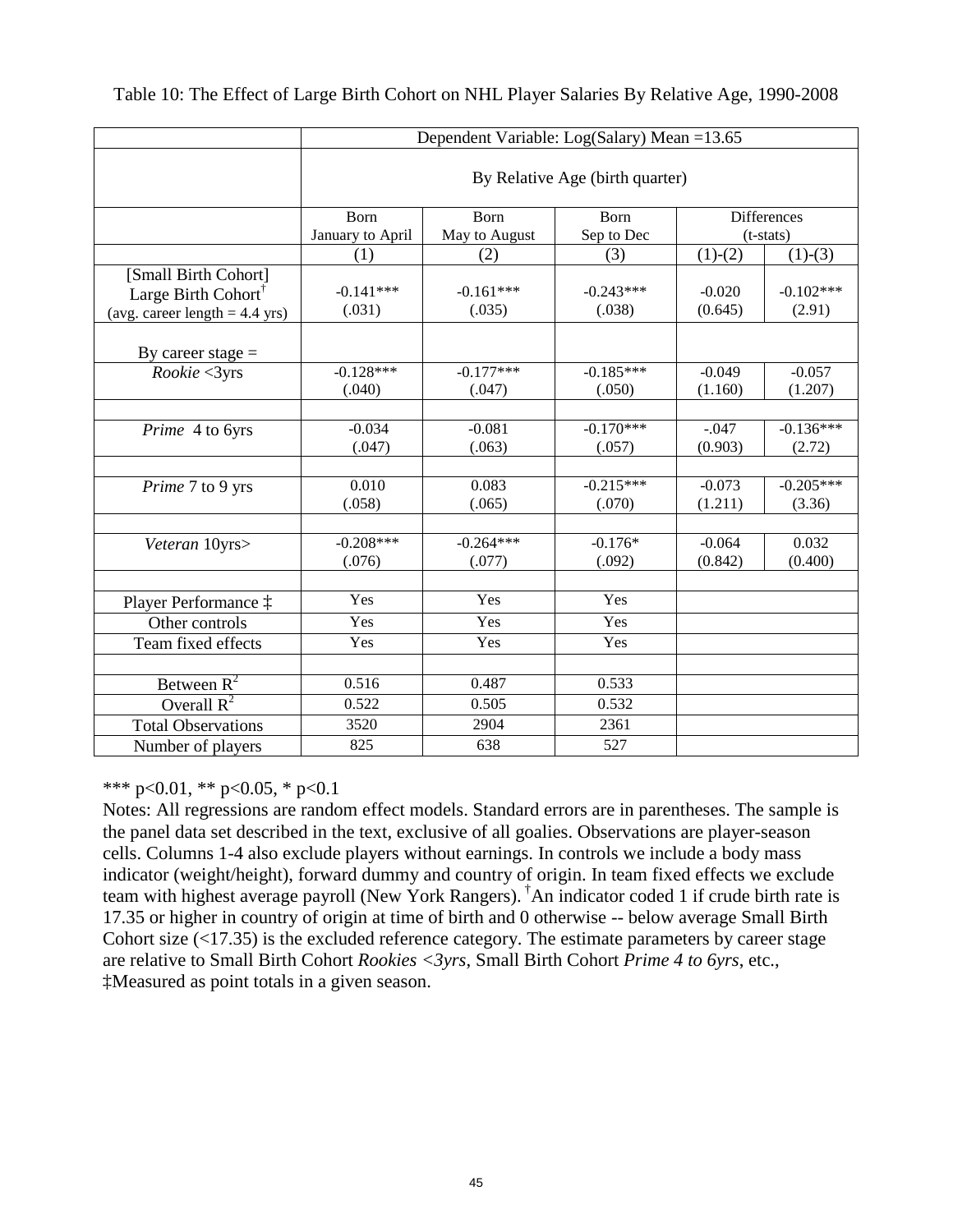| Table 11: The Effect of Large Birth Cohort on NHL Player Salaries Pre-Post Lockout and League |
|-----------------------------------------------------------------------------------------------|
| Expansion, 1990-2008                                                                          |

|                                                                                             | Dependent Variable: Log(Salary) Mean = 13.65 |                      |                      |                         |                     |                      |  |  |  |  |
|---------------------------------------------------------------------------------------------|----------------------------------------------|----------------------|----------------------|-------------------------|---------------------|----------------------|--|--|--|--|
|                                                                                             | By Lockout and League Expansions             |                      |                      |                         |                     |                      |  |  |  |  |
|                                                                                             |                                              | 2004-05 Lockout      |                      | League Expansion Years* |                     |                      |  |  |  |  |
|                                                                                             |                                              |                      | Diff                 |                         |                     | Diff                 |  |  |  |  |
|                                                                                             | Pre                                          | Post                 | $(t-stat)$           | N <sub>o</sub>          | Yes                 | $(t-stat)$           |  |  |  |  |
|                                                                                             | $Mean=13.57$                                 | $Mean=14.00$         | $=0.43$              | $Mean = 13.34$          | $Mean = 14.04$      | $= 0.68$             |  |  |  |  |
|                                                                                             | (1)                                          | (2)                  | $(2)-(1)$            | (3)                     | (4)                 | $(4)-(3)$            |  |  |  |  |
| [Small Birth Cohort]<br>Large Birth Cohort <sup>†</sup><br>(avg. career length $= 4.4$ yrs) | $-0.127***$<br>(.021)                        | $0.470***$<br>(.098) | $0.597***$<br>(6.97) | $-0.141***$<br>(.028)   | $-0.053*$<br>(.029) | $0.088***$<br>(3.14) |  |  |  |  |
|                                                                                             |                                              |                      |                      |                         |                     |                      |  |  |  |  |
| By career stage $=$                                                                         |                                              |                      |                      |                         |                     |                      |  |  |  |  |
| Rookie < 3yrs                                                                               | $-0.119***$                                  | $-0.090$             | 0.029                | $-0.434**$              | 0.025               | $0.459***$           |  |  |  |  |
|                                                                                             | (.026)                                       | (.165)               | (.966)               | (.031)                  | (.033)              | (6.12)               |  |  |  |  |
|                                                                                             |                                              |                      |                      |                         |                     |                      |  |  |  |  |
| Prime 4 to 6yrs                                                                             | $-0.050*$                                    | 0.026                | $0.076**$            | $-0.124***$             | $-0.161***$         | $-0.035$             |  |  |  |  |
|                                                                                             | (.029)                                       | (.132)               | (2.32)               | (.076)                  | (.039)              | (0.777)              |  |  |  |  |
|                                                                                             |                                              |                      |                      |                         |                     |                      |  |  |  |  |
| Prime 7 to 9 yrs                                                                            | $-0.078**$                                   | 0.100                | $0.178**$            | $-0.005$                | $-0.071$            | $-0.066$             |  |  |  |  |
|                                                                                             | (.058)                                       | (.127)               | (2.28)               | (.063)                  | (.052)              | (1.10)               |  |  |  |  |
|                                                                                             |                                              |                      |                      |                         |                     |                      |  |  |  |  |
| Veteran 10yrs>                                                                              | $-0.350***$                                  | $-0.006$             | $0.344***$           | $-0.044$                | $-0.362***$         | $-0.318***$          |  |  |  |  |
|                                                                                             | (.052)                                       | (.094)               | (3.82)               | (.058)                  | (.089)              | (467)                |  |  |  |  |
| Player Performance $\ddagger$                                                               | Yes                                          | Yes                  |                      | Yes                     | Yes                 |                      |  |  |  |  |
| Other controls                                                                              | Yes                                          | Yes                  |                      | Yes                     | Yes                 |                      |  |  |  |  |
| Team fixed effects                                                                          | Yes                                          | Yes                  |                      | Yes                     | Yes                 |                      |  |  |  |  |
|                                                                                             |                                              |                      |                      |                         |                     |                      |  |  |  |  |
| Between $R^2$                                                                               | 0.516                                        | 0.646                |                      | 0.633                   | 0.473               |                      |  |  |  |  |
| Overall $R^2$                                                                               | 0.522                                        | 0.585                |                      | 0.599                   | 0.573               |                      |  |  |  |  |
| <b>Total Observations</b>                                                                   | 7041                                         | 1744                 |                      | 5330                    | 3455                |                      |  |  |  |  |
| Number of players                                                                           | 1617                                         | 869                  |                      | 1750                    | 1250                |                      |  |  |  |  |

Notes: All regressions are random effect models. Standard errors are in parentheses. The sample is the panel data set described in the text, exclusive of all goalies. Observations are player-season cells. Columns 1-4 also exclude players without earnings. In controls we include a body mass indicator (weight/height), forward dummy and country of origin. In team fixed effects we exclude team with highest average payroll (New York Rangers). † An indicator coded 1 if crude birth rate is 17.35 or higher in country of origin at time of birth and 0 otherwise -- below average Small Birth Cohort size (<17.35) is the excluded reference category. The estimate parameters by career stage are relative to Small Birth Cohort *Rookies <3yrs*, Small Birth Cohort *Prime 4 to 6yrs*, etc., ‡Measured as point totals in a given season.∗Six league expansions occurred in total prior to the start of the 1991-92, 1992-93, 1993-94 seasons and again in 1998-99, 1999-2000, 2000-01.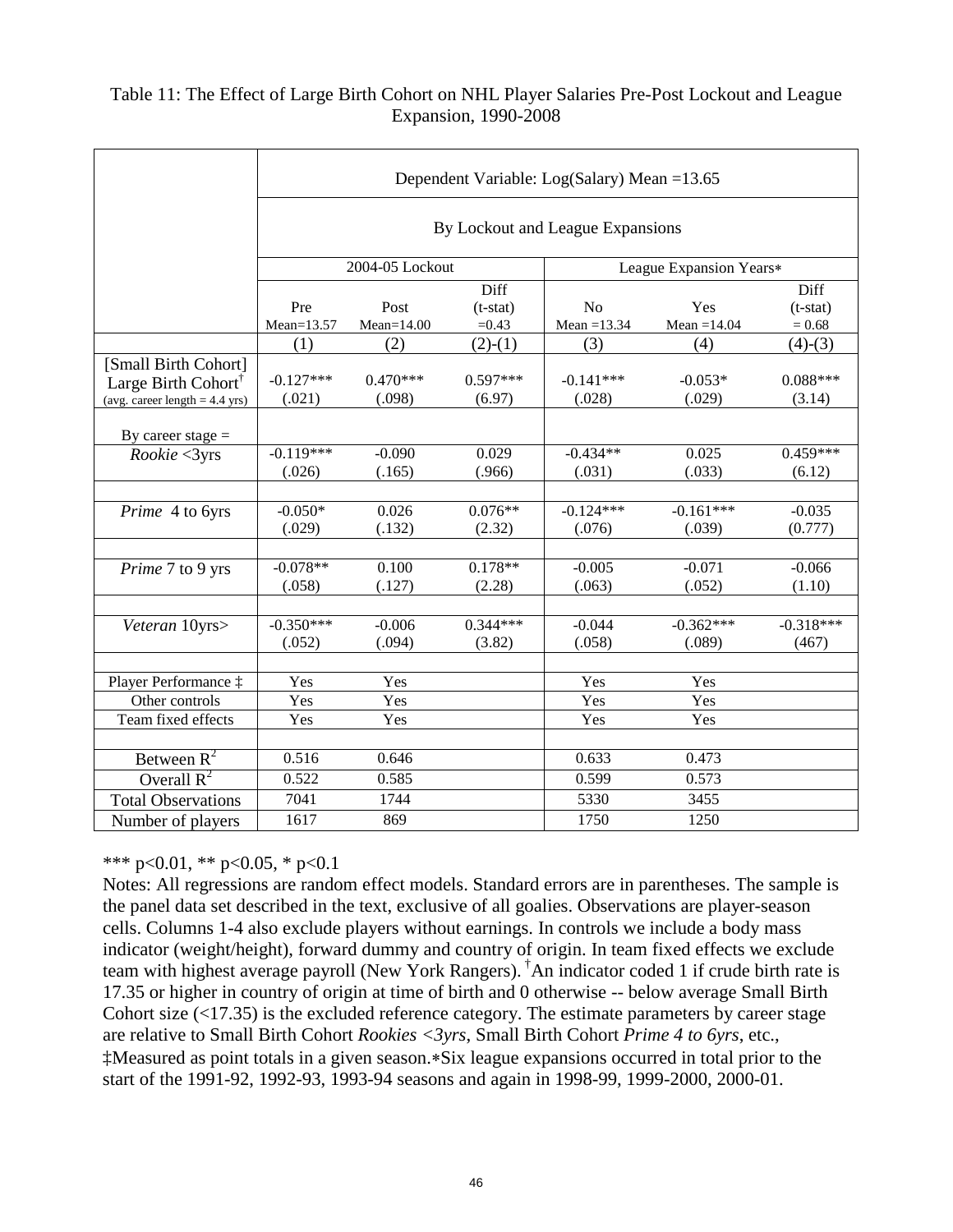#### Appendix Table 1

|                    | Years in League |      |      |       |      |     |     |     |      |     |       |       |
|--------------------|-----------------|------|------|-------|------|-----|-----|-----|------|-----|-------|-------|
| <b>Birth Month</b> |                 |      |      |       |      | n   |     |     |      | 10  | $11+$ | Total |
| Jan-April          | 584             | 641  | 571  | 484   | 399  | 332 | 270 | 221 | 162  | 122 | 270   | 4,056 |
| May-Aug            | 436             | 498  | 455  | 384   | 341  | 280 | 230 | 191 | 147  |     | 229   | 3,306 |
| Sep-Dec            | 361             | 402  | 360  | 314   | 265  | 220 | 181 | 149 | 1114 | 86  | 165   | 2,617 |
|                    |                 |      |      |       |      |     |     |     |      |     |       |       |
| Total              | 1,381           | .541 | ,386 | 1,182 | ,005 | 832 | 681 | 561 | 423  | 323 | 664   | 9.979 |

Unweighted Sample Coverage: Birth Month and NHL Experience (years)

Notes: An observation here is a player-year. This table includes only valid earnings observations, defined as a player with experience 1 to 17 seasons with positive annual earnings in 2008 constant dollars. Birth month is the month of birth of the player. Experience is a count of number of seasons observed between1990-91 and 2007-08 seasons.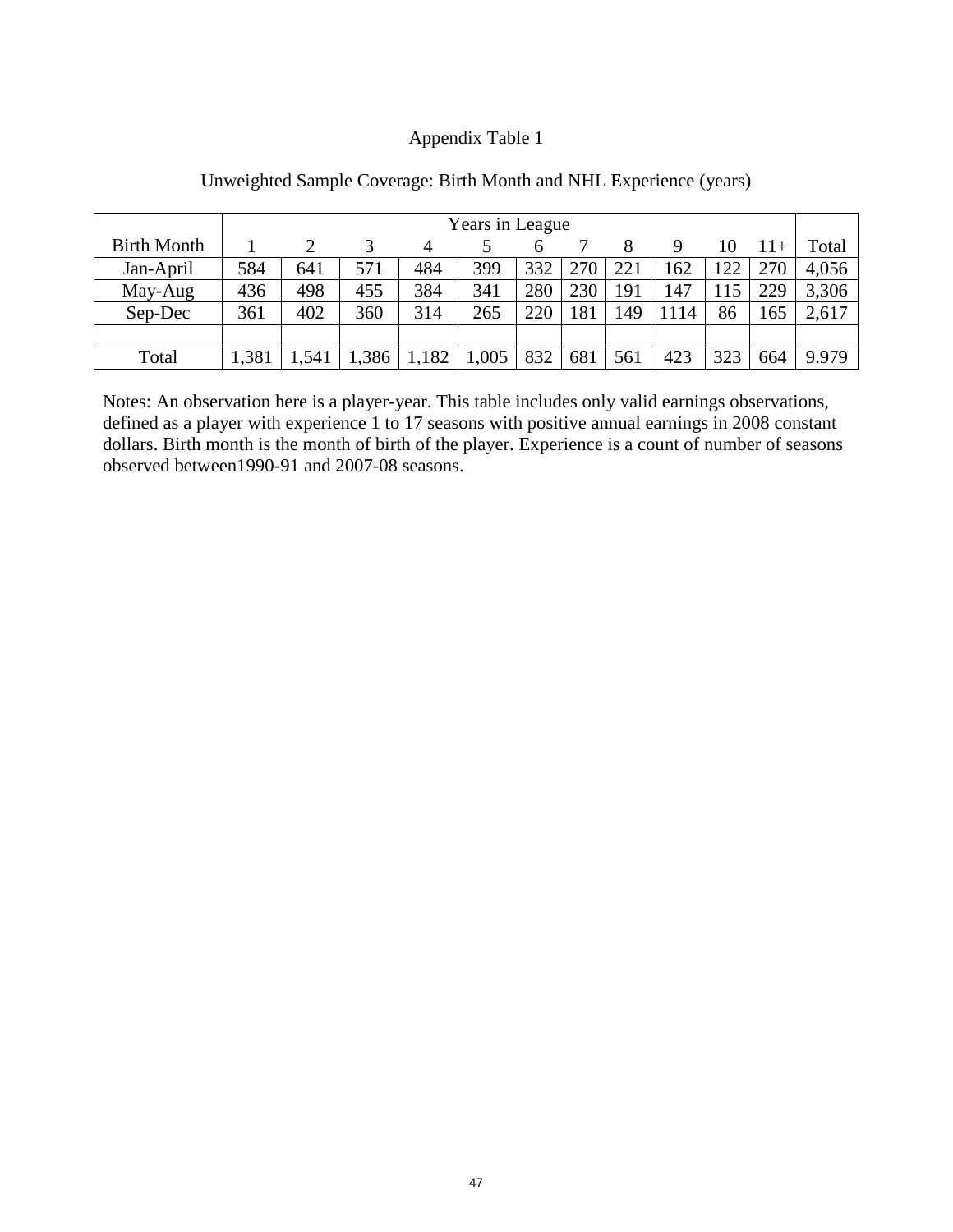#### Appendix Table 2

|                   | Years in League |      |      |     |      |     |     |     |     |     |       |       |
|-------------------|-----------------|------|------|-----|------|-----|-----|-----|-----|-----|-------|-------|
| <b>Birth Rate</b> |                 |      |      | 4   |      |     |     | 8   | 9   |     | $11+$ | Total |
| (<15)<br>LOW      | 490             | 600  | 562  | 472 | 378  | 309 | 254 | 189 | 135 | 93  | 169   | 3,651 |
| Avg $(15-17.5)$   | 381             | 449  | 413  | 347 | 316  | 270 | 218 | 199 | 151 | 130 | 309   | 3,183 |
| High $(>17.5)$    | 511             | 491  | 411  | 363 | 311  | 253 | 209 | 173 | 137 | 100 | 186   | 3,145 |
|                   |                 |      |      |     |      |     |     |     |     |     |       |       |
| Total             | 1,380           | .540 | .386 | 182 | ,005 | 832 | 681 | 561 | 423 | 323 | 6664  | 9,979 |

#### Unweighted Sample Coverage: Birth Rate and NHL Experience (years)

Notes: An observation here is a player-year. This table includes only valid earnings observations, defined as a player with experience 1 to 17 seasons with positive annual earnings in 2008 constant dollars. Birth rate is the crude birth rate in the player's year and country of birth. Experience is a count of number of seasons observed between1990-91 and 2007-08 seasons.